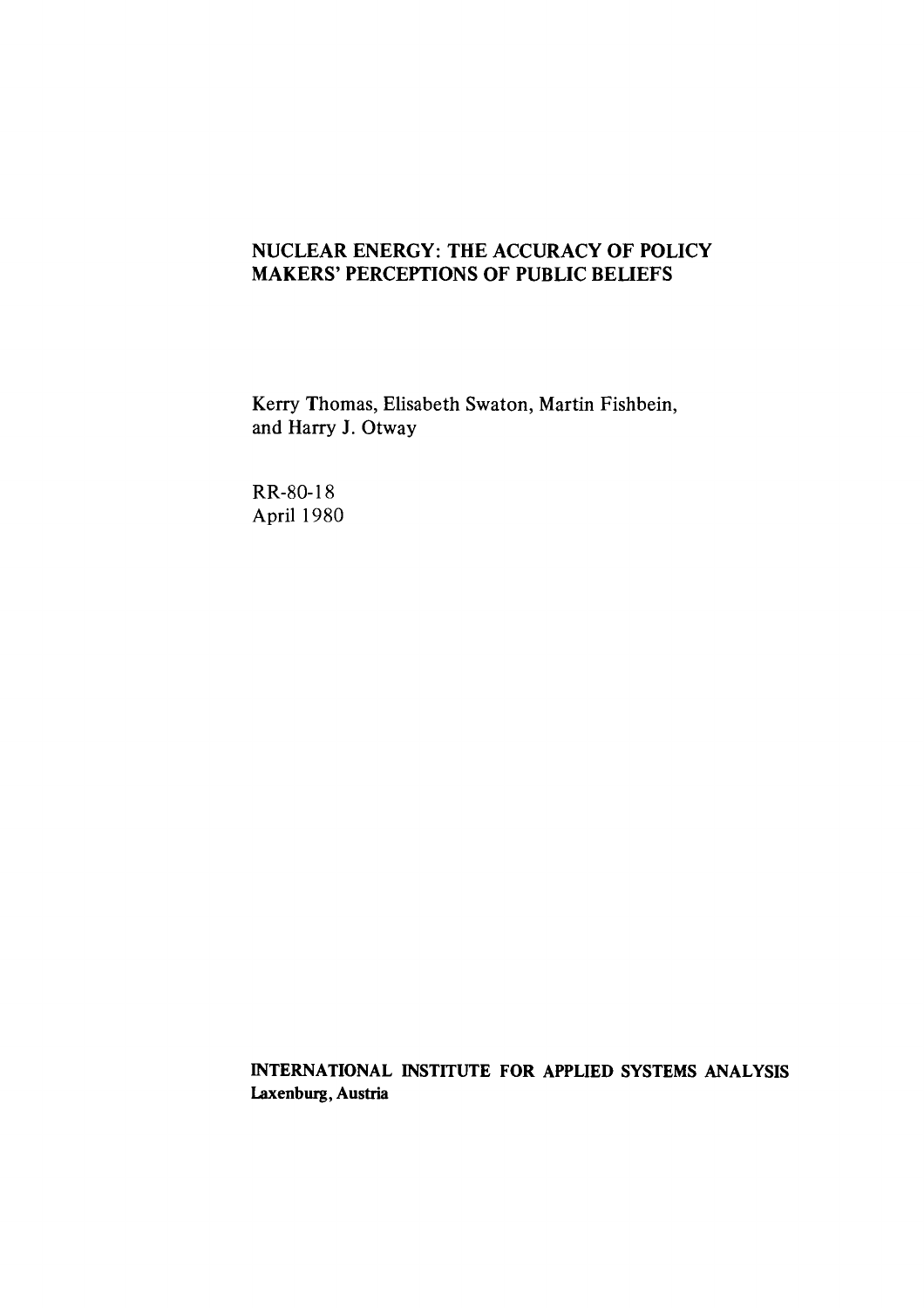*Research Reports,* which record research conducted at IIASA, are independently reviewed before publication. However, the views and opinions they express are not necessarily those of the Institute or the National Member Organizations that support it.

Copyright O 1980 International Institute for Applied Systems Analysis

All rights reserved. No part of this publication may be reproduced or transmitted in<br>any form or by any means, electronic or mechanical, including photocopy, recording,<br>or any information storage or retrieval system, witho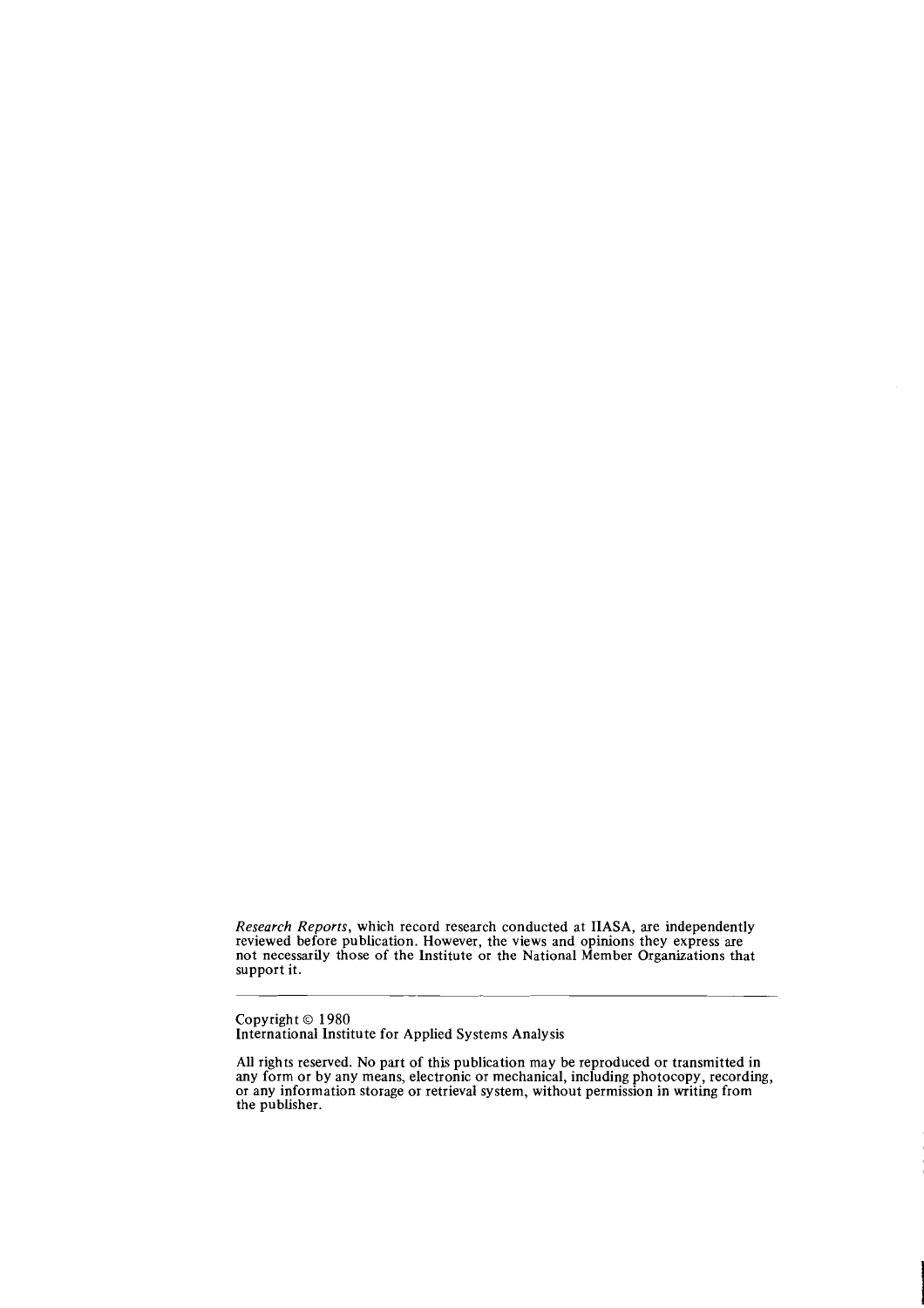#### **SUMMARY**

In many areas of technological policy formulation, the decisions of policy makers are increasingly influenced by the question of public acceptance. However, if a broad base of support is to be found for controversial issues, a simple head-count of those in favor of and those against a given issue is not sufficient. It is only through an appreciation of the beliefs and values which underlie public attitudes that policy makers can formulate solutions which are responsive to the real concerns of the public. This study is intended to further such understanding by examining the extent to which policy makers can accurately assess not only the overall attitudes of public groups but also the belief systems that give rise to those attitudes.

The policy issue addressed is that of the use of nuclear energy. An earlier study had already established the belief structures of members of the Austrian public who were particularly favorable, or unfavorable, toward nuclear energy. These findings were used as the baseline against which to compare the policy makers' perceptions of public positions. The policy makers -- a group of senior Austrian civil servants responsible for energy matters  $(N = 40)$  – responded to a questionnaire that had already been used for the sample of the Austrian public. This questionnaire measured overall attitude, but was mainly concerned with the measurement of belief systems, that is beliefs about the qualities, attributes, and possible consequences of the use of nuclear energy. A set of 39 attributes were expressed in propositional form (for example, "the use of nuclear energy leads to an increase in the standard of living"), and the policy makers were asked to rate their degree of belief or disbelief in each statement. In this way their own beliefs were measured. They also completed the same questionnaire on a second occasion, this time in the role of an average member of the Austrian public who was in favor of (or against) the use of nuclear energy. This experimental design permitted the following comparisons to be made: (1) between the policy makers' own personal positions and those of the general public, and (2) between the policy makers' in-role responses and those of the appropriate subgroups of the public.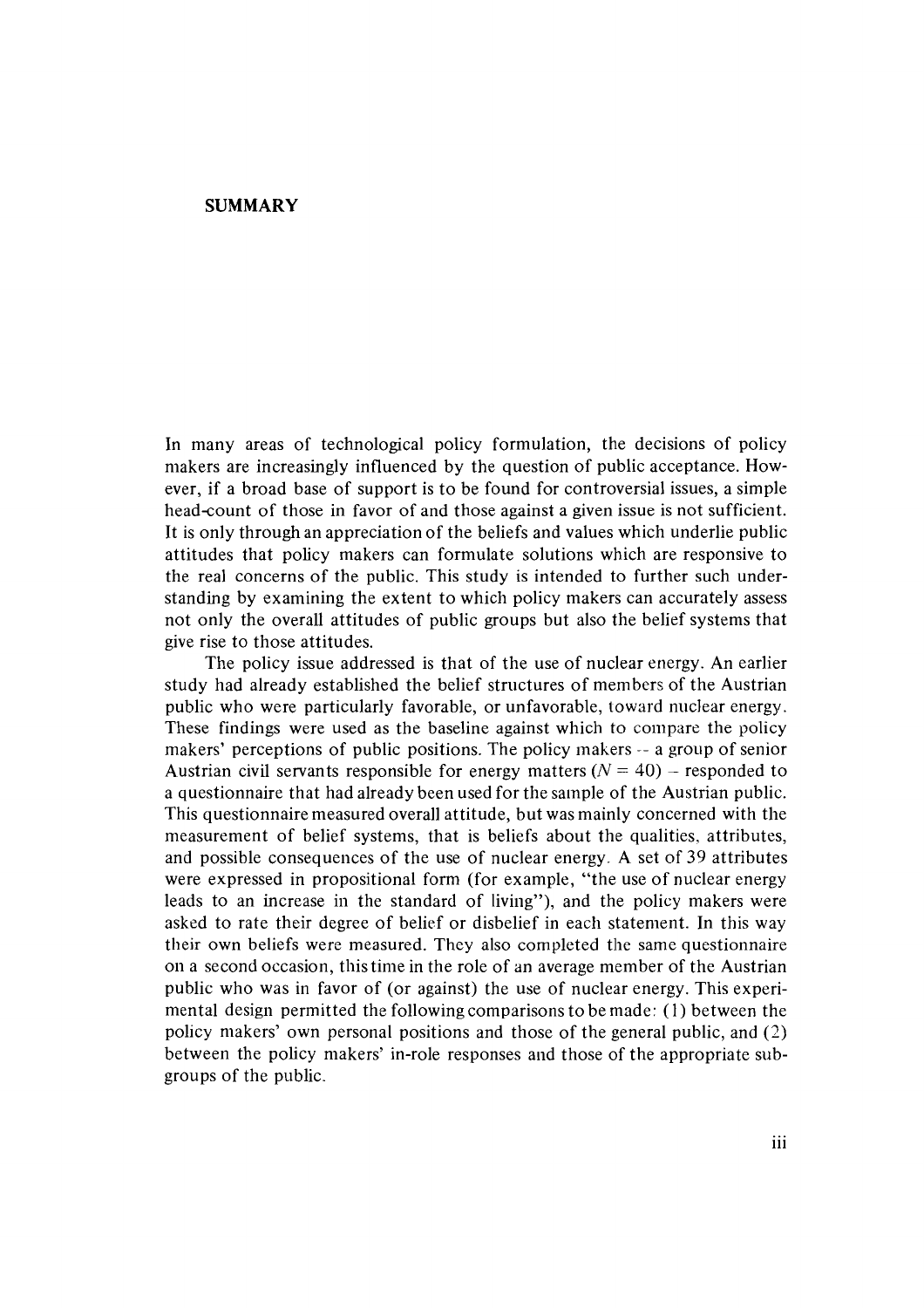In the earlier study it had been shown that public attitudes toward nuclear energy were based on four underlying belief dimensions: psychological (anxietyinducing) risks; economic/technical benefits; sociopolitical risks; and environmental/physical risks. These same dimensions were used in the present study to analyze the policy makers' responses. It was found that the policy makers were significantly more in favor of nuclear energy than were the sample of the public, and this was primarily due to differences in their beliefs about psychological risks and environmental/physical risks. The policy makers, as compared to the public, had considerably less strong beliefs relating nuclear energy with psychological risk, and greater disbelief in nuclear energy as a source of environmental risk.

When the policy makers responded in-role to the questionnaire they were able to shift their original (personal) responses in the directions indicated by their role-play assignments and they could quite adequately reproduce the over**all** attitudes toward the use of nuclear energy of the appropriate public subgroups. There was, however, a tendency to overestimate the positive attitudes of the subgroup in favor of the use of nuclear energy. When the policy makers' perceptions of the public's underlying belief dimensions were examined, it was found that, despite a high degree of accuracy, there was a significant underestimation of the extent to which issues of psychological significance contributed negatively toward public attitudes. This was the case irrespective of whether the public subgroups were in favor or against the use of nuclear energy.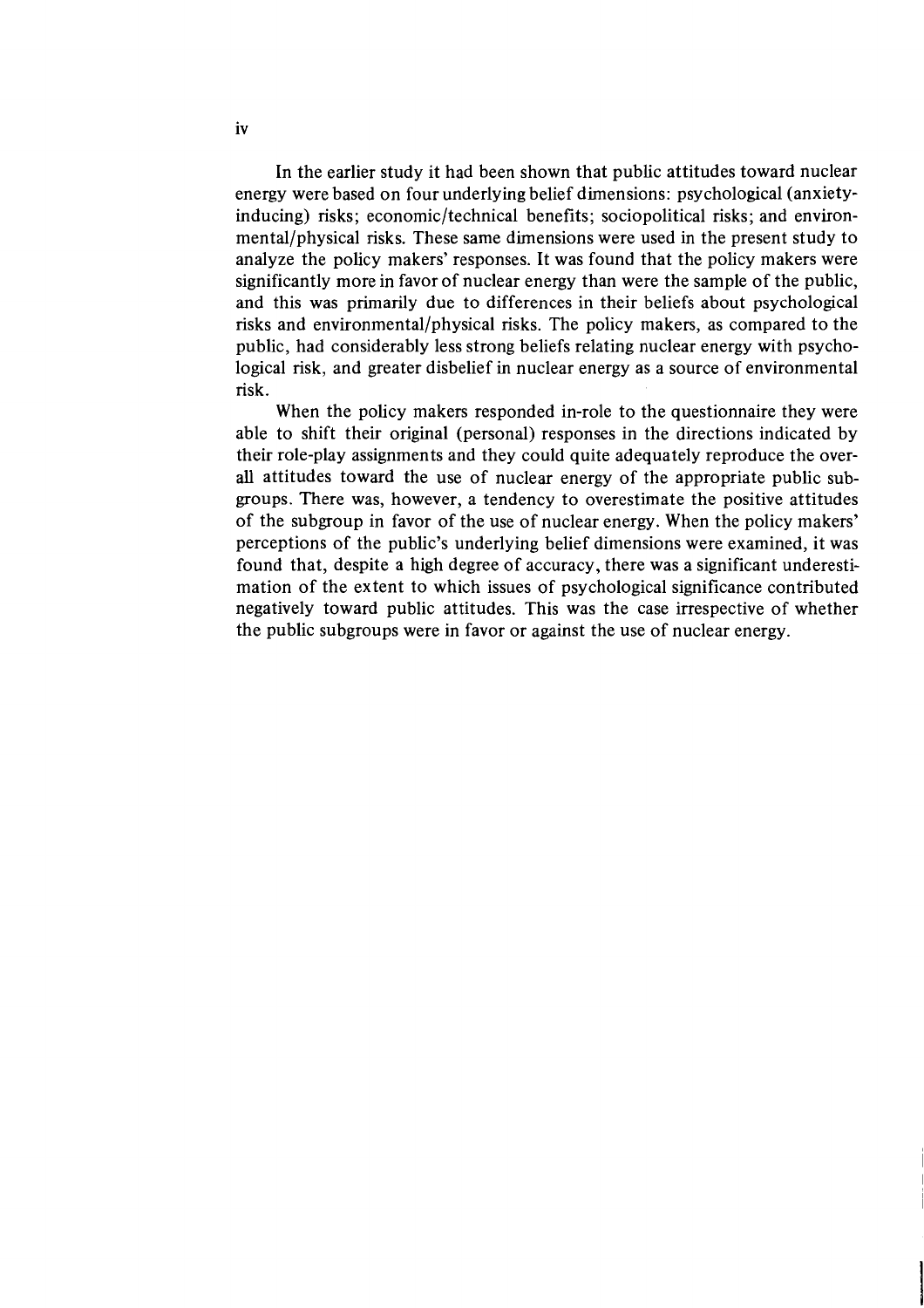### **PREFACE**

The risks associated with alternative energy systems, and public perceptions of these risks, have become important considerations in the formulation of energy policies. An earlier research memorandum (Otway and Fishbein 1977) reported a study of the attitudes and beliefs held by a sample of the Austrian public with respect to nuclear energy; an extension of the study to compare the beliefs held about five alternative energy sources has also been described (Thomas *et* al. 1980). The present research report analyzes the attitudes and underlying beliefs, with respect to nuclear energy, of senior Austrian civil servants in the Ministry responsible for energy matters, who were in a position to influence energy policies. It also reports on the accuracy of their perceptions of the attitudes and beliefs of those subgroups of the public sample most in favor of and most against the use of nuclear energy.

This report is based on work of the Joint IAEA/IIASA Risk Assessment Project, and thus it represents a collaboration between the International Atomic Energy Agency and the Energy Systems Program at the International Institute for Applied Systems Analysis.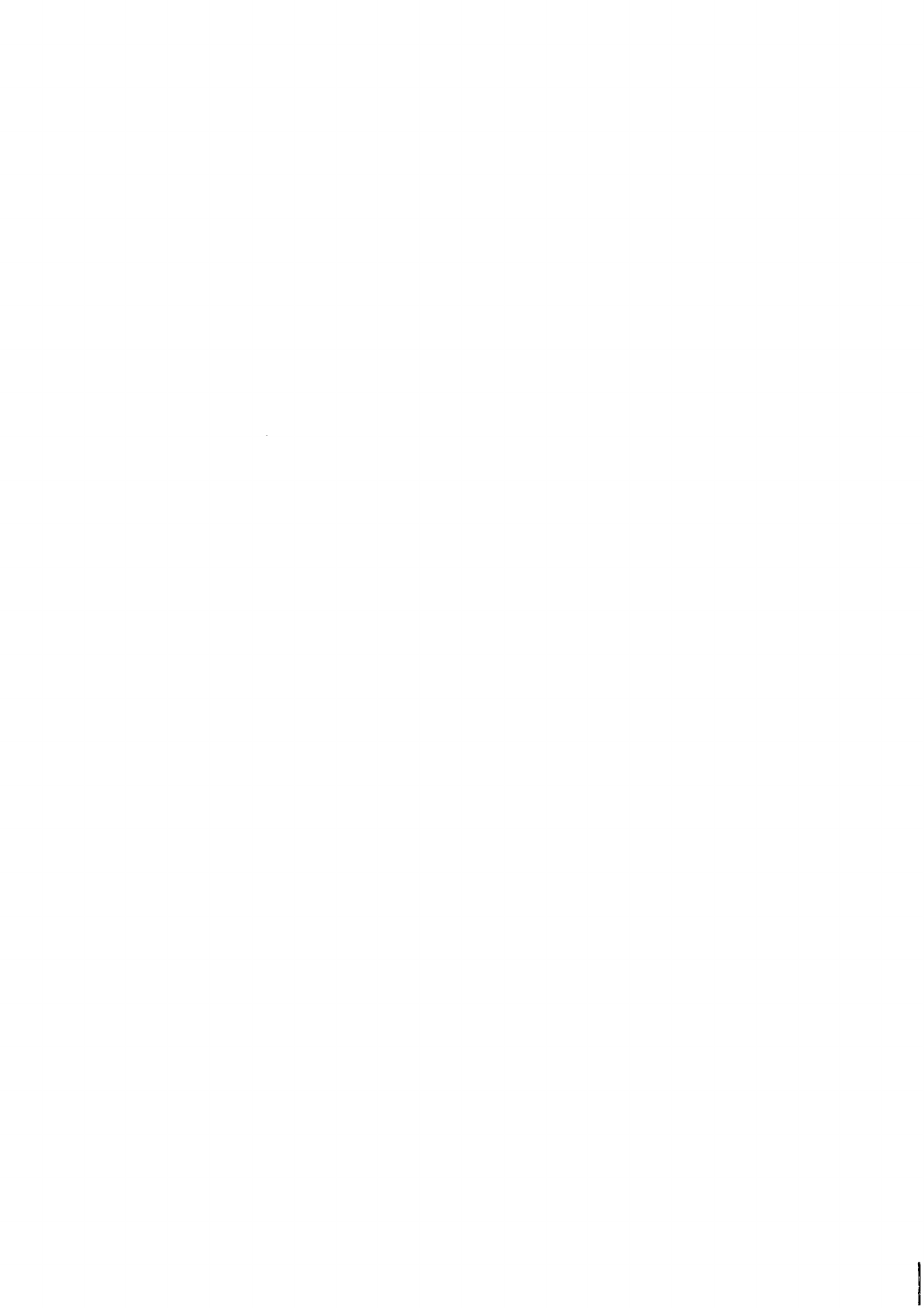## **CONTENTS**

 $\sim 10^{-10}$ 

| 1 | Introduction                                                                                                                                                                    | 1            |
|---|---------------------------------------------------------------------------------------------------------------------------------------------------------------------------------|--------------|
| 2 | The Attitude Approach                                                                                                                                                           | 3            |
| 3 | Method<br>Samples<br>Questionnaire                                                                                                                                              | 6<br>6<br>6  |
| 4 | Prediction of Attitude from Beliefs and Attribute Evaluations<br>Prediction of Public Attitudes from Underlying Belief Dimensions<br>Prediction of Policy Makers' Own Attitudes | 9<br>9<br>10 |
| 5 | Comparison of Policy Makers and the Austrian General Public                                                                                                                     | 11           |
| 6 | Comparison of Policy Makers' Own and Role-Play Responses<br>Basis for Role-Play Response Shifts                                                                                 | 13<br>14     |
| 7 | Policy Makers' Reproduction of Public PRO and CON Attitudes                                                                                                                     | 18           |
| 8 | Summary and Conclusions                                                                                                                                                         | 23           |
|   | <b>Notes</b>                                                                                                                                                                    | 25           |
|   | References                                                                                                                                                                      | 27           |
|   | Appendix: Summary Tables of Analyses of Variance                                                                                                                                | 29           |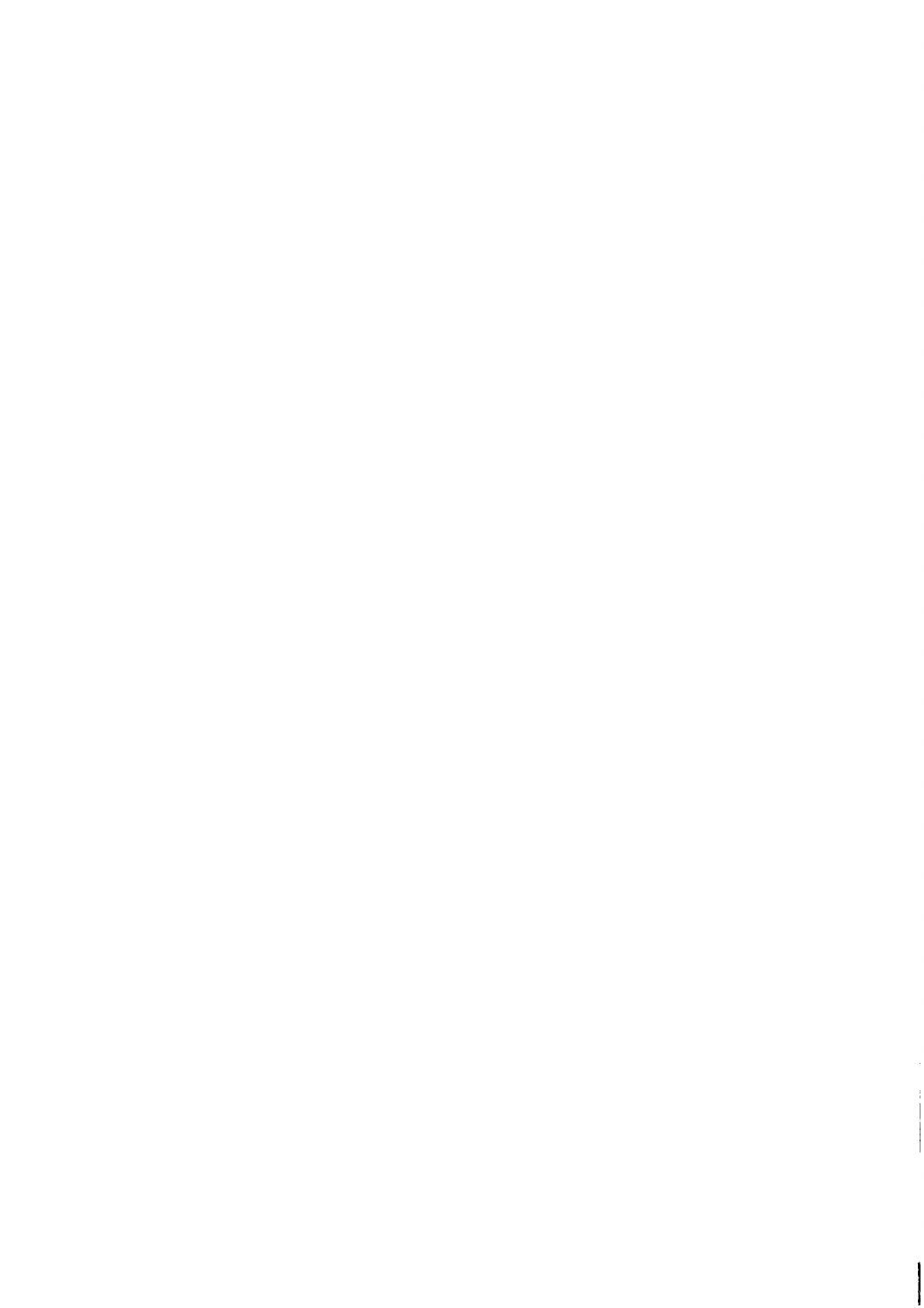## **1 INTRODUCTION**

Issues of technological policy are increasingly attracting public attention, a good example being plans for nuclear energy programs. Experts responsible for making policy recommendations, and government itself, have been forced by events to take notice of public attitudes and opinions. The motivations for wishing to take public attitudes into account in policy decisions will depend very much upon the particular political system involved; such a discussion is beyond the scope of this report. For our purpose we will assume that the aim is to formulate socially viable technological policies, where viability refers not only to an ethically acceptable level of public risk, but also to social acceptability. This requires knowledge of what the relevant public attitudes are as well as an understanding of the belief and value systems which underlie these attitudes. A simple "head-count" of those in favor of (PRO) and those against (CON) a particular technological issue is not sufficient; the policies selected, and even the processes by which they are evolved, must be responsive to the real concerns of the public if a broad base of support is to be found.

The particular aspect of policy we have addressed in this report is the role of nuclear energy in the Austrian economy. During the course of this research the Austrian nuclear energy program became an issue of considerable importance. As Austria's first nuclear power plant (at Zwentendorf, near Vienna) approached completion, the government organized a series of public debates aimed at opening up discussions on energy issues. These debates, held during late 1976 and early 1977, had the effect of polarizing opinions, and clarified the aims of the anti-nuclear lobby, namely to prevent completion and operation of the Zwentendorf plant (Hirsch 1977). At a national referendum held in November 1978, the Austrian electorate decided that the Zwentendorf plant should not be brought into operation. The study reported here was carried out in the period between the public debates and the referendum (late 1977 and early 1978), although the data reported for the public sample were collected before the information campaign.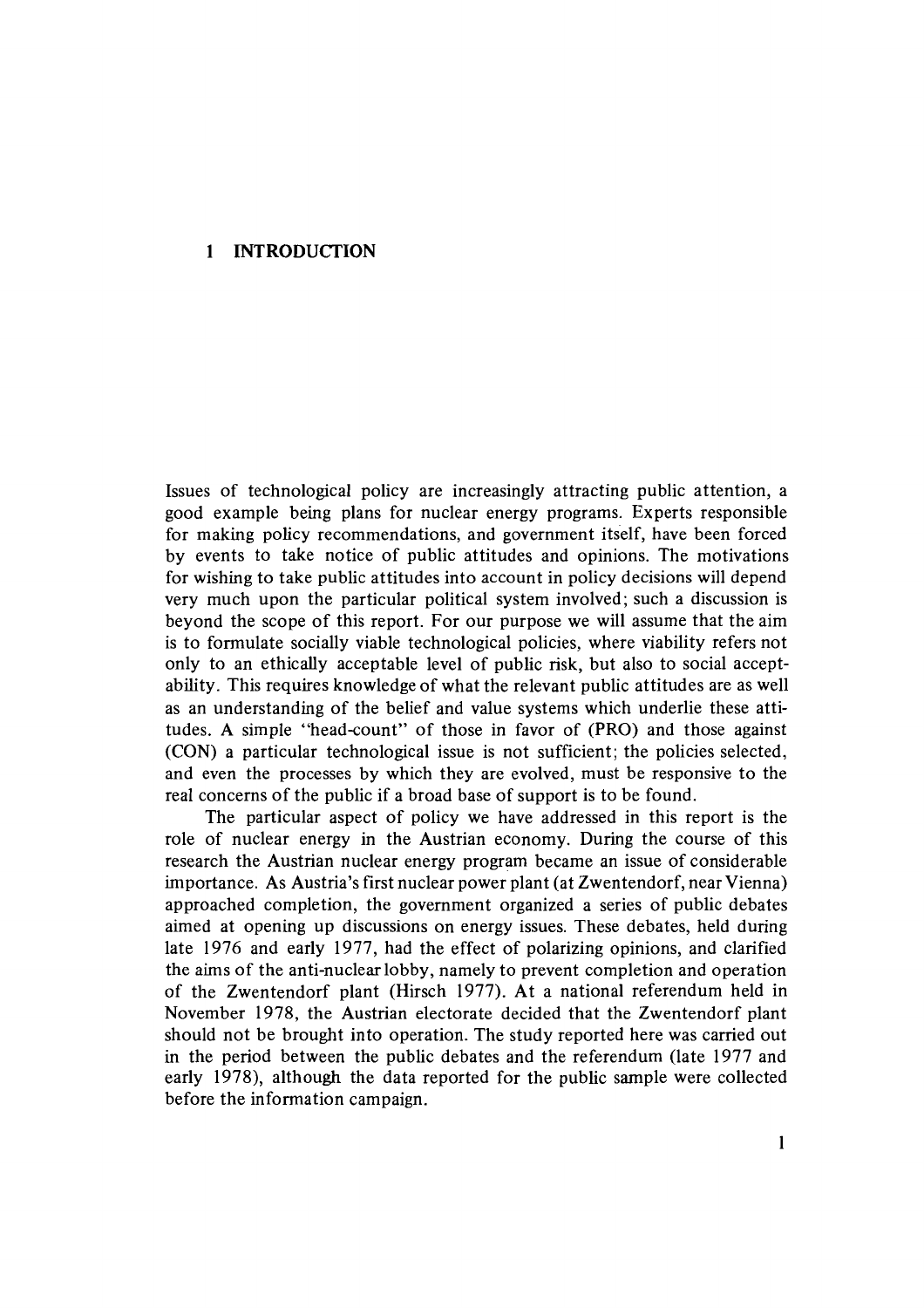The aims of the present research were as follows: first, to examine the beliefs and attitudes toward the use of nuclear energy held by a group of senior government officials in Austria (referred to throughout this report as "policy makers") who were in a position to make policy recommendations to decision makers at ministerial level, and to compare these beliefs and attitudes with those of a sample of the general public. Second, to examine the degree of accuracy with which the policy makers perceived the public's beliefs and attitudes on the topic of nuclear energy. The policy makers and the members of the general public responded to the same questionnaire, allowing direct comparisons to be made.<sup>1</sup> The policy makers' perceptions of the viewpoints of the general public were examined by having the policy makers respond to the questionnaire on a second occasion, this time in the role of a typical (i.e., not an active extremist) member of the public in favor of (or against) the use of nuclear energy. Half of the policy makers responded in each role condition. **A** comparison of the in-role responses with those of the public sample gave an indication of how accurately public beliefs were reproduced. The in-role responses also provided a basis for assessing the policy makers' perceptions of the issues underlying the public response to nuclear energy.

 $\overline{2}$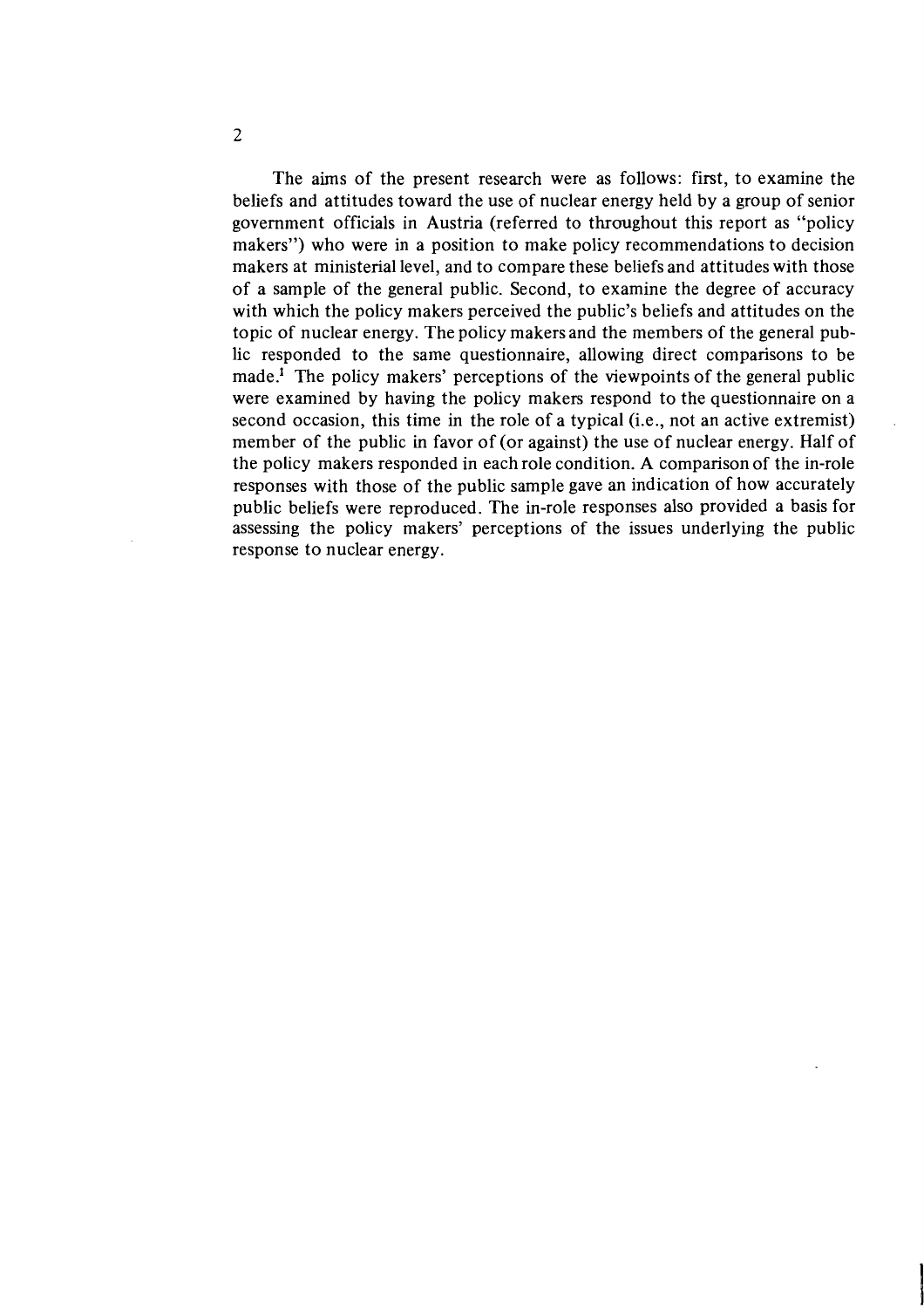## 2 THE ATTITUDE APPROACH

The particular attitude model used in this study is that developed by Fishbein and his associates (for a summary, see Fishbein and Ajzen 1975). Since this model has been described in some detail in the references cited in Note 1, we will only summarize the main points that are relevant to the procedures and findings described in this report.

- 1 Attitude is defined as the overall judgment about an object in terms of favorableness or unfavorableness, where "object" refers to any discriminable aspect of the individual's world
- *2* Attitude is based on the beliefs an individual holds about an attitude object. The strength of each such belief is treated as a subjective probability judgment that the attitude object is associated with some characteristic or attribute
- **3** At any given time an attitude is determined by the sum, over the salient beliefs, of evaluations of the attributes, each evaluation being weighted by the strength of the belief (i.e., the subjective probability that the attitude object is characterized by that attribute)
- **4** The way in which evaluations and belief strengths are combined to estimate attitude can be stated formally:

$$
A_o \approx \sum_{i}^{n} b_i e_i
$$

where

 $A_{\alpha}$  = the attitude toward the object o

- $b_i$  = the strength of the belief which links the attitude object to attribute i
- $e_i$  = the evaluation of attribute *i*
- $n =$  the number of salient beliefs, i.e., those currently within the span of attention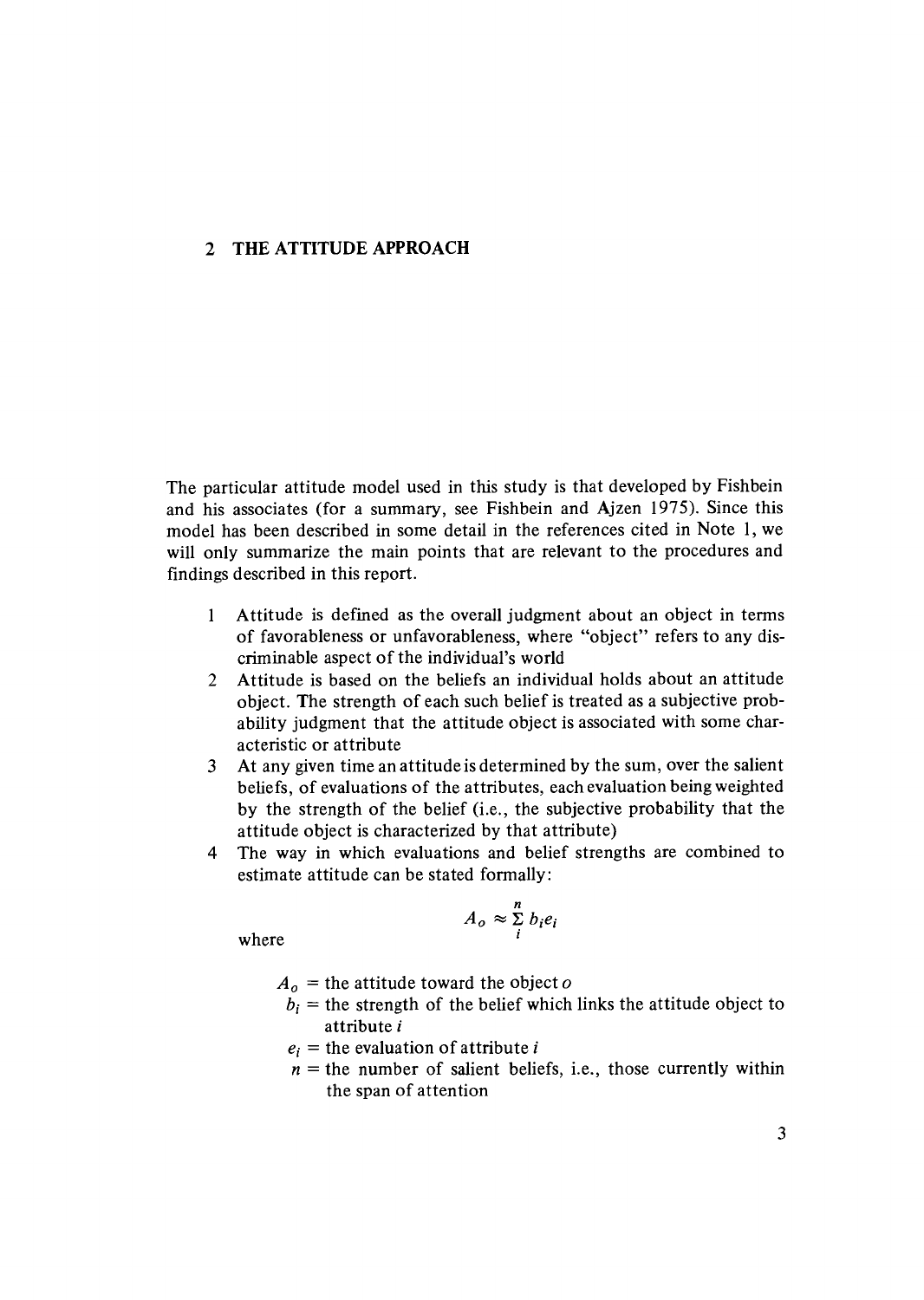Two methods were used to measure attitude: a direct method using the semantic differential technique of Osgood *et* al. (1957), and an indirect method based on respondents' beliefs and attribute evaluations (using the formula of point 4 above). The semantic differential measure of attitude was used as the criterion to validate the set of beliefs by correlating the direct and indirect (i.e., belief-based) measures of attitude.

The beliefs used in the present study were selected on the basis of previous research (Otway and Fishbein 1976), a literature survey, and open-ended elicitations. The 39 belief items relating the use of nuclear energy to a series of possible attributes and consequences are listed in Table 1.

| Belief dimension                                    | Belief item                                                                                                                                                                                                                                                                                                                                                                                                                                                                                                                                                               |
|-----------------------------------------------------|---------------------------------------------------------------------------------------------------------------------------------------------------------------------------------------------------------------------------------------------------------------------------------------------------------------------------------------------------------------------------------------------------------------------------------------------------------------------------------------------------------------------------------------------------------------------------|
| Factor I:<br>Psychological<br>risks                 | *Means exposing myself to risk without my consent<br>*Leads to accidents which affect large numbers of people at the<br>same time<br>*Means exposing myself to a risk which I cannot control<br>*Is a threat to mankind<br>*Is risky<br>Leads to hazards caused by material failure; has a delayed effect<br>on health; increases the rate of mortality; leads to change in<br>man's genetic make-up; leads to hazards by human failure                                                                                                                                   |
| Factor II:<br>Economic and<br>technical<br>benefits | *Increases the standard of living<br>*Increases Austrian economic development<br>*Provides good economic value<br>*Increases my nation's prestige<br>*Leads to new forms of industrial development<br>Leads to technical "spin-offs"; increases employment; increases<br>the development of methodologies for medical treatment;<br>reduces the need to conserve energy; symbolizes the industrial<br>way of life; satisfies the energy need in the decades ahead;<br>decreases dependence on fossil fuels; increases the extent to<br>which society is consumer-oriented |
| Factor III:<br>Sociopolitical<br>risks              | *Leads to rigorous physical security measures<br>*Produces noxious waste products<br>*Leads to the diffusion of knowledge that facilitates the construc-<br>tion of weapons by additional countries<br>*Leads to dependence on small groups of highly specialized experts<br>*Leads to transporting dangerous substances<br>Increases the likelihood that a technology is misused in a destruc-<br>tive way by terrorist groups; gives political power to big indus-<br>trial enterprises                                                                                 |

TABLE 1 The original set of beliefs about the use of nuclear energy and the four belief dimensions derived from factor analysis.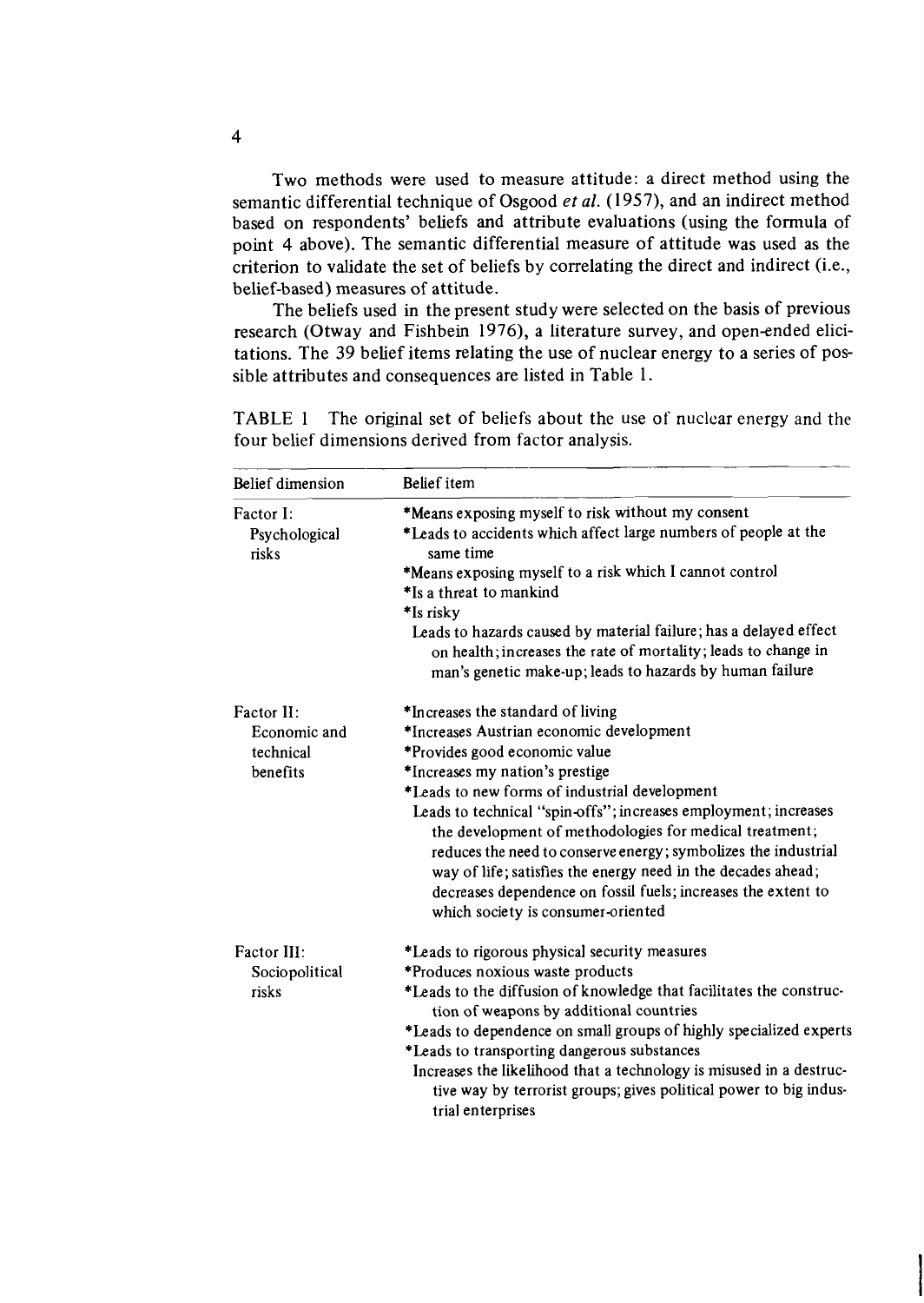**TABLE 1** *Continued.* 

| Belief dimension                                          | Belief item<br>*Does exhaust our natural resources<br>*Increases occupational accidents<br>*Leads to water pollution<br>*Leads to air pollution<br>*Makes Austria economically dependent upon other countries<br>Leads to a long-term modification of the climate |  |  |  |  |
|-----------------------------------------------------------|-------------------------------------------------------------------------------------------------------------------------------------------------------------------------------------------------------------------------------------------------------------------|--|--|--|--|
| Factor IV:<br>Environmental<br>and physical<br>risks      |                                                                                                                                                                                                                                                                   |  |  |  |  |
| Miscellaneous:<br>Beliefs not<br>loading on any<br>factor | Involves a technology that I can understand; leads to the formation<br>of groups advocating extreme political positions; leads to a<br>police state                                                                                                               |  |  |  |  |

**\*Beliefs used to represent the factor.** 

 $\sim 10^7$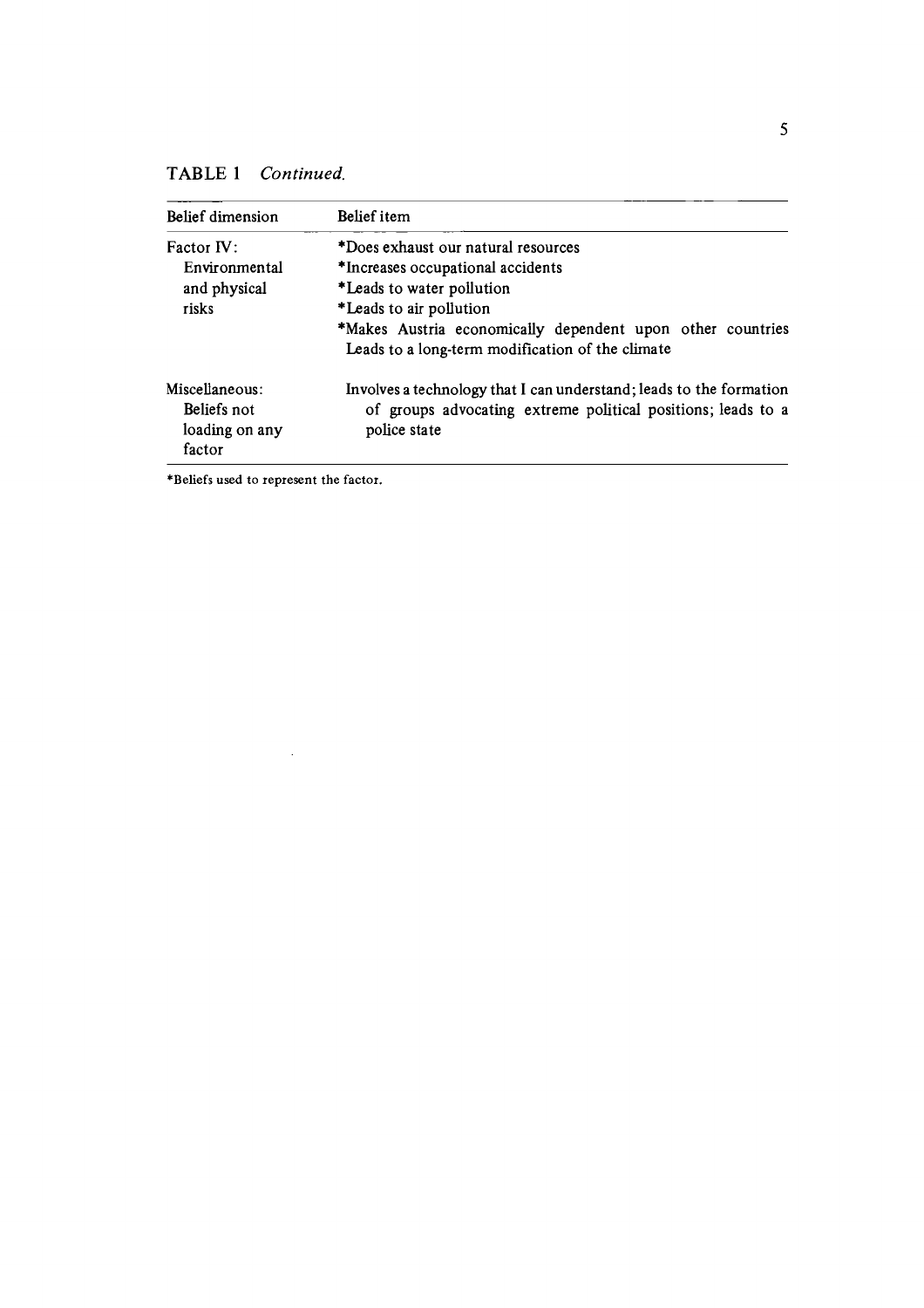### **3** METHOD

### SAMPLES

The sample of policy makers consisted of 40 senior civil servants specializing in energy matters; 34 of the respondents were male, 6 were female. This group of 40 people represented virtually all of the ministry staff in this category who were in duty at the time of the survey; only one person refused to participate. About five weeks after the respondents had completed the questionnaire for the first time, expressing their personal points of view, they were randomly assigned to one of the two role-play subgroups (i.e., playing the role of a typical Austrian citizen in favor of or against the use of nuclear energy) to obtain estimates of the policy makers' perceptions of the beliefs and attitudes of members of the public. Only 35 of the original group of 40 were available for the roleplay part of the study ( $N = 17$  for the PRO-role, and  $N = 18$  for the CON-role).

The sample of the Austrian general public with which the policy makers were compared was a stratified sample controlled for geographic location (Vienna, provincial capital, and rural), sex, age, and education. The number of usable interviews was 224. Details of the sample can be found in Thomas *et al.*  (1 980). Two subgroups, in favor of or against the use of nuclear energy, were selected from the public sample using the semantic differential measure of attitude as the criterion; the 48 respondents most favorable to the use of nuclear energy were termed the PUBPRO group, and the 47 least favorable the PUBCON group (see Figure 1).

#### QUESTIONNAIRE

The questionnaire used to measure the policy makers' responses (personal and in-role) consisted of the same items employed in the study of the Austrian public (Otway and Fishbein 1977). The questionnaire was originally designed in English, and then translated intoGerman by the experimenters prior to use.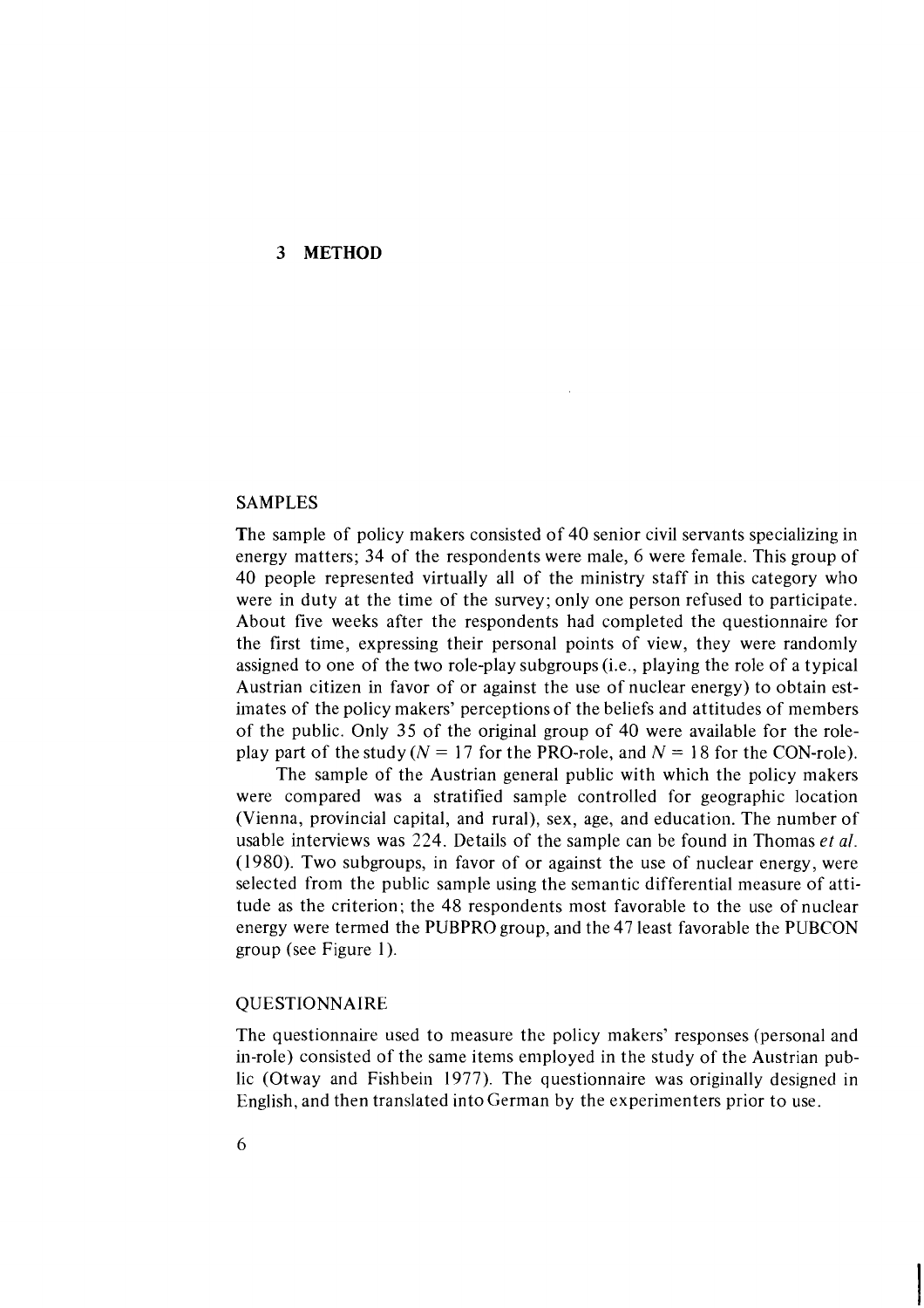

Attitude toward nuclear energy (semantic-differential measure)

FIGURE 1 Public subgroups selected for comparison with in-role responses of the policy makers.

Number of respondents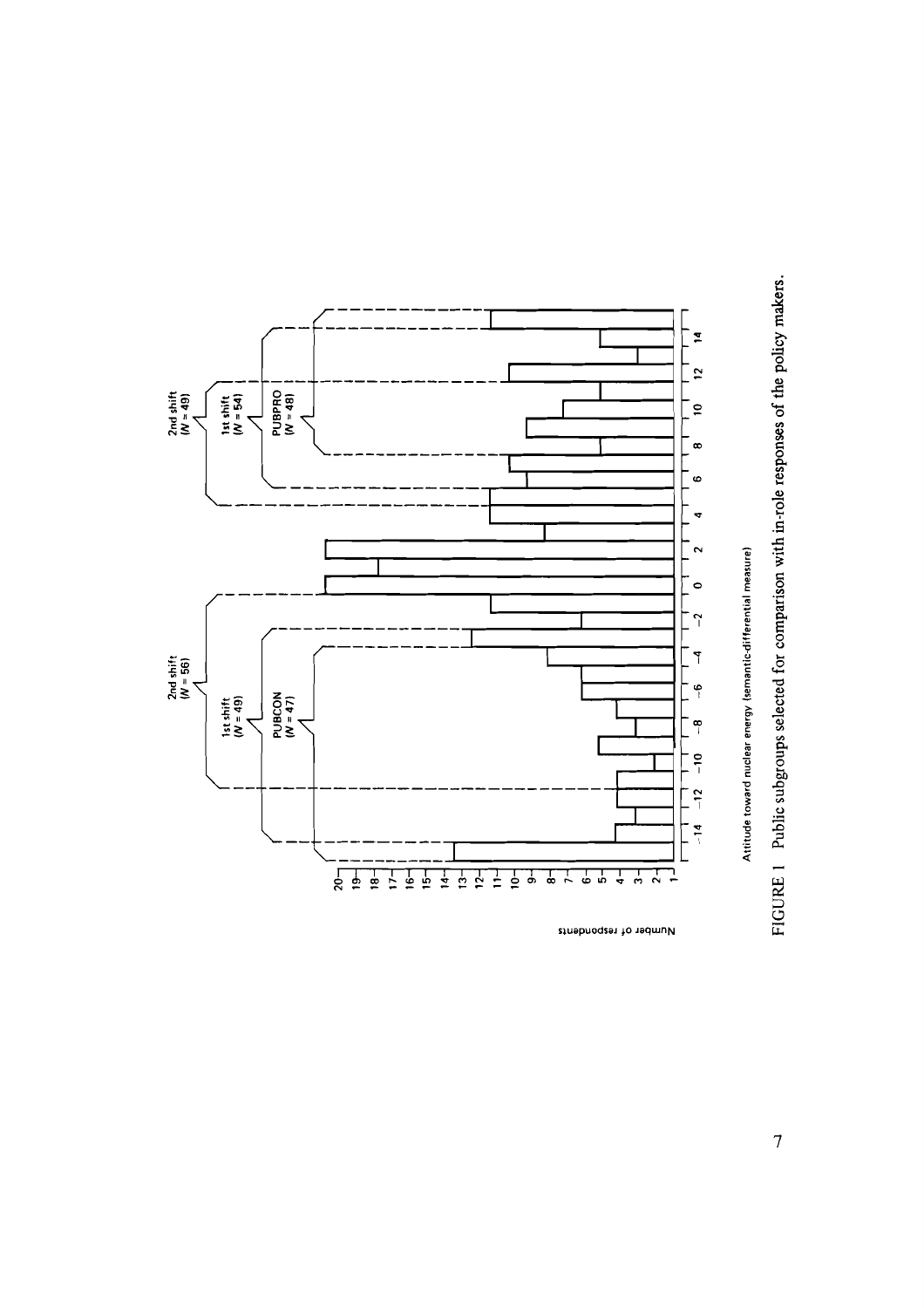Apart from the demographic information, the questionnaire measured the following variables:

### *Attribute Evaluation*

For each of the 39 beliefs the evaluation of the attribute was measured using a 7-point  $(+3 \text{ to } -3)$  scale with the end-points labeled with the adjective pair good/bad. For example,

*Increasing the standard of living* 

 $GOOD :--:-:-:-:-: BAD$ 

### *Belief Strength*

Belief statements were presented in propositional form (as shown below) and the respondents were asked to judge the "truth" of each statement on a 7-point  $(+3 \text{ to } -3)$  scale, where the end points were labeled likely/unlikely. For example,

*The use of nuclear energy leads to an increase in the standard of living* 

 $LIKELY:--:-:-:-:-: UNLIKELY$ 

Although belief strength is conceptualized here as a subjective probability, the measurement procedure described above does not meet certain strict requirements of probability theory. In keeping with most earlier research using Fishbein's attitude model, the beliefs are *not* treated as a partitioned event space, in which the probabilities assigned to each attribute would have to sum to  $1$ ; furthermore, in order to permit measurement of belief and disbelief, a bipolar scale is used which makes it possible to encompass the probability that nuclear energy *is* or *is not* associated with the attribute in question.

## *Direct Measure of Attitude Toward the "Use of Nuclear Energy"*

This was measured using the semantic differential technique (Osgood *et al.*  1957). The attitude object ("use of nuclear energy") was rated on a series of 7-point  $(+3 \text{ to } -3)$  scales with the end points labeled with adjective pairs such as good/bad, harmful/beneficial.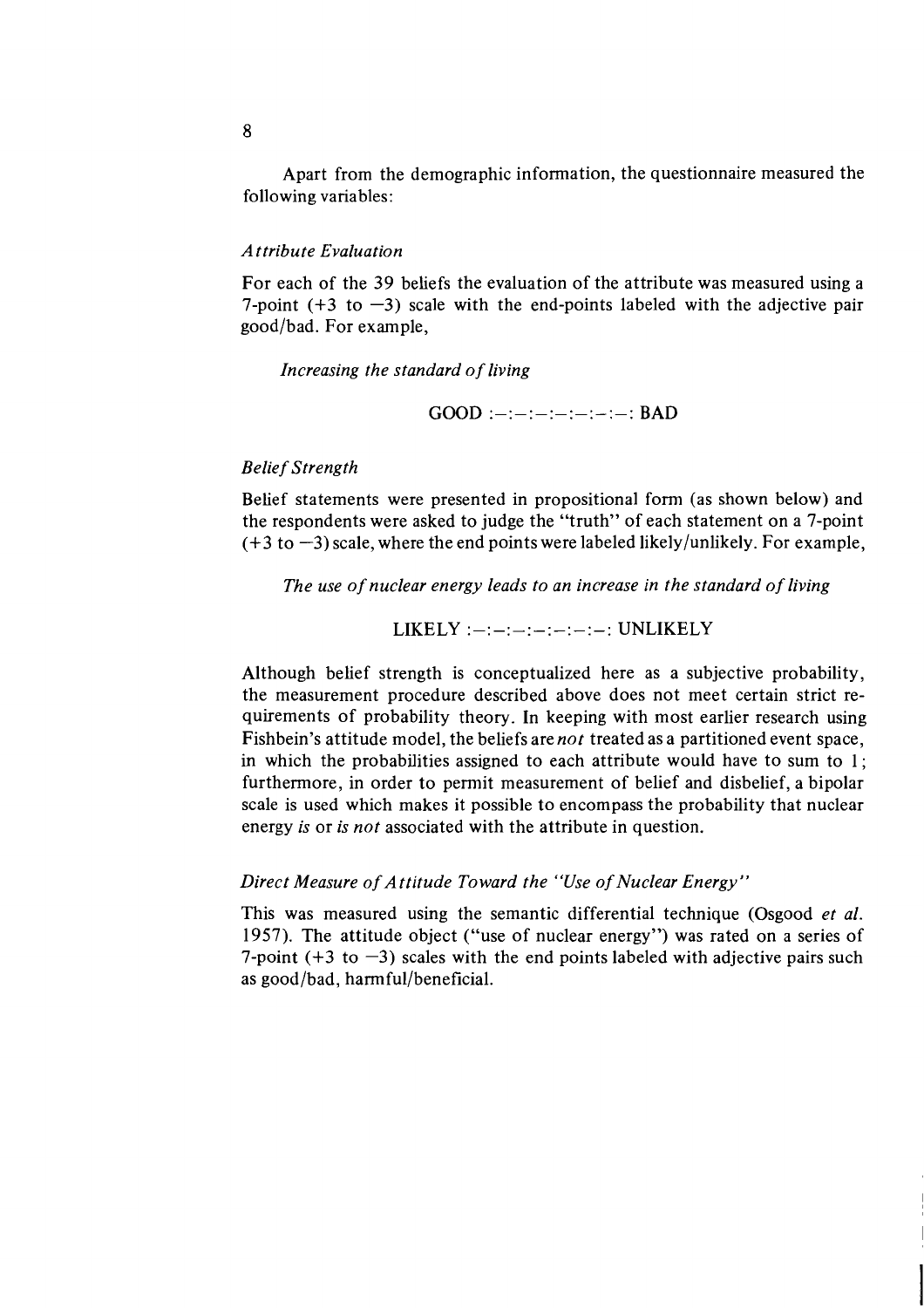## **4** PREDICTION OF ATTITUDE FROM BELIEFS AND ATTRIBUTE EVALUATIONS

In the earlier study of the Austrian public it was found that respondents' attitudes toward nuclear energy could be accurately estimated from a consideration of beliefs linking the use of nuclear energy with each of the **39** attributes and the evaluations of these attributes. The correlation between estimated attitudes and the same attitudes as measured by the semantic differential was **0.63.** Given the validity of the attitude model in that application, a factor analysis<sup>2</sup> of beliefstrength scores was used to explore the underlying dimensions which characterized the thinking of the public with respect to the use of nuclear energy. This factor analysis produced a clear factor structure relating the use of nuclear energy to four clusters of belief dimensions (see Table 1)

- Psychological risks
- Economic/technical benefits
- Sociopolitical risks
- Environmental/physical risks

## PREDICTION OF PUBLIC ATTITUDES FROM UNDERLYING BELIEF DIMENSIONS

The factor analysis suggested that four major issues underlie public attitudes toward nuclear energy. Therefore, the five attributes which loaded highest on each belief dimension were used to calculate "factor-summaries" representative of each dimension. In each case the five belief strengths were summed  $(\sum_{i=1}^{5} b_i)$ , as were the corresponding attribute evaluations  $(\sum_{i=1}^{5} e_i)$ . These two sums were then multiplied in line with the attitude model used, to give an index of the contribution of that belief to overall attitude  $[(\sum_{i=1}^{5} b_i) \times (\sum_{i=1}^{5} e_i)]$ . To test the validity of reducing the **39** original attributes to **20** attributes (5 per dimension) an estimate of attitude based on a sum of these four factor-summary products was correlated with the direct (semantic differential) measure of attitude.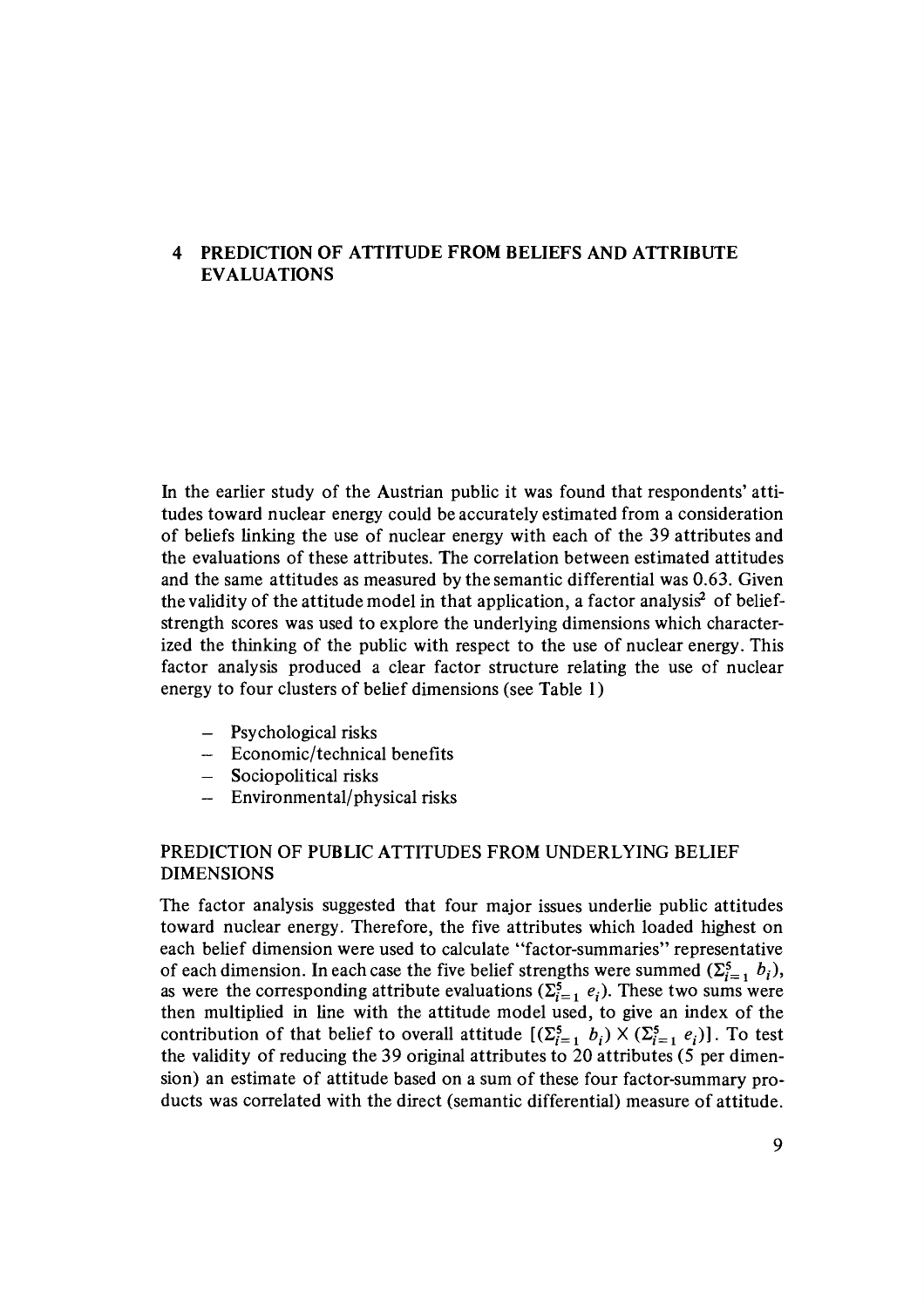The correlation coefficient was  $r = 0.66$ , as compared with  $r = 0.63$  when all 39 attributes were used.

#### PREDICTION OF POLICY MAKERS' OWN ATTITUDES

In the case of the policy makers' own attitudes it was found that the correlation between the semantic differentialmeasure of attitude and the attitude estimates based upon all 39 attributes was 0.89. Although it is possible that the higher correlation for this particular sample, as compared with the sample of the general public, could indicate the policy makers' higher level of education and familiarity with the topic, it is more likely that the difference in correlation merely reflects the fact that on the semantic differential the policy makers were asked to indicate their attitudes toward "the **use of** nuclear energy" while the public, due to an error in the wording of the questionnaire, were asked to indicate their attitudes toward "nuclear energy." Since the wording of the belief statements referred to "the **use of** nuclear energy", the semantic differential attitude of the public sample did not correspond precisely to the beliefs measured.

While it would have been desirable to perform a factor analysis of the policy makers' belief scores, the number of respondents  $(N = 40)$  was too small to obtain meaningful results for a set of 39 beliefs. Therefore, the factor structure obtained from the public sample was also used to summarize the policy makers' data. On calculating "factor-summaries" (as described above) for the policy makers, a correlation of 0.85 between this estimated attitude measure and the direct (semantic-differential) measure was found. This indicated the validity of using the reduced belief set; in the remainder of this report only the factorsummary indices will be considered.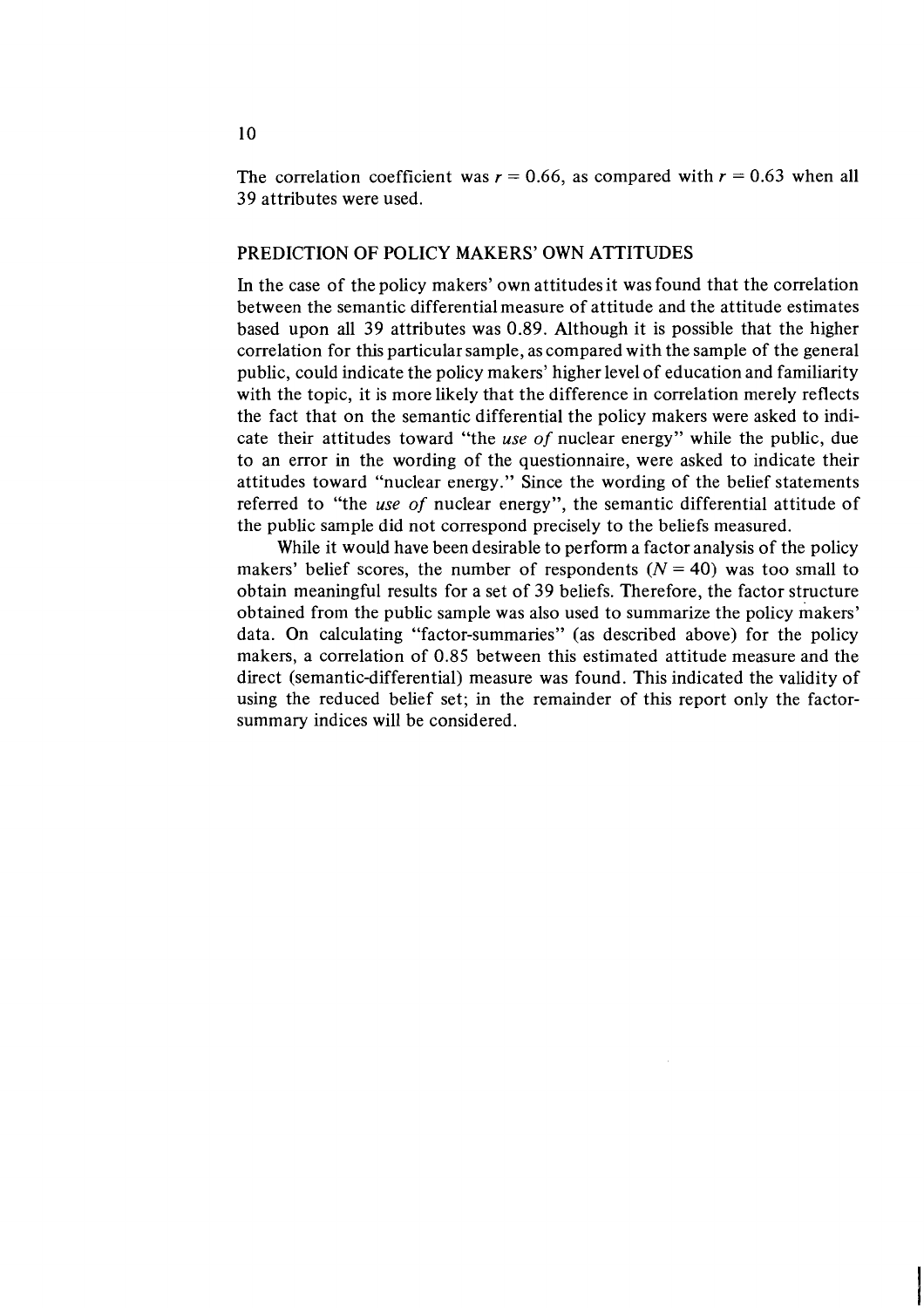## **5** COMPARISON OF POLICY MAKERS AND THE AUSTRIAN GENERAL PUBLIC

The first question of interest was the extent to which the policy makers' own beliefs and attitudes correspond with those of the general public. As expected, the attitudes of the policy makers toward the use of nuclear energy were significantly more favorable than those of the total public sample. This was true for both the direct (semantic differential) measure of attitude and the estimates based on the model.<sup>3</sup>

To investigate what underlay these differences, an analysis of variance (ANOVA) was calculated. The ANOVA design contrasted the policy makers and the public with respect to all four belief dimensions using the three factorsummary indices: belief strength, attribute evaluation, and their product (i.e., contribution to attitude,  $[(\sum_{i=1}^{5} b_i) \times (\sum_{i=1}^{5} e_i)]$  as dependent variables. The two main effects (comparisons between the policy makers and the public, and comparisons between the four belief dimensions) and the 2-way interactions were statistically significant for all three dependent variables, with the single exception of the main-effect comparison between the attribute evaluations of the policy makers and the public. (Summary Tables for all ANOVA calculations mentioned in this report are shown in the Appendix.)

Table 2 shows the mean values of the factor-summary indices for the policy makers and for the total public sample. It can be seen that the main differences in overall attitudes were due to different contributions from the psychologicalrisk and environmental/physical-risk dimensions. The former dimension made an appreciable negative contribution to the public's attitudes but only a small negative contribution to the policy makers' attitudes. In contrast, environmentalrisk issues made a large positive contribution to the policy makers' attitudes.<sup>4</sup> The policy makers and the public were in general agreement concerning economic/technical benefits and sociopolitical risks.

When these differences in contributions to overall attitude were analyzed in terms of the underlying beliefs and attribute evaluations they were found to be more closely related to differences in belief strengths than to differences in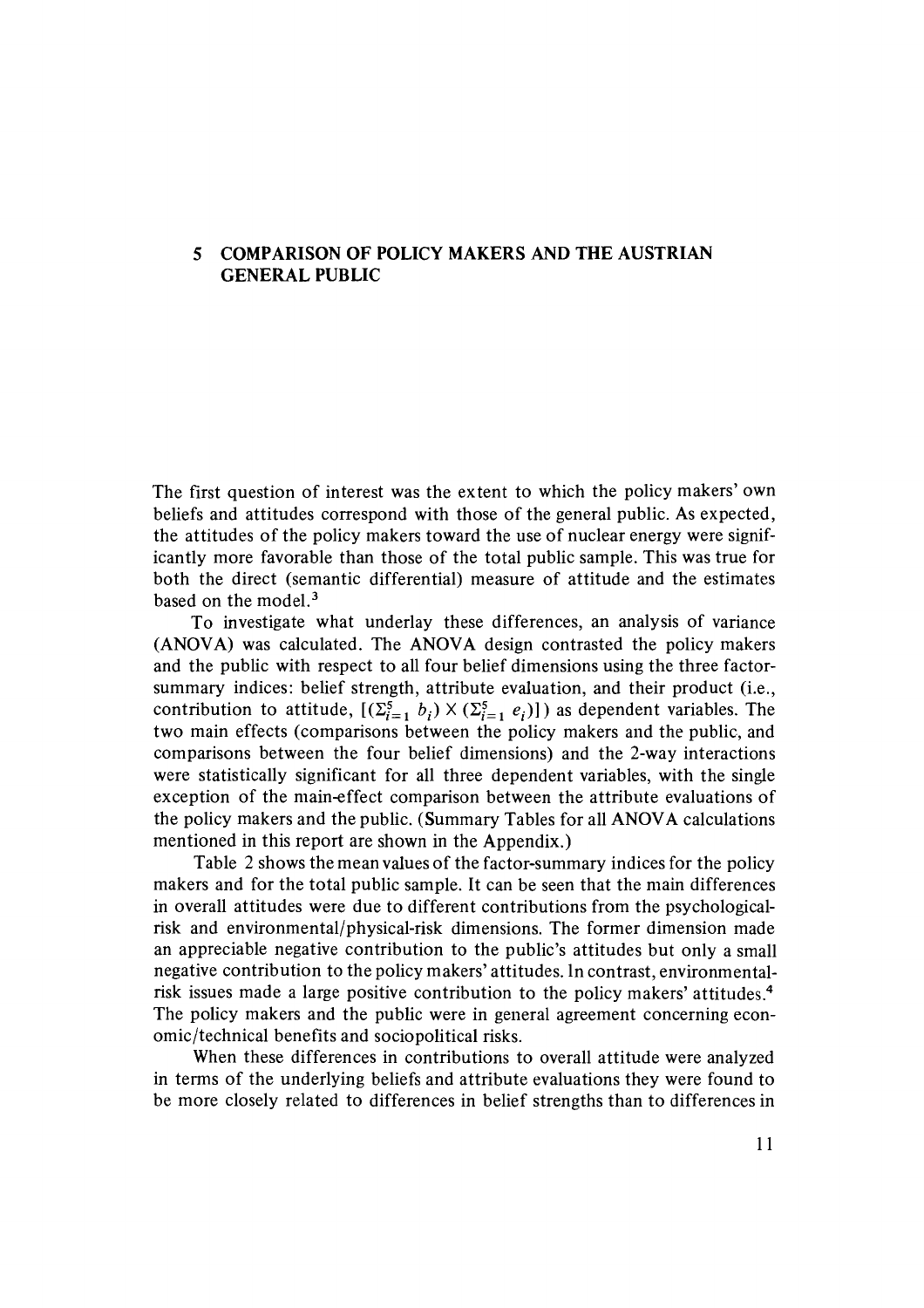|                                                | Mean attribute<br>evaluation<br>$(range = \pm 15)$ |          | Mean helief<br>strength<br>$(\text{range} = \pm 15)$ |          | to attitude<br>$(range = \pm 225)$ | Mean contribution |
|------------------------------------------------|----------------------------------------------------|----------|------------------------------------------------------|----------|------------------------------------|-------------------|
| Belief dimension                               | Policy<br>makers                                   | Public   | Policy<br>makers                                     | Public   | Policy<br>makers                   | Public            |
| Psychological risks<br>Economic/technological  | $-8.4$                                             | $-10.1*$ | 0.7                                                  | $8.6**$  | $-9.9$                             | --94.7**          |
| benefits                                       | 5.7                                                | $7.4*$   | 4.2                                                  | 5.5      | 39.7                               | 45.7              |
| Sociopolitical risks<br>Environmental/physical | $-4.3$                                             | $-5.0$   | 9.8                                                  | 10.9     | $-45.0$                            | $-56.8$           |
| risks                                          | $-8.8$                                             | -9.9     | $-4.9$                                               | $-1.0**$ | 45.8                               | $8.0***$          |

TABLE 2 Mean values of attribute evaluations and belief strengths: policy makers and total public sample.

\* **Difference significant, p** < **0.05.** 

**\*\*Difference significant,^** < **0.01.** 

attribute evaluations. There were significant differences in the policy makers' and the public's beliefs about psychological risks and environmental/physical risks, although both agreed that the use of nuclear energy would lead to economic/technical benefits and to sociopolitical risks. It is interesting to note that the policy makers and the public agreed in their negative evaluations of sociopolitical risks and environmental/physical risks, but that the policy makers made less unfavorable evaluations of psychological risks and less favorable evaluations of economic/technical benefits.

In summary, the policy makers were significantly more favorable toward the use of nuclear energy than were the general public. This was primarily because the policy makers did not associate the use of nuclear energy with psychological risks, and believed that the use of nuclear energy would not lead to environmental/physical risks; in contrast, the public strongly believed that the use of nuclear energy would lead to psychological risks, and were less certain that it would not cause environmental damage.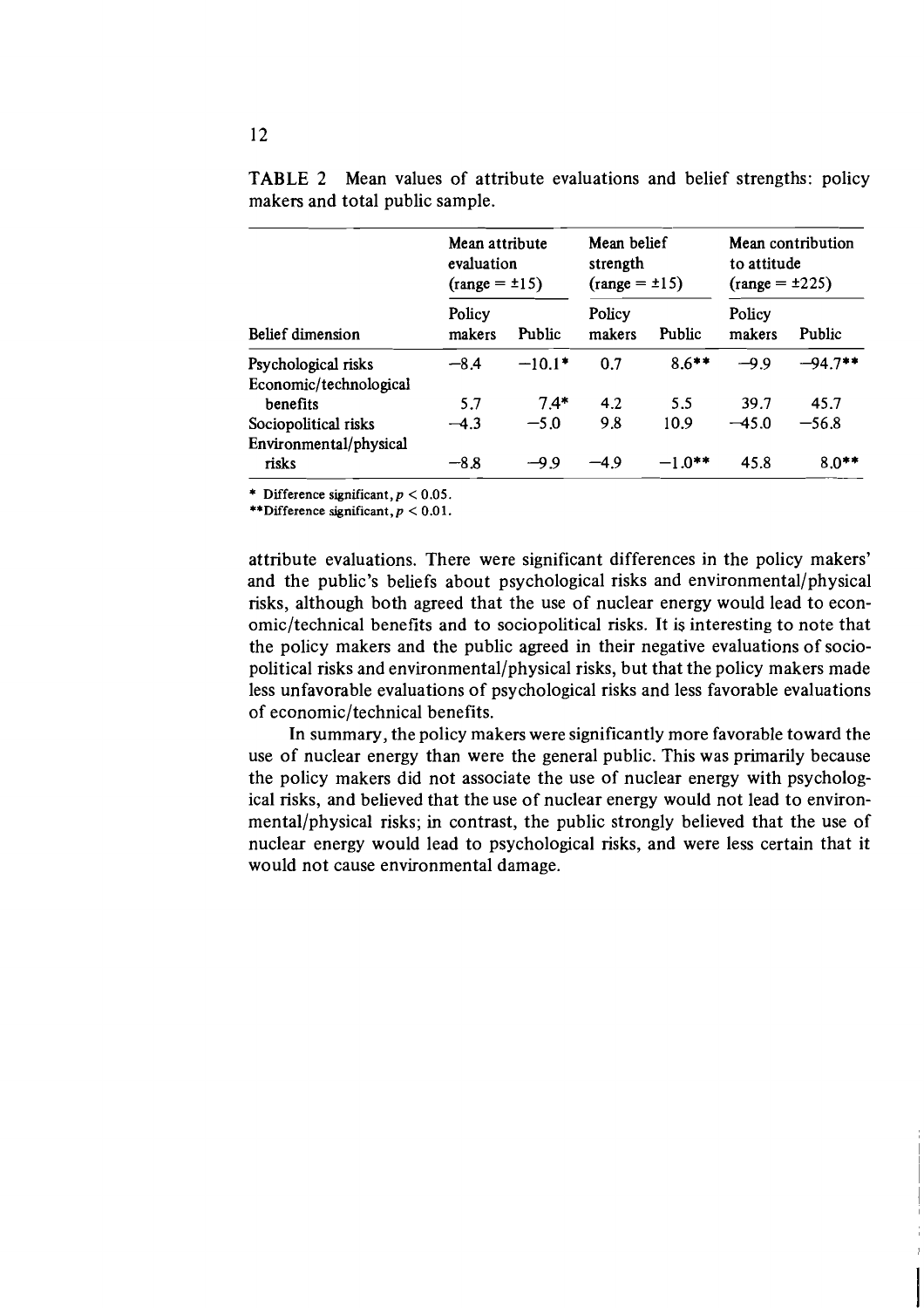## *6* COMPARISON OF POLICY MAKERS' OWN AND ROLE-PLAY **RESPONSES**

The ultimate goal of this study was to examine the profiles of attribute evaluations and beliefs which the policy makers perceived as being typical of members of the general public who were in favor of or against the use of nuclear energy. However, before making a direct comparison between these perceptions (the role-play responses) and the actual findings for the general public, it is instructive to examine these role-play responses in relation to the policy makers' own personal positions.

The overall effects of playing ROLEPRO and ROLECON are reflected in measures of attitude estimated from the sum of the evaluation X belief-strength products over the four belief dimensions. Analysisof variance showed that both group membership (ROLEPRO/ROLECON) and role-play (SELF/ROLE) had a significant main effect on this measure of attitude, and the interaction between these variables was also significant. Examination of the mean values of attitude in the four cells of Table **3** clarifies the interaction effect. It can be seen that in the SELF condition there was no significant difference in attitude between the two groups. This is evidence that the policy makers were randomly assigned to ROLEPRO and ROLECON groups.<sup>5</sup> When responding in-role, the differences in attitude between those playing PRO and CON were significant. Further, since the policy makers' own attitudes were more favorable than those of the public, the change in attitude from personal position to role response was greater for the ROLECON group than for the ROLEPRO group.

Analysis of variance was also used to make a detailed comparison between the policy makers' own responses and those they made in-role. The ANOVA design was  $2 \times 2 \times 4$  (ROLEPRO/ROLECON  $\times$  SELF/ROLE  $\times$  4 BELIEF DIMENSIONS) using the same three dependent variables as before. All the main effects were statistically significant with the exception of the comparison between attribute evaluations in the SELF and ROLE conditions. More important for this discussion, however, were the significant two-way interactions between ROLEPRO/ROLECON and SELF/ROLE for all three dependent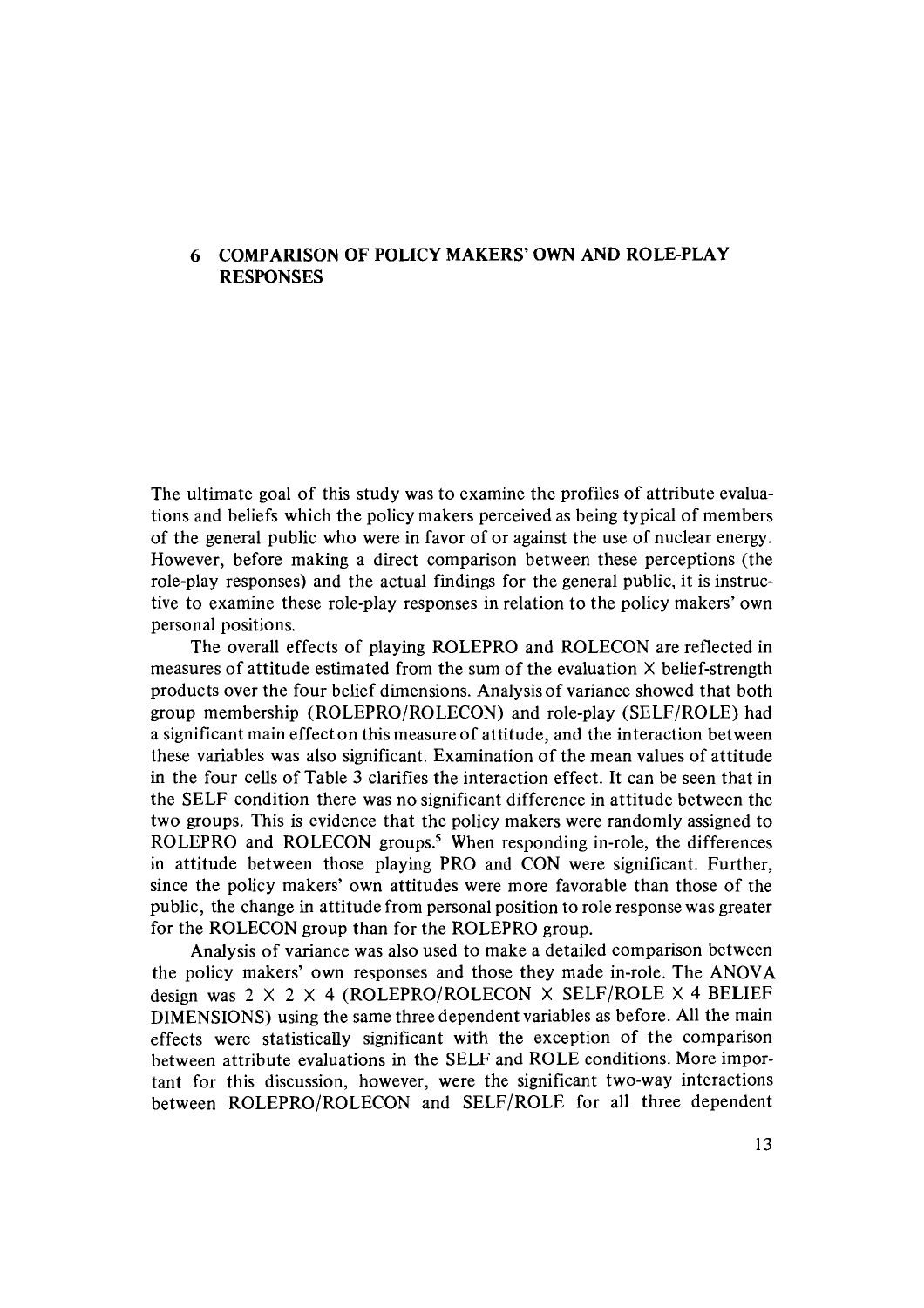|                | <b>SELF</b><br>$(N = 35)$ | <b>ROLE</b><br>$(N = 35)$ |
|----------------|---------------------------|---------------------------|
| <b>ROLEPRO</b> |                           |                           |
| $(N = 17)$     | 52.6                      | $163.9*$                  |
| <b>ROLECON</b> |                           |                           |
| $(N = 18)$     | 9.8                       | $-259.4$ **               |
|                | NS                        | **                        |

TABLE 3 Mean values<sup>*a*</sup> of belief-based attitude of policy makers in SELF and ROLE conditions.

\* **Difference significant, p** < **0.05.** 

**\*\*Difference significant, p** < **0.0 1.** 

**NS, Difference non-significant.** 

 $^4$ Range of values  $= \pm 900$ .

variables, and a significant three-way interaction (ROLEPRO/ROLECON X SELF/ROLE X 4 BELIEF DIMENSIONS) for the belief-strength measure. The statistical significance of these interactions permits a detailed a posteriori comparison of the mean values of the dependent variables in all the cells of the ANOVA design. These mean values are shown in Table 4.

Looking first at the contribution to overall attitude of each belief dimension, it can be seen that there are no significant differences in the SELF responses of the ROLEPRO and ROLECON groups. When responding in-role, the ROLE-PRO group tended to shift in a positive direction on all belief dimensions, but not significantly so. However, the net effect of these non-significant shifts on each of the four belief dimensions had a significant cumulative effect on overall attitude. For the ROLECON group, the shift from SELF to ROLE response was in the negative direction, and was significant on all four belief dimensions.

Although both the ROLEPRO and ROLECON groups shifted their evaluations of risks and benefits in the direction appropriate to their assigned roles, none of these changes were significant. Therefore the different contributions to attitude in the SELF and ROLE conditions were primarily due to in-role shifts in belief strengths as opposed to attribute evaluations. In the ROLEPRO group the SELF to ROLE response shifts were small and nonsignificant, but in the ROLECON group the shifts on three of the belief dimensions were statistically significant. The policy makers assigned to play the CON role shifted their own beliefs with respect to psychological risks, environmental risks, and economic/technical benefits; however, there was no significant shift in their beliefs about sociopolitical risks.

### BASIS FOR ROLE-PLAY RESPONSE SHIFTS

The results discussed above show that the policy makers were able to take a PRO or CON role and to shift their own responses in directions appropriate to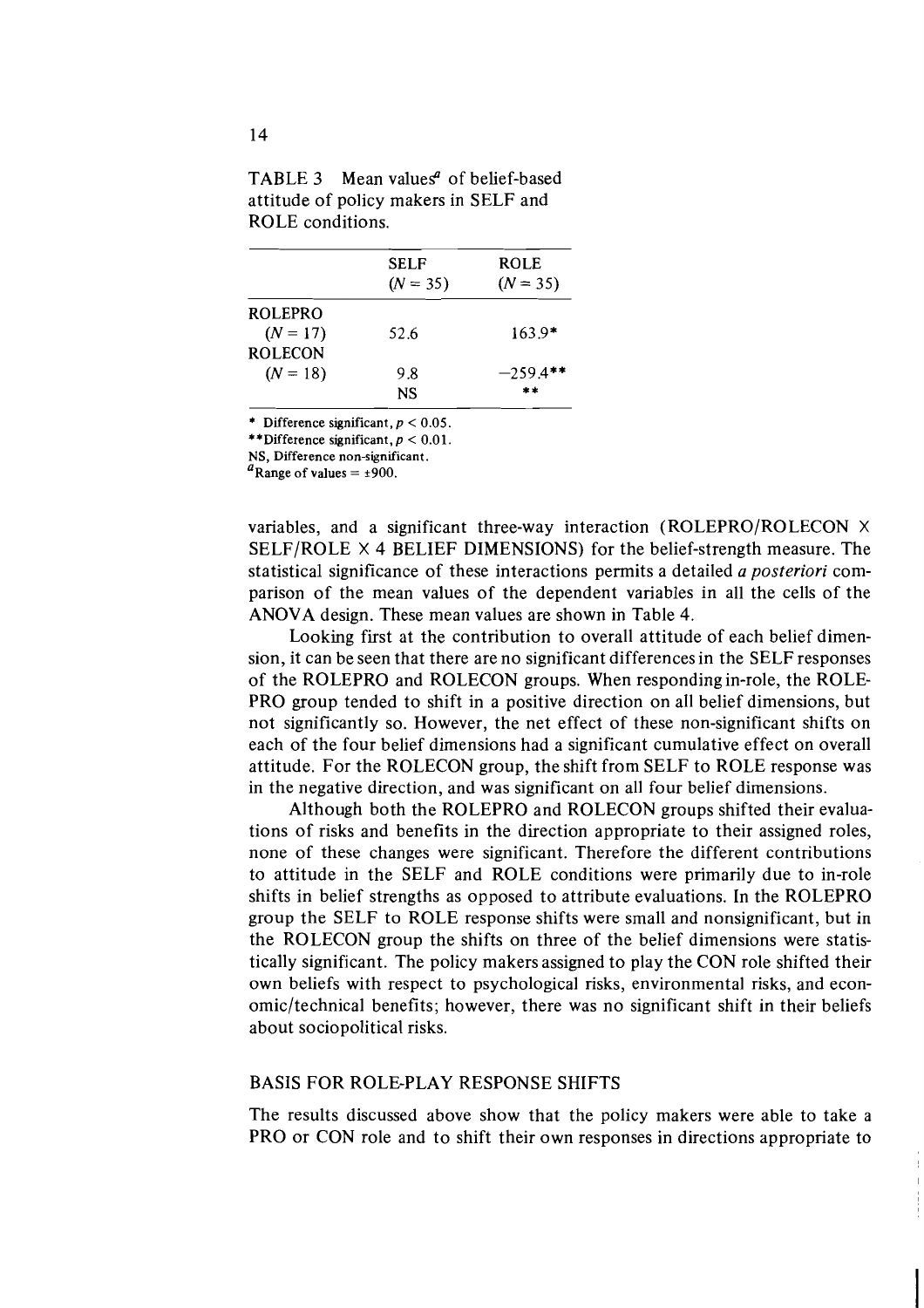|                                  |                                  | Mean attribute<br>evaluation<br>$(range = \pm 15)$ |                             | Mean belief<br>strength<br>$(range = \pm 15)$ |                                    | Mean contribution to<br>attitude<br>$(range = \pm 225)$ |                               |
|----------------------------------|----------------------------------|----------------------------------------------------|-----------------------------|-----------------------------------------------|------------------------------------|---------------------------------------------------------|-------------------------------|
| Belief dimension                 |                                  | <b>SELF</b>                                        | <b>ROLE</b>                 | <b>SELF</b>                                   | <b>ROLE</b>                        | <b>SELF</b>                                             | <b>ROLE</b>                   |
| Psychological<br>risk            | <b>ROLEPRO</b><br><b>ROLECON</b> | $-8.7$<br>$-8.2$<br><b>NS</b>                      | 7.4 NS<br>$-10.1$ NS<br>*   | $-0.1$<br>1.3<br><b>NS</b>                    | $-1.7$ NS<br>$11.5***$<br>**       | 4.2<br>$-23.1$<br><b>NS</b>                             | 32.1 NS<br>$-130.8*$<br>$***$ |
| Economic/tech-<br>nical benefits | <b>ROLEPRO</b><br><b>ROLECON</b> | 5.5<br>5.8<br><b>NS</b>                            | 9.7 NS<br>2.6 NS<br>۰       | 3.7<br>4.7<br><b>NS</b>                       | 6.2 NS<br>$-1.8$ **<br>$\pm$ $\pm$ | 39.1<br>40.1<br><b>NS</b>                               | 83.4 NS<br>$-5.6*$<br>未来      |
| Sociopolitical<br>risk           | <b>ROLEPRO</b><br><b>ROLECON</b> | $-3.8$<br>$-4.7$<br>NS                             | $-2.0$ NS<br>$-6.7$ NS<br>۰ | 8.9<br>10.6<br><b>NS</b>                      | 8.6 NS<br>11.9 NS<br><b>NS</b>     | $-38.9$<br>$-50.8$<br><b>NS</b>                         | $-7.7$ NS<br>$-80.6*$<br>未来   |
| Environmental/<br>physical risk  | <b>ROLEPRO</b><br><b>ROLECON</b> | $-8.5$<br>$-9.2$<br><b>NS</b>                      | $-6.3$ NS<br>$-8.6$ NS<br>۰ | $-4.7$<br>$-5.1$<br><b>NS</b>                 | $-4.8$ NS<br>$4.1***$<br>**        | 48.3<br>43.5<br><b>NS</b>                               | 56.1 NS<br>$-42.4*$<br>**     |

**TABLE 4 Mean values of attribute evaluations and belief strengths: policy makers in SELF and ROLE conditions.** 

\* **Difference significant, p** < **0.05.** 

**\*\*Difference significant, p** < **0.0 1.** 

**NS, Difference non-significant.**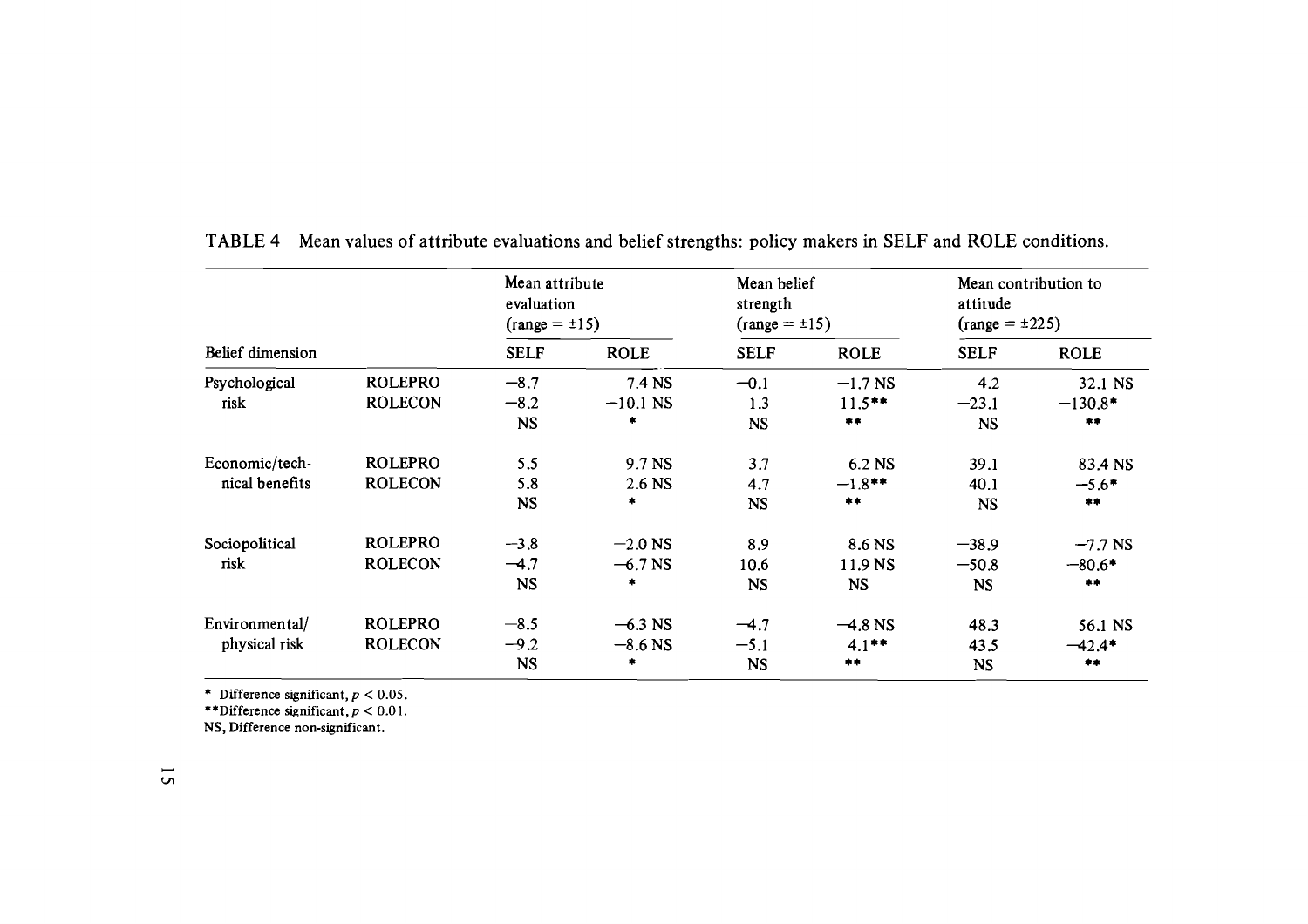the roles they were assigned. In virtually every case (the only exception being beliefs about sociopolitical implications) there were significant differences between responses in the PRO and CON roles. However, for the PRO role, these responses were not significantly different from the policy makers' own personal positions. In the CON role the differences between SELF and ROLE responses were significant for three of the belief dimensions.

Given these differences in response shift in PRO and CON role conditions, it is worth exploring whether the policy makers made their in-role responses essentially in terms of their own positions or independently of these positions. If the policy makers made in-role responses which were anchored in their own positions, i.e., a more or less constant shift from SELF to ROLE, then one would expect an appreciable correlation between SELF and ROLE responses. If, on the other hand, they made their role responses independently of their own positions, then only low correlations between SELF and ROLE responses would be expected.

In order to test these hypotheses, two correlations were computed for each respondent: the correlation between SELF and ROLE belief-strength responses over the 20 attributes used to construct the four factor-summary indices; and the correlation between SELF and ROLE attribute evaluations over the same 20 items. These correlations (after conversion to z'scores) were examined using a 2 X 2 (ROLEPRO/ROLECON X ATTRIBUTE EVALUATION/BELIEF STRENGTH) ANOVA. The main effect of role group (ROLEPRO **vs.** ROLE-CON) on the correlation between personal and in-role responses was not statistically significant; the main effect of ATTRIBUTE EVALUATION **vs.** BELIEF STRENGTH was significant ( $p < 0.05$ ). The interaction between these two main effects was non-significant. The meanvalues of the correlation coefficients are shown in Table 5. Note first that, on average, the policy makers relied significantly on their own positions in playing the role of the public ( $\bar{r} = 0.53$ ). It is interesting, however, that the policy makers were more likely to use their own positions as a basis for estimating the attribute evaluations of the public than for estimating the belief strengths of the public. This is demonstrated by the higher correlation for evaluation ( $\bar{r} = 0.61$ ) than for belief strengths ( $\bar{r} =$ 0.44) between the SELF and ROLE responses.

For beliefs and evaluations considered together, the role-play shift was quite similar for the ROLEPRO ( $\bar{r} = 0.56$ ) and ROLECON ( $\bar{r} = 0.50$ ) groups. The correlations between SELF and ROLE in both conditions were also approximately the same for attribute evaluations ( $\bar{r} = 0.60$  and 0.62, for ROLEPRO and ROLECON respectively). However, in estimating public beliefs there was a tendency for those in the ROLECON group to rely less on their own positions  $(\bar{r} = 0.36)$  than did those in the ROLEPRO group ( $\bar{r} = 0.51$ ).

To summarize, when playing the role of public subgroups, the policy makers essentially used their own positions as anchors for estimating the positions of the public. They did so to a greater extent for attribute evaluations (perhaps reflecting a perceived commonality of values within society) than for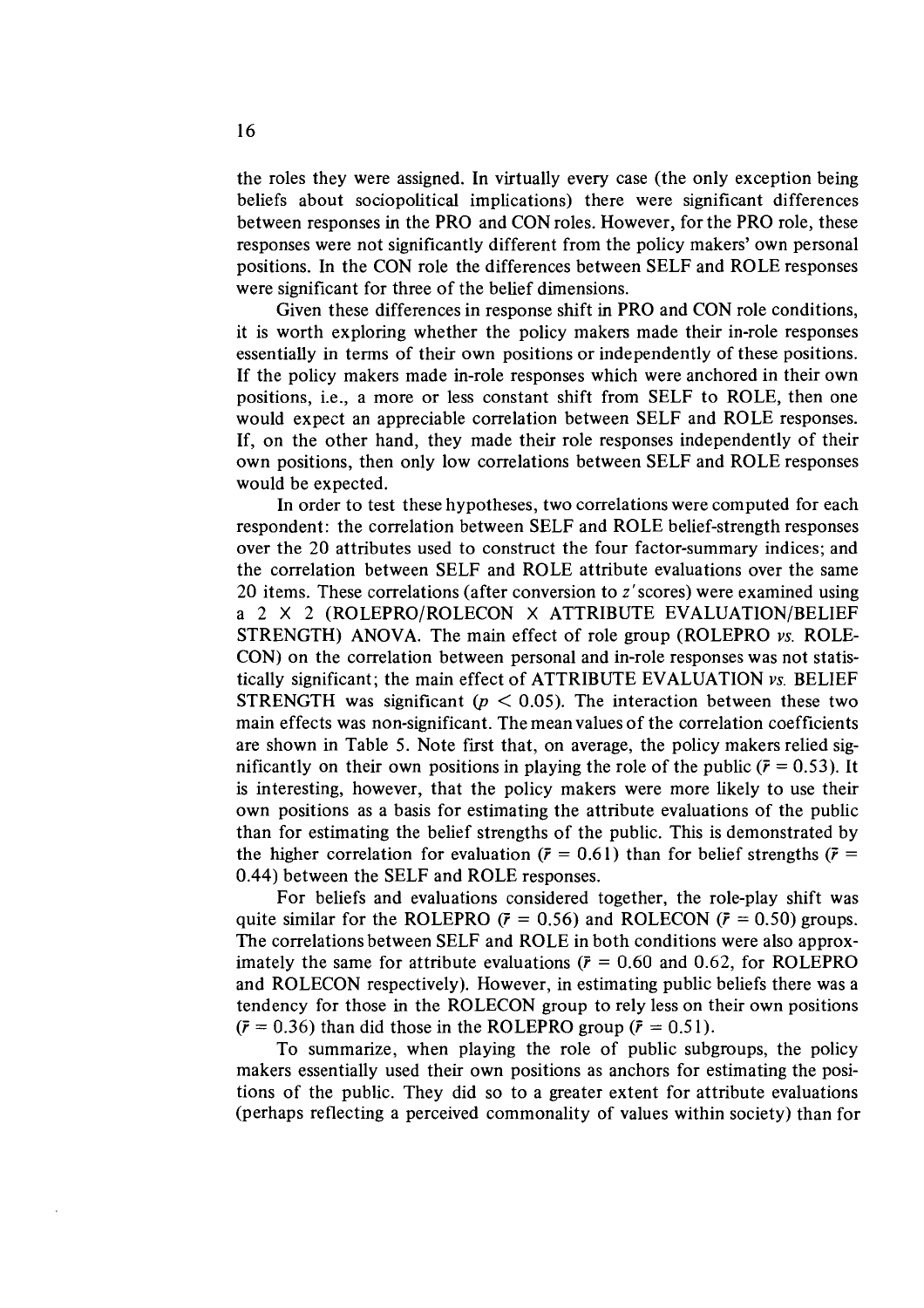|                | Attribute<br>evaluation | <b>Belief</b><br>strength | Overall<br><b>SELF/ROLE</b> |
|----------------|-------------------------|---------------------------|-----------------------------|
| <b>ROLEPRO</b> |                         |                           |                             |
| $(N = 17)$     | 0.60                    | 0.51                      | 0.56                        |
| <b>ROLECON</b> |                         |                           |                             |
| $(N = 18)$     | 0.62                    | 0.36                      | 0.50                        |
| Total          |                         |                           |                             |
| $(N = 35)$     | 0.61                    | 0.44                      | 0.53                        |

**TABLE 5** Mean values of correlation coefficients<sup>*a*</sup> for **SELF** with **ROLE** responses.

 $^a$ All correlations statistically significant at  $p < 0.05$ .

beliefs. It was shown earlier that in the **ROLECON** condition the policy makers changed their beliefs to a greater extent than in the **ROLEPRO** condition. It can now be seen that, although not statistically significant, those assigned to the **ROLECON** group also tended to make more qualitative changes in their beliefs (as opposed to anchored diifts) than did those assigned to the **ROLEPRO**  group. In other words, the policy makers tended to see their own views and feelings with respect to using nuclear energy as being more similar to those of members of the public who are in favor of nuclear energy rather than of those who are opposed to its use.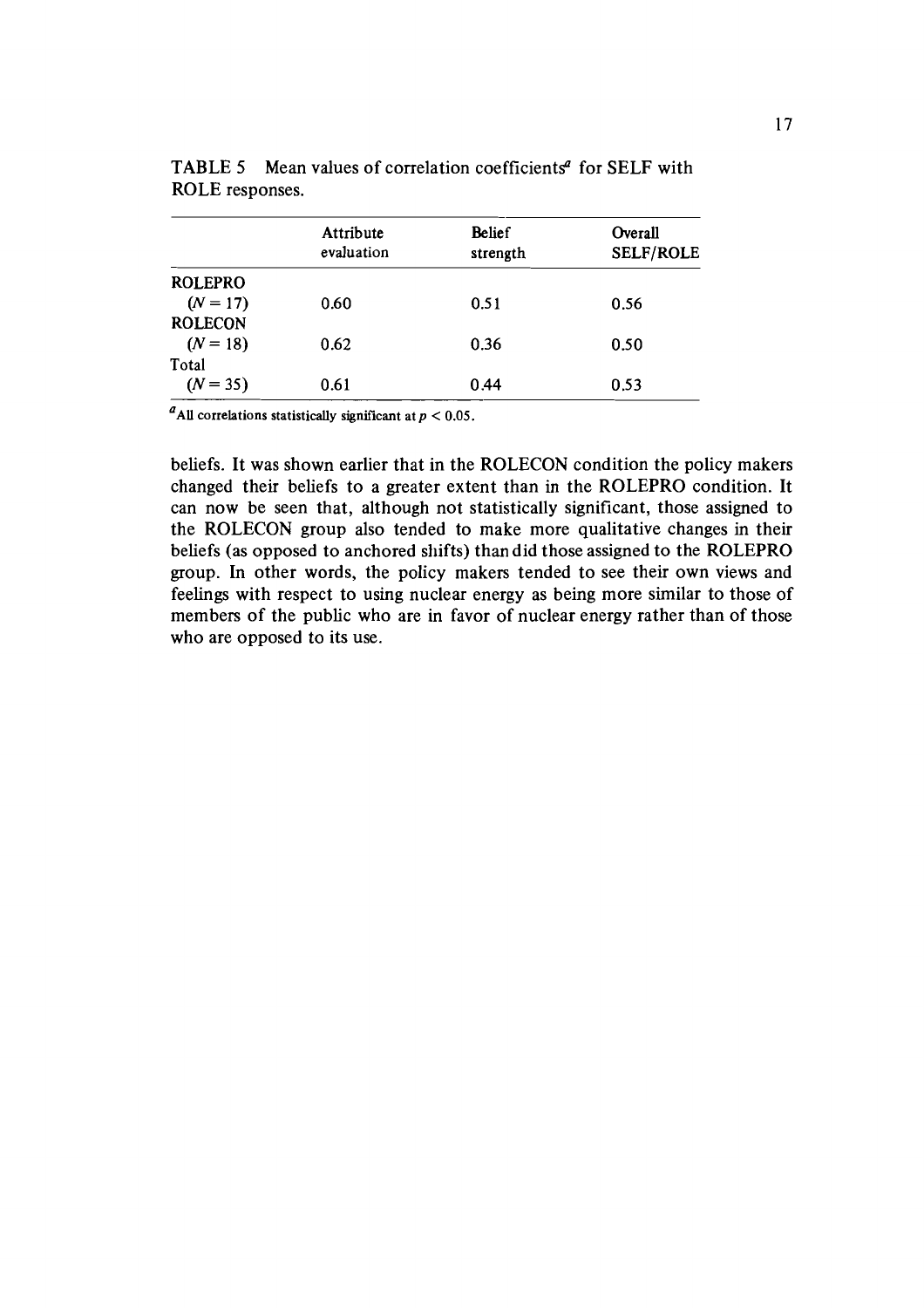## **7** POLICY MAKERS' REPRODUCTION OF PUBLIC PRO AND CON **ATTITUDES**

The public subgroups whose beliefs and attitudes the policy makers were asked to reproduce were defined by the following instructions (translated from the German-language questionnaire):

". . . your answers should reproduce the opinions of a hypothetical person . . . please imagine that you are an average Austrian citizen who does not have any specific knowledge about energy matters. Your only sources of information are the mass media such as newspapers and television, and discussions with friends. Moreover, you are a definite proponent (opponent) of nuclear energy ."

While the role-playing of militant extremists was discouraged by these instructions, it is clear that the ROLEPRO and ROLECON responses made by the policy makers refer to loosely defined public groups. Nevertheless, because a detailed examination had already been made of the beliefs and attitudes of the fifty or so members of the public with the most favorable (most unfavorable) attitudes toward the use of nuclear energy, these two subgroups, PUBPRO and PUBCON, were used as a base-line by which to judge the policy makers' in-role responses. Since there is a sense in which the initial definition of the PUBPRO and PUBCON subgroups is arbitrary, additional comparisons were made between the two role-play conditions and increasingly "moderate" subgroups in the public sample, using the overall attitudes, belief strengths, and attribute evaluations. These additional subgroups are described in Figure 1. However, the main analyses reported here are based on comparisons with the original PUBPRO and PUBCON subgroups of the public sample; but comparisons with the additional subgroups are also reported as illustrative of trends, as opposed to absolute accuracy, in the policy makers' perceptions.

The first comparison between the policy makers' in-role responses and those of the public was made, using analysis of variance, on the belief-based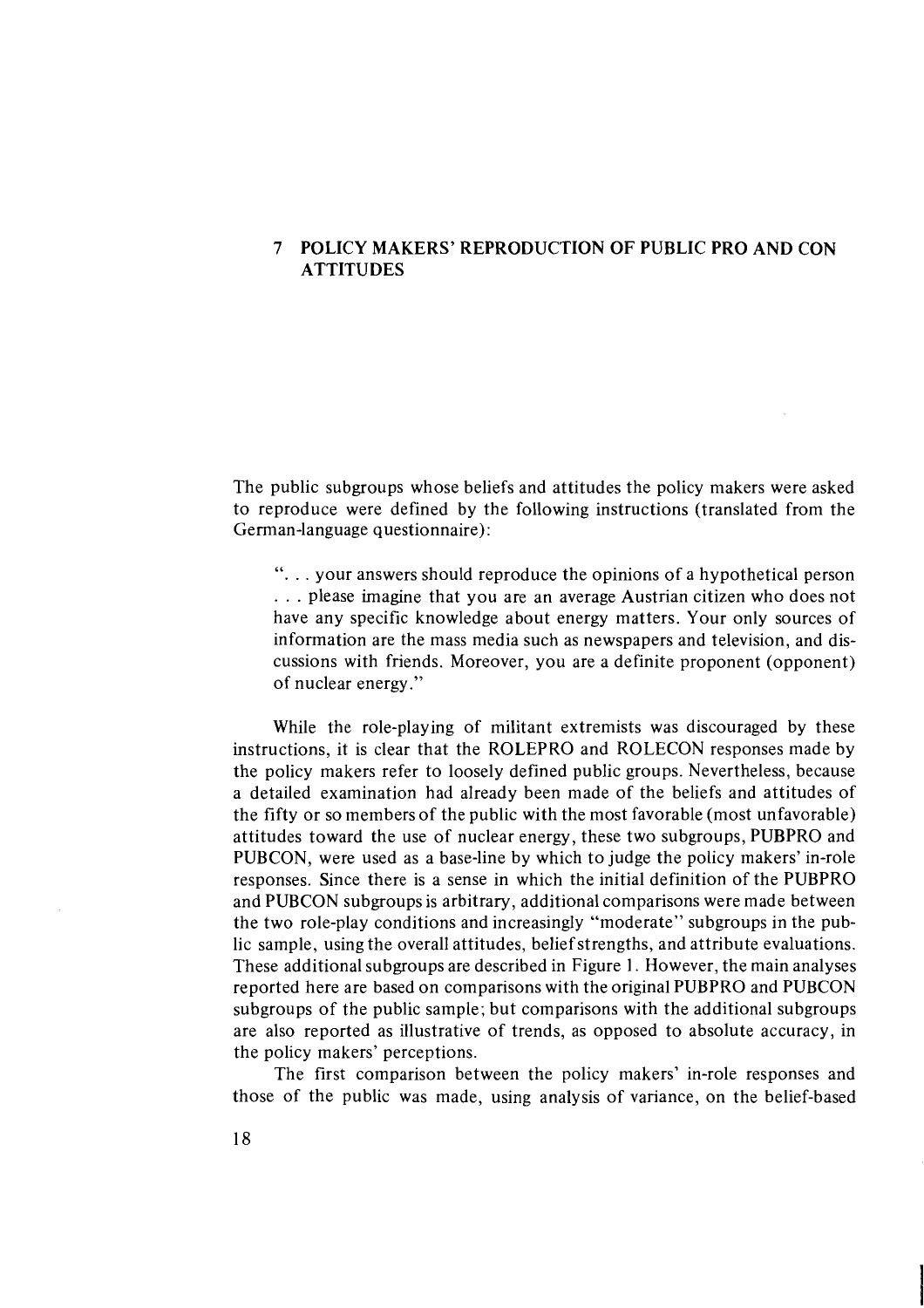(overall) attitude toward the use of nuclear energy. Only the  $PRO/CON$  main effect was statistically significant  $(p < 0.01)$ .

Table 6 shows that the mean values of these belief-based attitudes were remarkably similar in the PUBCON and ROLECON groups, but that there was rather less correspondence between the PUBPRO and ROLEPRO groups. The implication of this is that the policy makers' role-play responses more closely matched those of the public subgroup opposed to, rather than in favor of, nuclear energy. These findings were essentially unchanged when the role-play responses were compared with those of less extreme subgroups. The first and second shifts (see Figure 1) in the CON group of the public sample resulted in mean values for belief-based attitude of  $-218.7$  and  $-179.4$  respectively, neither of which were significantly different from the policy makers' ROLECON responses. But, in the case of those in favor of nuclear energy, comparisons with less extreme PRO subgroups further widened the gap between the policy makers' perceptions and the reality of the public's overall attitudes (32.7 and  $-1.1$ , respectively, for the first- and second-shift subgroups). This tendency is interesting since it indicates that, despite the fact that the policy makers in the ROLEPRO condition shifted their own responses less than those in the ROLE-CON condition, these relatively small shifts led to overestimation of the PUB-PRO attitudes. In contrast, the large shifts that the policy makers made from their own positions when in the ROLECON condition resulted in accurate estimates of PUBCON attitudes.

Our main concern, however, was not so much the overall attitudes attributed by the policy makers to the public, particularly since this was an indirect (belief-based) measure, but rather the profile of beliefs and attribute evaluations which the policy makers perceived as contributing to the public's attitudes. The major analysis was therefore a comparison between the public and the policy makers in-role, using the three factor-summary indices, i.e., belief strength, attribute evaluation, and the product of these factors (i.e., the contribution to attitude) for each of the four belief dimensions. A  $2 \times 2 \times 4$  ANOVA (PRO/  $CON \times PUBLIC/POLICY MAKERS \times 4 BELIEF DIMENSIONS) showed that$ all possible main effects were significant, with the simple exception of the comparison between the public and the policy makers in-role for the beliefstrength  $\times$  attribute-evaluation product, i.e., the overall attitude. More relevant to this discussion is the finding that there were neither significant PRO/CON  $\times$ PUBLIC/POLICY MAKERS interactions nor significant three-way interactions for any of the three factor-summary indices. These findings indicate that the policy makers in the two role-play conditions (ROLEPRO and ROLECON) were equally accurate in their perceptions of the public's positions. Once again, however, there was a slight, but nonsignificant, tendency for those in the ROLE-PRO group to see the public as being somewhat more positive toward nuclear energy than in fact they were.

As can be seen in Table 7, it was only with respect to the contribution of the psychological-risk dimension to overall attitude that the policy makers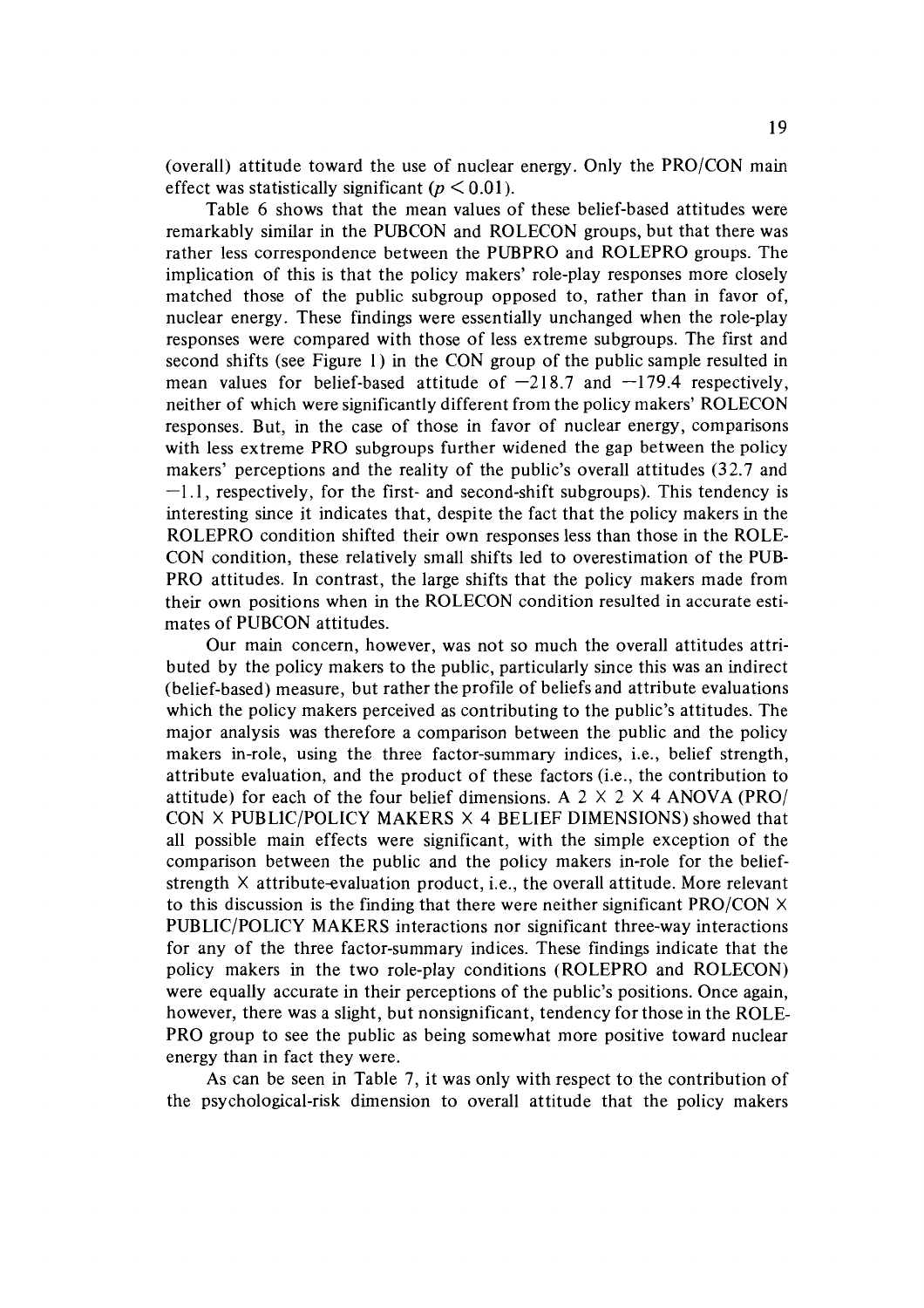|                          | Public<br>subgroups<br>$(N = 95)$ | Policy makers<br>in-role<br>$(N = 35)$ |
|--------------------------|-----------------------------------|----------------------------------------|
| <b>PRO</b>               |                                   |                                        |
| $(N = 65)$<br><b>CON</b> | 52.3                              | $163.9*$                               |
| $(N = 65)$               | $-275.5$<br>**                    | $-259.4$ NS<br>金本                      |

TABLE  $6$  Mean values<sup> $d$ </sup> of belief-based attitudes of public subgroups and policy makers in-role.

\* **Difference significant, p** < **0.05.** 

**\*\*Difference significant, p** < **0.0 1.** 

**NS, Difference non-significant.** 

 $^a$ Range of values =  $\pm 900$ .

were inaccurate to a significant degree. In the ROLEPRO condition they rightly attributed a negative evaluation of psychological risks to the PUBPRO subgroup, but they then assumed a disbelief that the use of nuclear energy would actually lead to these risks. The product of these attribute evaluations and belief strengths thus resulted in a positive contribution to overall attitude, indicating that the policy makers in the ROLEPRO condition felt that the Austrian public, being in favor of the use of nuclear energy, would not associate this form of energy generation with psychological risks, while, in fact, the public PRO subgroup were quite aware of these risks. Comparisons between the policy makers' ROLEPRO group and the less extreme public subgroups (see Figure 1) emphazised this mistaken perception: as the public subgroups became less extreme, the discrepancies in these beliefs and their contribution to attitude increased, since the public in these less extreme subgroups believed even more strongly that the use of nuclear energy is associated with psychological risks. In playing the PRO role, the policy makers underestimated the relevance of these risks to such an extent that they attributed a profile which was more positive in its implications than that actually held by  $any$  systematic subgroup of the sample of the Austrian public.

Inspection of the difference in the policy makers' perception of the public CON groups revealed the following pattern: the former again underestimated the original PUBCON subgroup's negative evaluation of psychological risks and also its belief strength about the association of these risks with the use of nuclear energy. As a consequence, the contribution of psychological risks to overall attitude was underestimated. But when less extreme CON subgroups of the public were used as a baseline for comparisons these differences diminished. This finding indicates that the policy makers in the ROLECON condition demonstrated an understanding of belief strengths and attribute evaluations about the psychological risks associated with the use of nuclear energy which was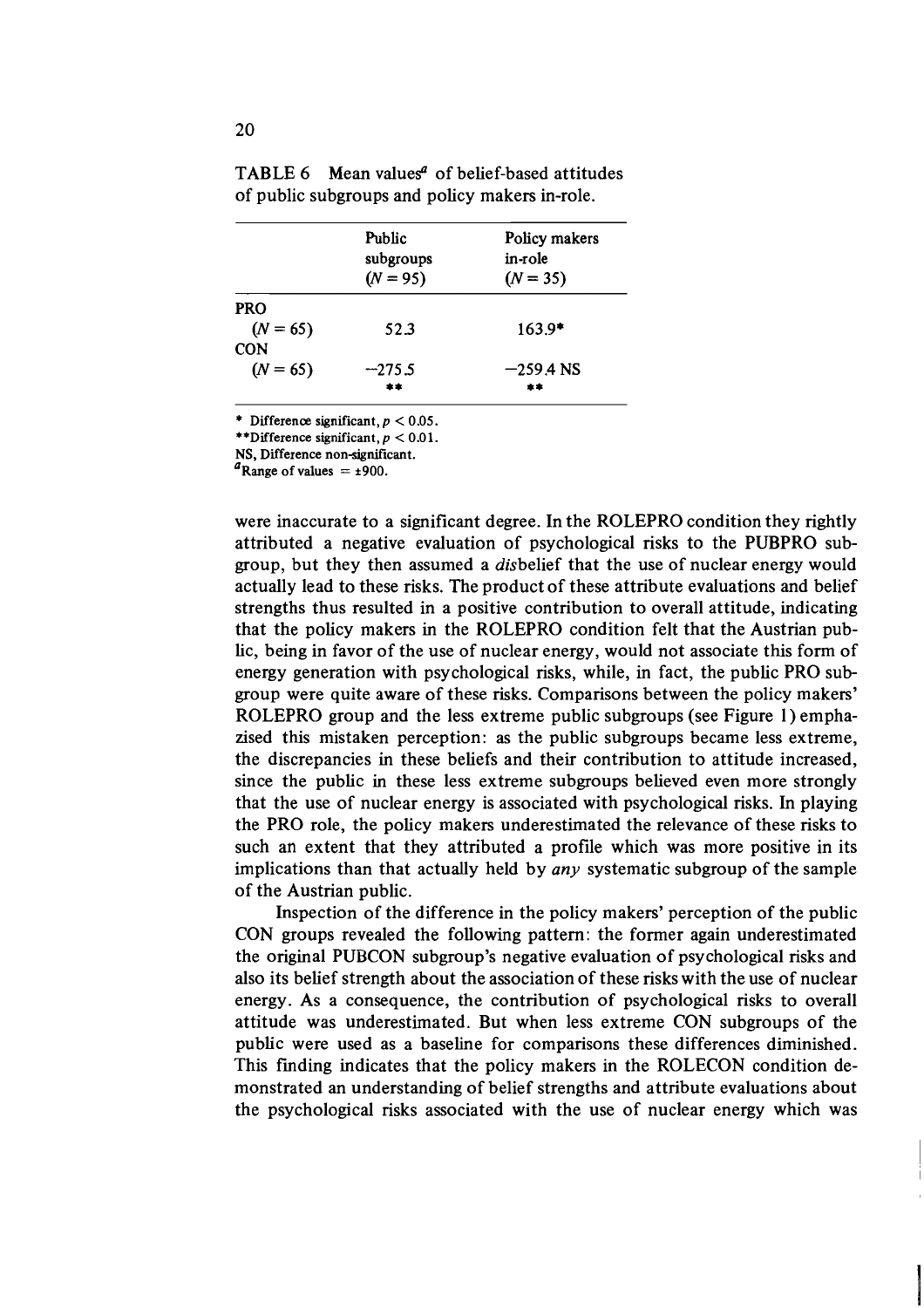|                                 |                          | Mean attribute<br>evaluation<br>$(range = \pm 15)$ |                                        | Mean belief<br>strength<br>$(range = \pm 15)$ |                                   | Mean contribution to<br>attitude<br>$(range = \pm 225)$ |                                        |
|---------------------------------|--------------------------|----------------------------------------------------|----------------------------------------|-----------------------------------------------|-----------------------------------|---------------------------------------------------------|----------------------------------------|
| Belief dimension                |                          | Public<br>sub-<br>groups                           | Policy<br>makers<br>in-role            | Public<br>$sub-$<br>groups                    | Policy<br>makers<br>in-role       | Public<br>sub-<br>groups                                | Policy<br>makers<br>in-role            |
| Psychological<br>risk           | <b>PRO</b><br><b>CON</b> | $-10.3$<br>$-11.9$<br>$* *$                        | $-7.4*$<br>$-10.1*$<br>$\star$ $\star$ | 3.7<br>13.5<br>$* *$                          | $-1.7$ **<br>$11.5***$<br>**      | $-38.1$<br>$-162.9$<br>$***$                            | $32.1**$<br>$-130.8**$<br>$\star\star$ |
| Economic/technical<br>benefits  | <b>PRO</b><br>CON        | 9.0<br>5.8<br>$\star$ $\times$                     | 9.7 NS<br>2.6 NS<br>$\star\star$       | 9.1<br>0.4<br>$***$                           | $6.2*$<br>$-1.8*$<br>$\star\star$ | 80.9<br>1.7<br>$***$                                    | 83.4 NS<br>$-5.6$ NS<br>$\star\star$   |
| Sociopolitical<br>risk          | <b>PRO</b><br><b>CON</b> | $-3.6$<br>$-6.1$<br>$\star$ $\star$                | $-2.0$ NS<br>$-6.7$<br>$\star$ $\star$ | 9.2<br>12.5<br>$***$                          | 8.6 NS<br>11.9<br><b>NS</b>       | $-34.8$<br>$-79.9$<br>$\approx$ $\approx$               | $-7.7$ NS<br>$-80.6$ NS<br>$***$       |
| Environmental/<br>physical risk | <b>PRO</b><br>CON        | $-8.5$<br>$-11.1$<br>$***$                         | $-6.2**$<br>$-8.6**$<br>$***$          | $-4.8$<br>3.0<br>$***$                        | $-4.8$ NS<br>4.1 NS<br>$* *$      | 44.3<br>$-34.5$<br>$\mathbf{z}$                         | 56.1 NS<br>$-42.4$ NS<br>$***$         |

**TABLE** 7 Mean values of attribute evaluations and belief strengths: public subgroups and policy makers in-role.

 $\mathcal{A}^{\pm}$ 

\* Difference significant,  $p < 0.05$ .

\*\*Difference significant,  $p < 0.01$ .

NS, Difference non-significant.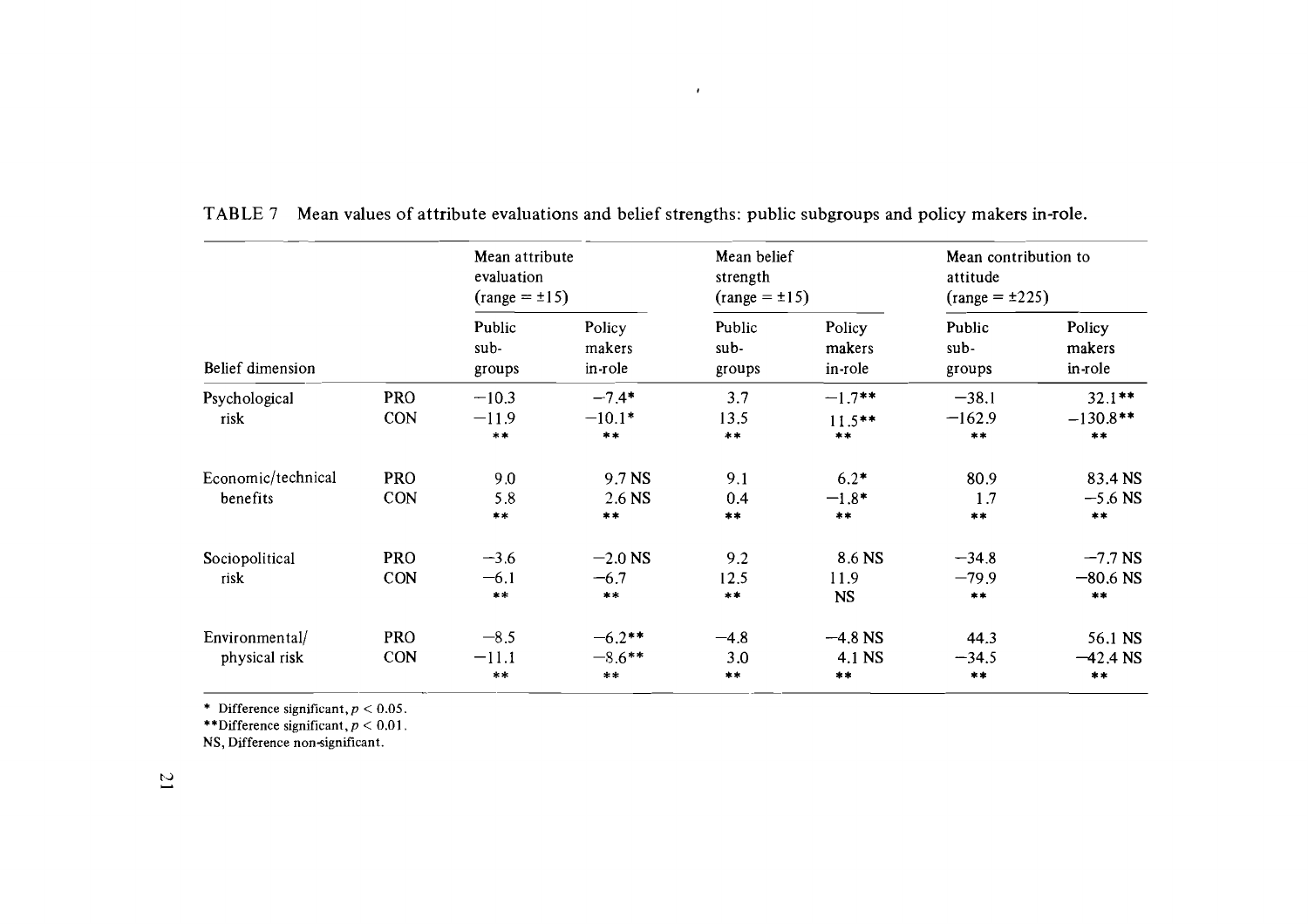appropriate to a less extreme antinuclear subgroup than the original public CON group.

Table 7 also shows some divergent perceptions of the policy makers inrole with regard to two other belief dimensions. Regardless of whether they were in the ROLEPRO or ROLECON conditions, they tended to underestimate the PUBPRO and PUBCON subgroups' negative evaluations of environmental/ physical risks and the public's belief strength that the use of nuclear energy would lead to economic/technical benefits. Although both these latter differences were statistically significant, they did not result in significant differences in terms of the contributions of these two dimensions to overall attitude.

When comparisons were made between the policy makers in-role and less extreme public subgroups, the policy makers' underestimation of the public's negative attribute evaluation of environmental/physical risks increased for the PRO subgroups (becoming even less accurate) and decreased for the CON subgroups (becoming more accurate). With regard to belief strength about economic/technical benefits, the policy makers' misperception of the public subgroups was more fundamental. There was very little difference, for any of the three public PRO subgroups examined, in the belief strength that the use of nuclear energy leads to economic benefits, and in all cases this belief was stronger than expected by the policy makers. As less extreme CON subgroups were selected, their belief strength about the economic benefits of nuclear energy actually increased, thus remaining substantially stronger than appreciated by the policy makers.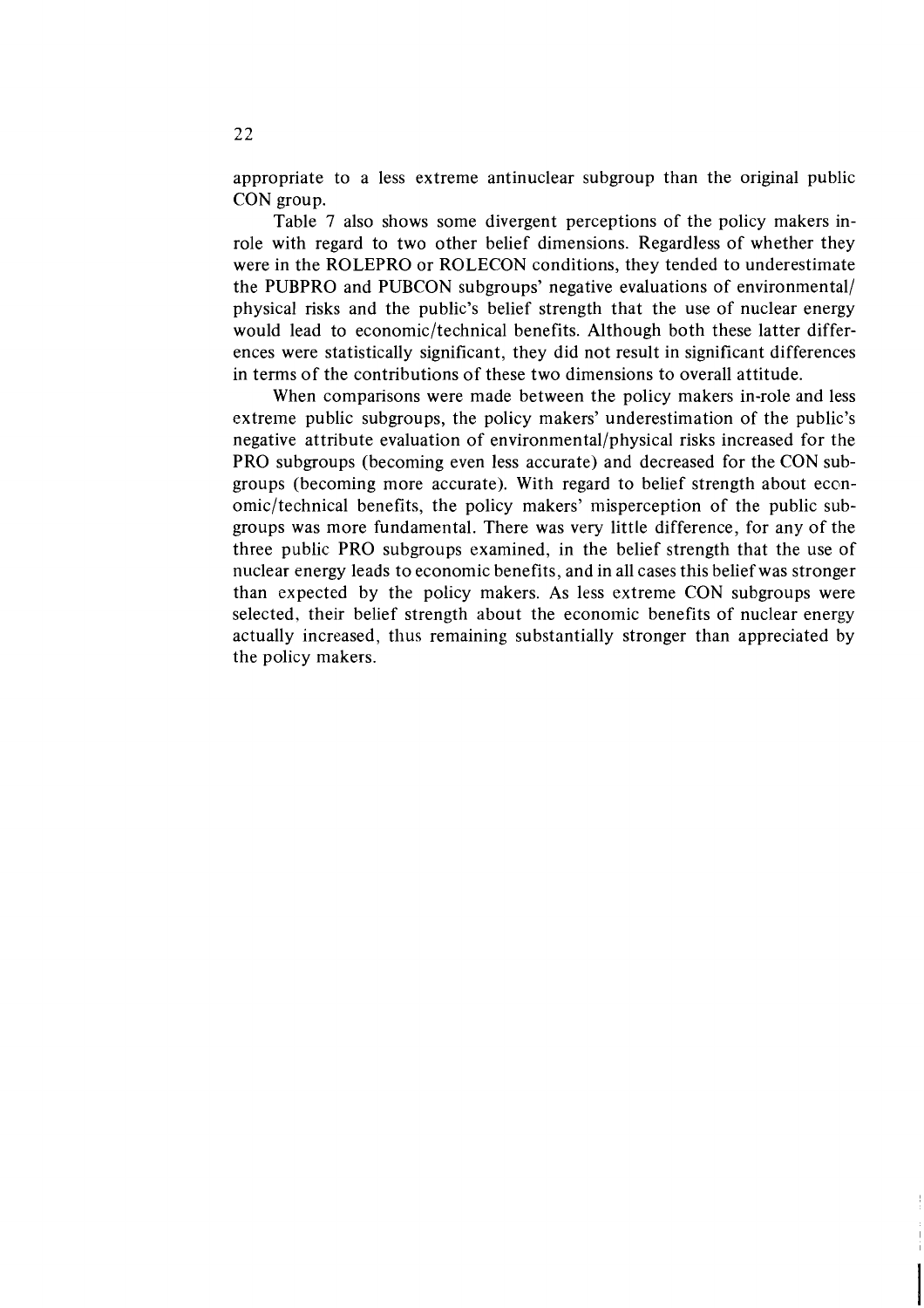## **8** SUMMARY AND CONCLUSIONS

The main objective of this study was to test the accuracy of policy makers' perceptions of the beliefs and attitudes of public groups with respect to the use of nuclear energy. This was done by asking a group of Austrian senior civil servants specializing in energy matters to fill in a questionnaire in the role of an average (not extreme) member of the public who was in favor of or opposed to the use of nuclear energy. The same questionnaire had been used earlier to obtain data on the beliefs and attitudes of similar subgroups of the Austrian public, thus allowing direct comparisons to be made. In addition, the policy makers completed the same questionnaire from their own personal points of view, which permitted comparisons between the policy makers' own positions and those of the public. Perhaps not surprisingly, the policy makers tended to have more favorable overall attitudes toward the use of nuclear energy than did the Austrian public in general.

Four major independent dimensions had been found to underlie public attitudes toward the use of nuclear energy: psychological risks; economic/technical benefits; sociopolitical risks; and environmental/physical risks. Analysis in terms of these dimensions indicated that the difference in overall attitudes between policy makers and the public was primarily due to the fact that, for the public, psychological risks were strongly associated with the use of nuclear energy, while environmental risks only made a minimal positive contribution toward their attitude. A similar analysis of the policy makers' own personal responses showed that here psychological risks were associated only to a small extent with the use of nuclear energy, whereas environmental issues were perceived as a substantially positive aspect.

When the policy makers responded to the questionnaire in-role, they were successful in shifting their original responses in the directions indicated by their role-play assignments (ROLEPRO or ROLECON); and they were able to reproduce fairly accurately the general attitudes toward the use of nuclear energy held by the appropriate subgroups of the public. There was, however, a tendency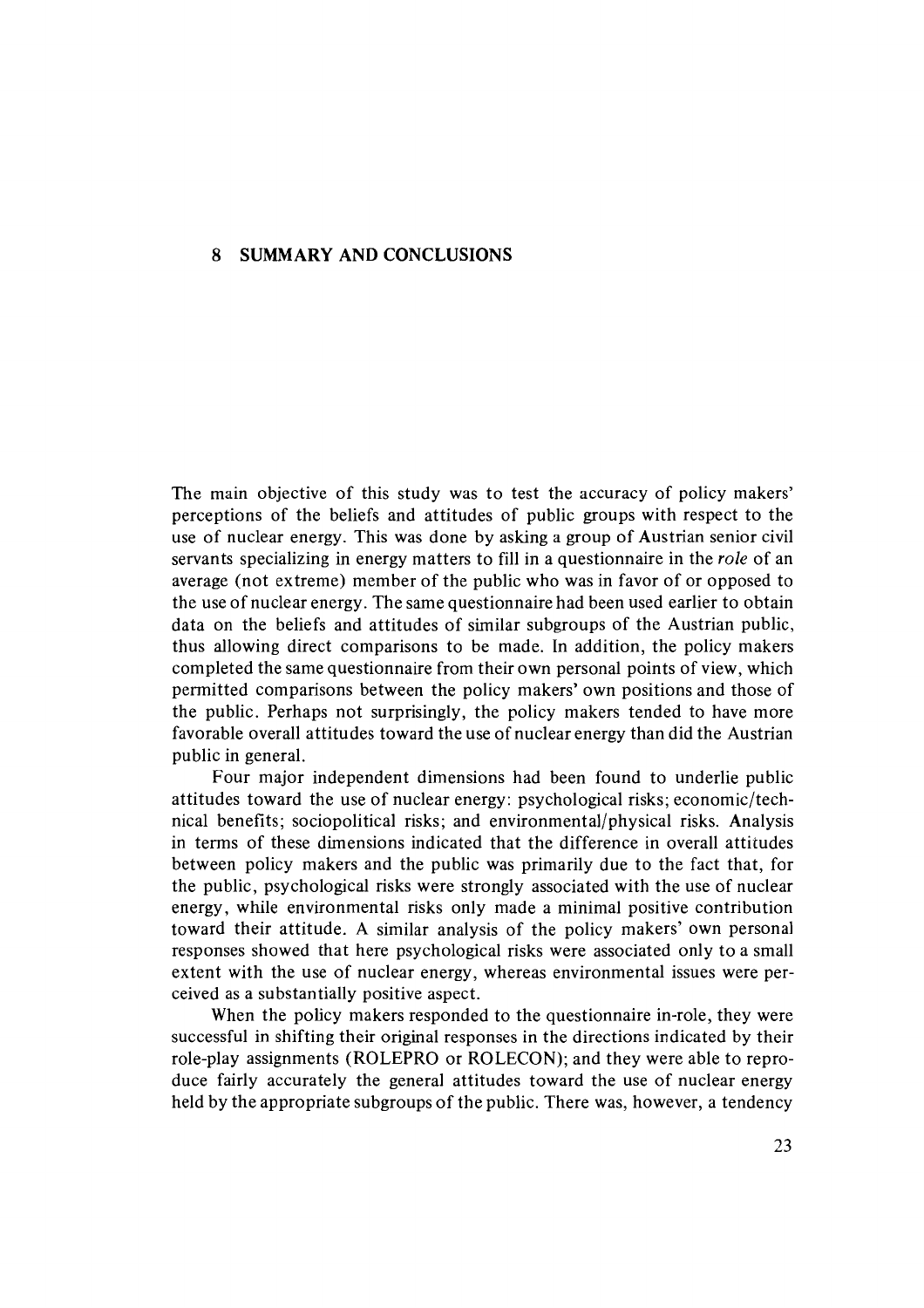to overestimate the positive attitudes of the subgroup in favor of the use of nuclear energy.

In terms of the four belief dimensions, the policy makers were also able to satisfactorily reproduce the general attitudes of public subgroups in favor of or against the use of nuclear energy. This was particularly true with respect to the attitudinal contributions made by economic/technical benefits, sociopolitical risks, and environmental/physical risks. The accuracy of the policy makers' perceptions was somewhat diminished, however, by their failure to recognize the extent to which issues of psychological significance contributed negatively to the public's attitudes, irrespective of whether they were in favor of or against the use of nuclear energy. The policy makers underestimated the public's negative evaluation of psychological risks and they also underestimated the public's belief that the use of nuclear energy would lead to such risks.

Although the policy makers had relatively accurate perceptions of the belief and value systems underlying public attitudes for or against the use of nuclear energy, it would be interesting to know the degree to which this understanding is actually reflected in policy recommendations. Furthermore, the degree to which policy makers view public opinion as a legitimate input into the decisionmaking process remains to be investigated.

 $\overline{1}$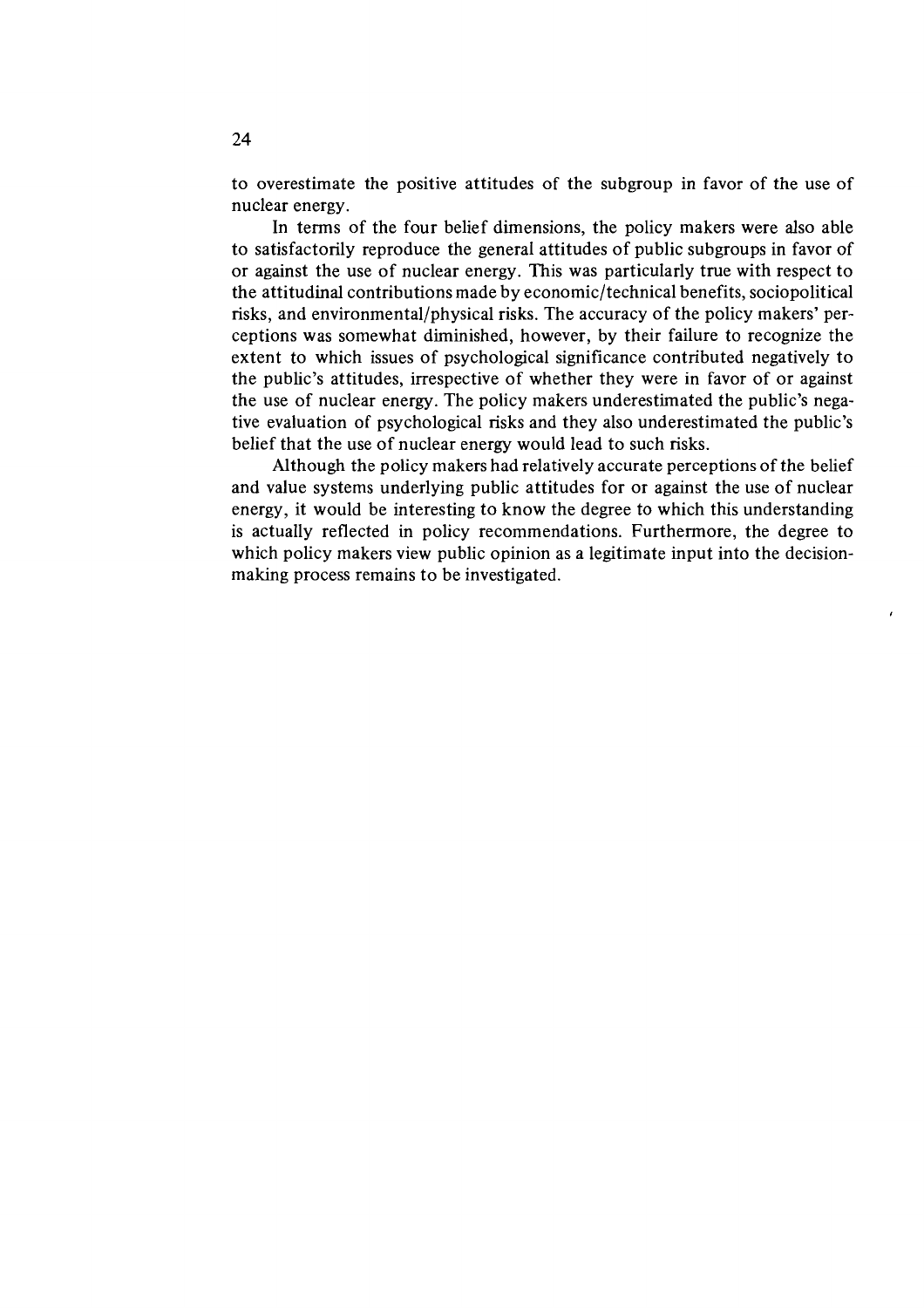### **NOTES**

1 Detailed reports on the beliefs and attitudes, with respect to the use of nuclear energy, of the sample of the Austrian public can be found in Otway and Fishbein (1977), and in Otway *et al.* (1978). *An* extension of this research to a comparison of beliefs about five different energy sources can be found in Thomas *et al.* (1980). The design of the questionnaire was largely based upon a pilot study reported by Otway and Fishbein (1976).

2 Factor analysis is a generic term for a set of linear, parametric statistical methods which identify the minimum number of independent dimensionsneeded to account for the variance in a larger set of intercorrelated variables. The method used here was that of principal components analysis, followed by Varimax rotation. This technique produces underlying dimensions which are independent, i.e., orthogonal factors.

3 Semantic differential scores could range from  $+15$  to  $-15$ ; the policy makers' mean score was 7.9, and the public mean score was 1.3. Recall, however, that policy makers evaluated "the use of nuclear energy" while the public evaluated "nuclear energy." This problem is avoided when estimates based on the model are considered, since all beliefs were about the *use* of nuclear energy. These latter scores could range from +900 to -900; the policy makers' mean score here was 30.6, and that of the public was  $-97.8$ .

4 The positive contribution to attitude made by a risk dimension is due to the belief that the use of nuclear energy will *not* lead to negatively valued risks. This double negative results in a positive contribution to attitude.

5 The difference in mean attitude is nevertheless larger than might be expected. It can be attributed to the chance placement of two individuals with initial viewpoints which were strongly CON in the ROLECON group.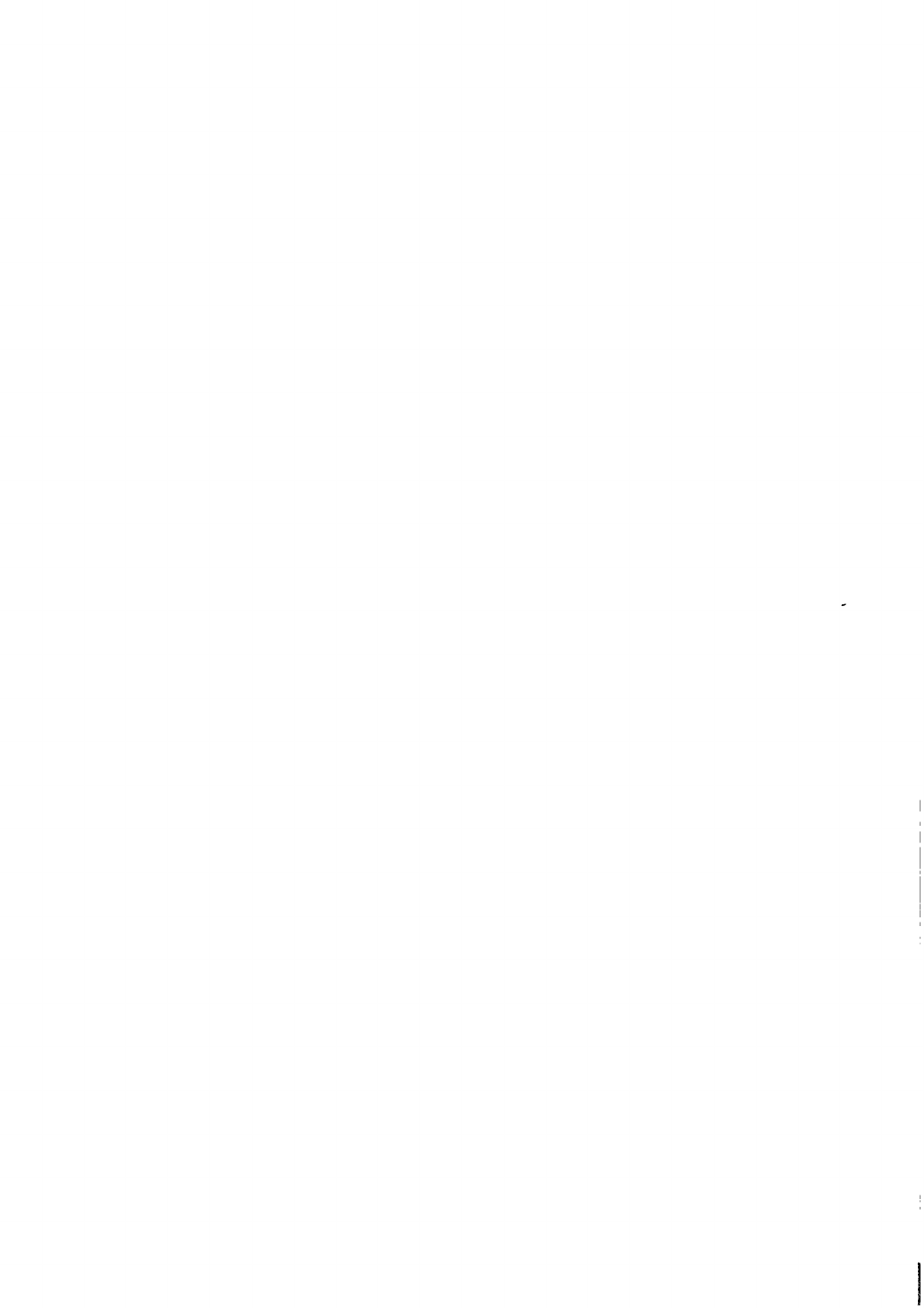## **REFERENCES**

- Fishbein, M., and I. Ajzen (1975) Belief, Attitude, Intention, and Behavior: An Introduction to Theory and Research. Reading, Massachusetts: Addison-Wesley.
- Hirsch, H. (1977) The "Information Campaign on Nuclear Energy" of the Austrian Government. Paper presented at the International Conference on Nuclear Power and its Fuel Cycle. Salzburg, Austria.
- Osgood, C.E., G.J. Suci, and P.H. Tannenbaum (1957) The Measurement of Meaning. Urbana, Ulinois: University of Illinois Press.
- Otway, H.J., and M. Fishbein (1976) The Determinants of Attitude Formation: An Application to Nuclear Power. RM-76-80. Laxenburg, Austria: International Institute for Applied Systems Analysis.
- Otway, H.J., and M. Fishbein (1977) Public Attitudes and Decision Making. RM-77-54. Laxenburg, Austria: International Institute for Applied Systems Analysis.
- Otway, H.J., D. Maurer, and K. Thomas (1978) Nuclear Power: The Question of Public Acceptance. Futures 10:109-118.
- Thomas, K., D. Maurer, M. Fishbein, H.J. Otway, R. Hinkle, and D. Simpson (1980) A Comparative Study of Public Beliefs about Five Energy Systems. RR-80-15. Laxenburg, Austria: International Institute for Applied Systems Analysis.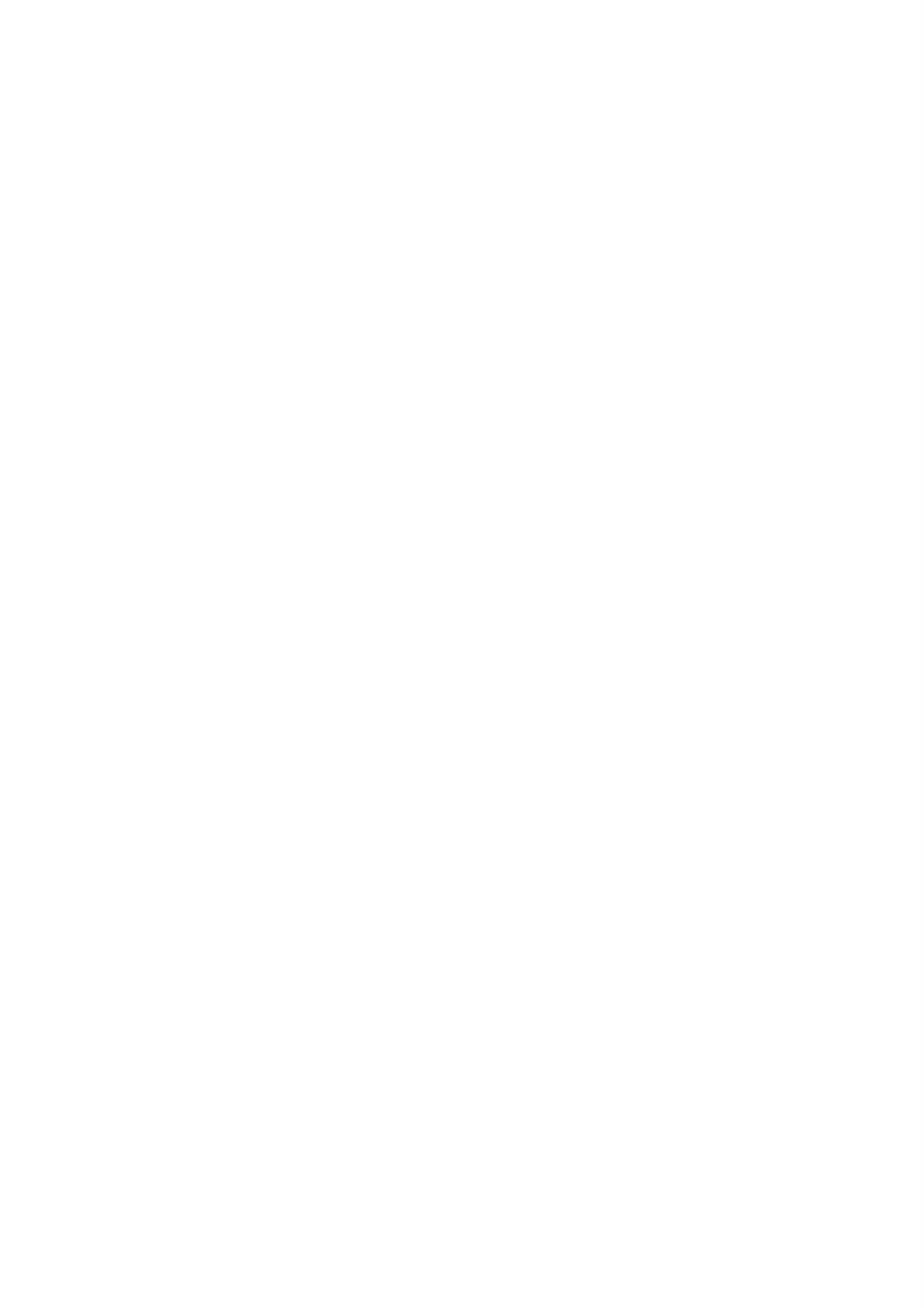**Appendix** 

# **SUMMARY TABLES OF ANALYSES OF VARIANCE**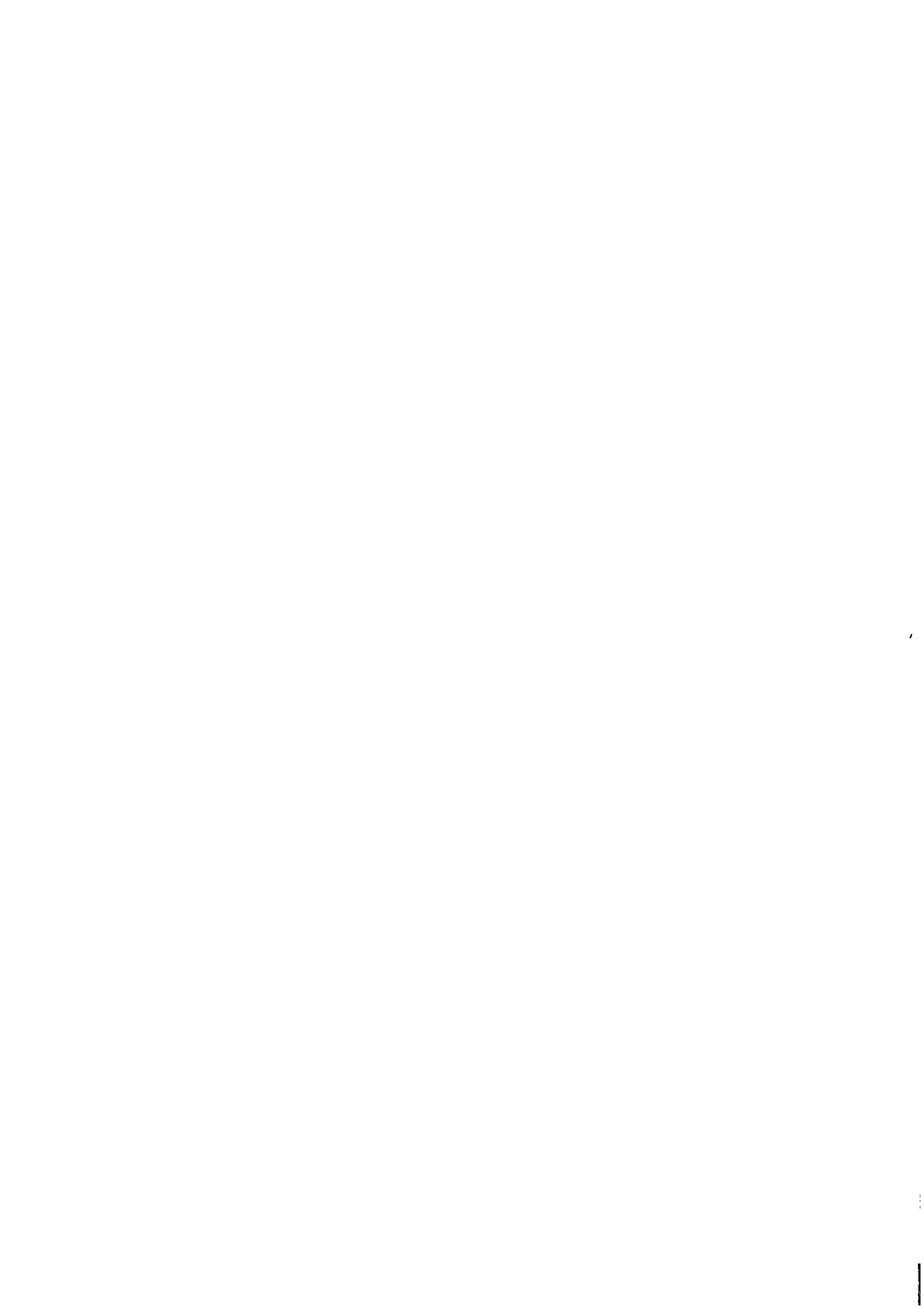| Source                                     |      | F      | $\frac{df}{f}$ | MS         | $\boldsymbol{P}$ |
|--------------------------------------------|------|--------|----------------|------------|------------------|
| Main Effects (Attribute<br>Evaluations)    |      |        |                |            |                  |
| POLICY MAKERS/PUBLIC                       | (A)  | 1.06   | 1              | 23.92      | $0.304$ NS       |
| <b>BELIEF DIMENSIONS</b>                   | (B)  | 374.96 | 3              | 6,740.32   | $0.000**$        |
| Two-Way Interaction                        |      |        |                |            |                  |
| $A \times B$                               |      | 3.90   | 3              | 70.15      | $0.009**$        |
| <b>ERROR</b>                               | (AB) |        | 747            | 17.98      |                  |
| Main Effects (Belief Strengths)            |      |        |                |            |                  |
| POLICY MAKERS/PUBLIC                       | (A)  | 24.19  | 1              | 1,515.76   | $0.000**$        |
| <b>BELIEF DIMENSIONS</b>                   | (B)  | 100.22 | 3              | 3,580.72   | $0.000**$        |
| Two-Way Interaction                        |      |        |                |            |                  |
| $A \times B$                               |      | 8.63   | 3              | 308.27     | $0.000**$        |
| <b>ERROR</b>                               | (AB) |        | 759            | 35.73      |                  |
| Main Effects (Contribution<br>to Attitude) |      |        |                |            |                  |
| POLICY MAKERS/PUBLIC                       | (A)  | 13.91  | 1              | 123,681.00 | $0.000**$        |
| <b>BELIEF DIMENSIONS</b>                   | (B)  | 75.16  | 3              | 303,876.00 | $0.000**$        |
| Two-Way Interaction                        |      |        |                |            |                  |
| $A \times B$                               |      | 11.57  | 3              | 46,772.66  | $0.000**$        |
| <b>ERROR</b>                               | (AB) |        | 735            | 4,043.08   |                  |

TABLE A **1** Attribute evaluations and belief strengths: policy makers and total public sample.

\* Difference significant,  $p < 0.05$ .

\*\*Difference significant, **p** < 0.0 **1.** 

**NS,** Difference nonsignificant.

| Source                                 |      | F     | df | MS         | P         |
|----------------------------------------|------|-------|----|------------|-----------|
| Main Effect (Belief-Based<br>Attitude) |      |       |    |            |           |
| ROLEPRO/ROLECON                        | (A)  | 23.02 |    | 950.071.00 | $0.000**$ |
| <b>SELF/ROLE</b>                       | (B)  | 4.33  |    | 108,947.50 | $0.045*$  |
| Two-Way Interaction                    |      |       |    |            |           |
| $A \times B$                           |      | 25.16 |    | 633,138.94 | $0.000**$ |
| <b>ERROR</b>                           | (AB) |       | 33 | 25,164.00  |           |

TABLE A2 Belief-based attitudes of policy makers in SELF and ROLE conditions.

\* Difference significant,  $p < 0.05$ .

\*\*Difference significant, **p** < 0.0 **1.**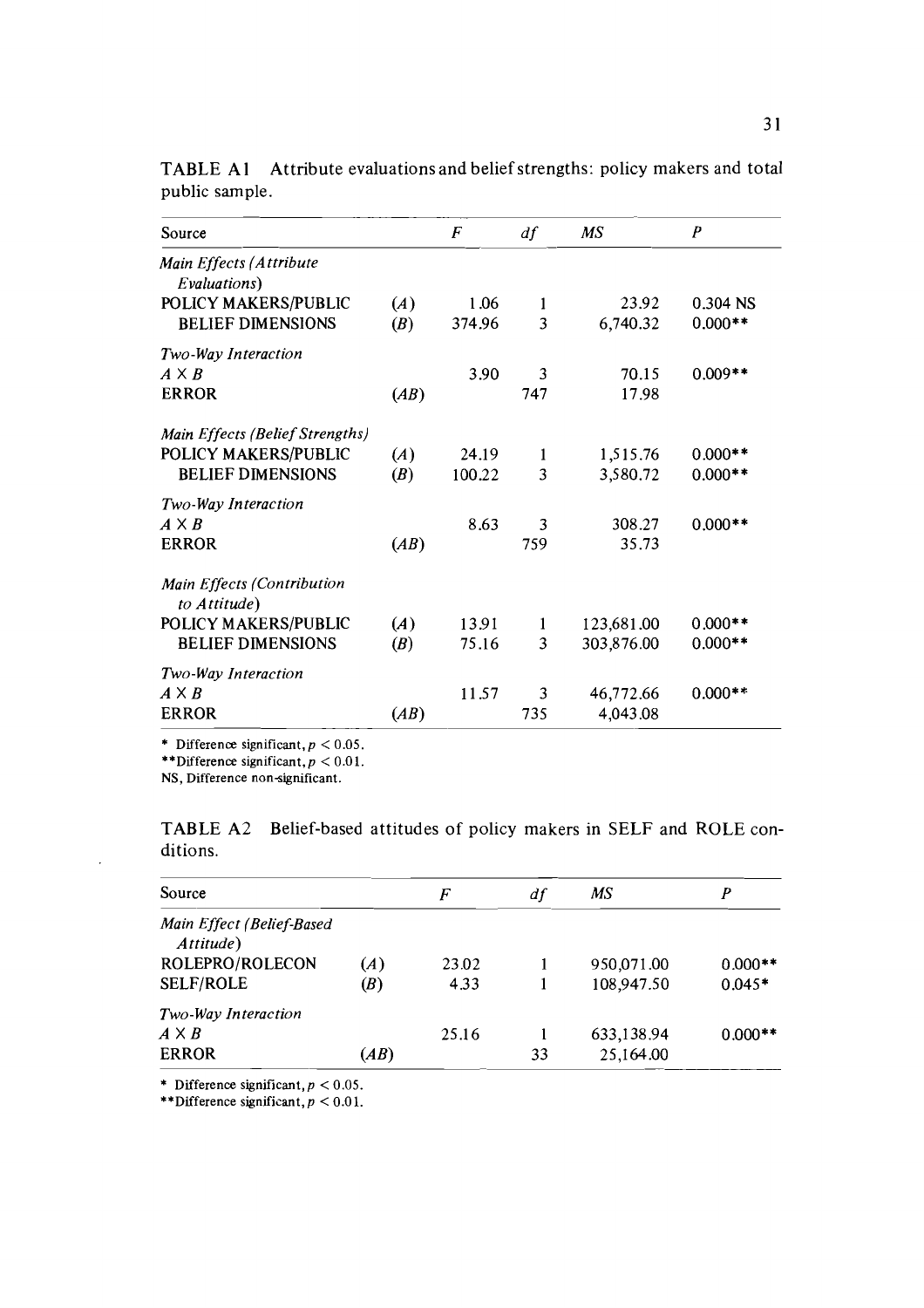| Source                                     |               | F      | df           | MS         | P         |
|--------------------------------------------|---------------|--------|--------------|------------|-----------|
| Main Effects (Attribute<br>Evaluation)     |               |        |              |            |           |
| <b>ROLEPRO/ROLECON</b>                     | (A)           | 5.71   | 1            | 335.94     | $0.023*$  |
| <b>SELF/ROLE</b>                           | (B)           | 0.29   | 1            | 9.27       | 0.592 NS  |
| <b>BELIEF DIMENSIONS</b>                   | $\mathcal{C}$ | 115.00 | 3            | 3,151.94   | $0.000**$ |
| Two-Way Interactions                       |               |        |              |            |           |
| $A\times B$                                |               | 8.76   | 1            | 276.69     | $0.006**$ |
| <b>ERROR</b>                               | (AB)          |        | 33           | 31.58      |           |
| $A \times C$                               |               | 0.75   | 3            | 20.57      | 0.525 NS  |
| <b>ERROR</b>                               | (AC)          |        | 99           | 27.41      |           |
| $B \times C$                               |               | 0.74   | 3            | 10.55      | 0.532 NS  |
| Three-Way Interaction                      |               |        |              |            |           |
| $A \times B \times C$                      |               | 1.79   | 3            | 25.64      | 0.154 NS  |
| <b>ERROR</b>                               | (ABC)         |        | 99           | 14.31      |           |
| Main Effects (Belief<br>Strength)          |               |        |              |            |           |
| ROLEPRO/ROLECON                            | (A)           | 6.63   | 1            | 484.05     | 0.015**   |
| <b>SELF/ROLE</b>                           | (B)           | 9.37   | 1            | 234.25     | $0.004**$ |
| <b>BELIEF DIMENSIONS</b>                   | (C)           | 58.00  | 3            | 1,863.12   | 0.000**   |
| Two-Way Interactions                       |               |        |              |            |           |
| $A \times B$                               |               | 8.07   | 1            | 201.59     | $0.008**$ |
| <b>ERROR</b>                               | (AB)          |        | 33           | 24.99      |           |
| $A \times C$                               |               | 11.10  | 3            | 356.71     | $0.000**$ |
| <b>ERROR</b>                               | (AC)          |        | 99           | 32.12      |           |
| $B \times C$                               |               | 4.68   | 3            | 174.96     | $0.004**$ |
| Three-Way Interaction                      |               |        |              |            |           |
| $A \times B \times C$                      |               | 10.30  | 3            | 385.12     | $0.000**$ |
| <b>ERROR</b>                               | (ABC)         |        | 99           | 37.38      |           |
| Main Effects (Contribution<br>to Attitude) |               |        |              |            |           |
| ROLEPRO/ROLECON                            | (A)           | 23.02  | 1            | 237,519.50 | $0.000**$ |
| <b>SELF/ROLE</b>                           | (B)           | 4.33   | 1            | 27,236.69  | $0.045*$  |
| <b>BELIEF DIMENSIONS</b>                   | (C)           | 32.51  | 3            | 118,157.19 | $0.000**$ |
| Two-Way Interactions                       |               |        |              |            |           |
| $A \times B$                               |               | 25.16  | $\mathbf{1}$ | 158,285.94 | $0.000**$ |
| <b>ERROR</b>                               | (AB)          |        | 33           | 6,291.00   |           |
| $A \times C$                               |               | 2.98   | 3            | 10,819.54  | $0.035*$  |
| <b>ERROR</b>                               | (AC)          |        | 99           | 3,634.47   |           |
| BXC                                        |               | 3.80   | 3            | 9.068.21   | $0.013*$  |

**TABLE A3 Attribute evaluations and belief strengths: policy makers in SELF and ROLE conditions.** 

 $\sim 10^{-1}$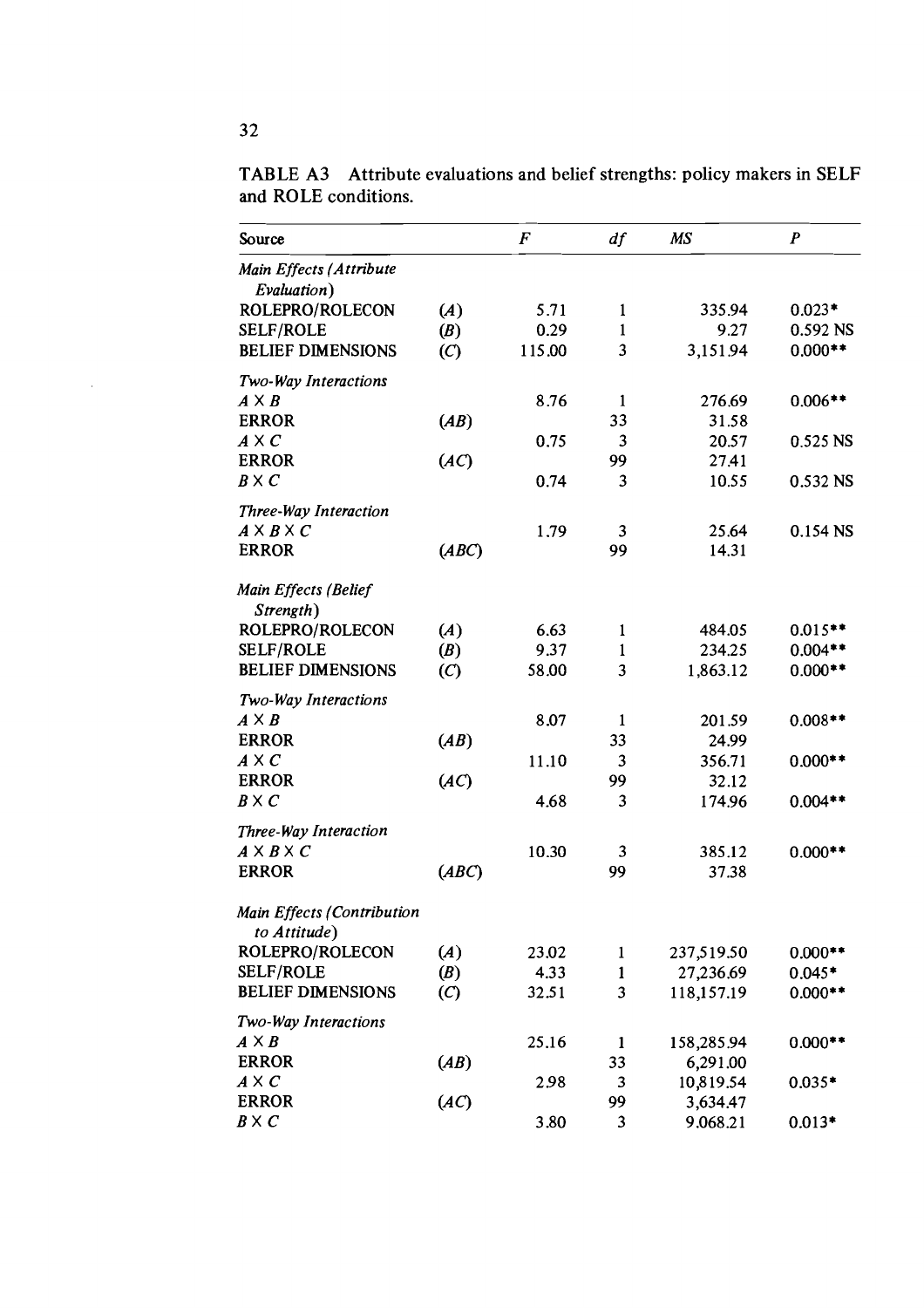| Source                                         |       | F    | df           | МS       |            |
|------------------------------------------------|-------|------|--------------|----------|------------|
| Three-Way Interaction<br>$A \times B \times C$ |       | 1.73 | $\mathbf{R}$ | 4,131,66 | $0.166$ NS |
| <b>ERROR</b>                                   | (ABC) |      | 99           | 2,388.34 |            |

\* **Difference significant, p** < **0.05.** 

**\*\*Difference signi€icant,p** < **0.01.** 

**NS, Difference non-significant.** 

# **TABLE A4 Correlation coefficients for SELF with ROLE responses.**

| Source                                     |      | F    | df | МS        | P          |
|--------------------------------------------|------|------|----|-----------|------------|
| Main Effects (Correlation<br>Coefficients) |      |      |    |           |            |
| ROLEPRO/ROLECON                            | (A)  | 0.33 |    | 898.44    | 0.572 NS   |
| <b>ATTRIBUTE EVALUATION</b>                |      |      |    |           |            |
| /BELIEF STRENGTH                           | (B)  | 5.51 |    | 10,218.90 | $0.025*$   |
| Two-Way Interaction                        |      |      |    |           |            |
| $A \times B$                               |      | 1.12 |    | 2,070.12  | $0.299$ NS |
| <b>ERROR</b>                               | (AB) |      | 33 | 1,855.97  |            |

\* **Difference significant,p** < **0.05.** 

**\*\*Difference significant, p** < **0.0 1.** 

**NS, Difference non-significant.** 

|       | TABLE A5 Belief-based attitudes of public subgroups and policy makers in- |  |
|-------|---------------------------------------------------------------------------|--|
| role. |                                                                           |  |

| Source                                  |      | F      | df  | MS           | P         |
|-----------------------------------------|------|--------|-----|--------------|-----------|
| Main Effects (Belief-Based<br>Attitude) |      |        |     |              |           |
| PRO/CON                                 | (A)  | 128.68 |     | 3,606,463.00 | $0.000**$ |
| <b>PUBLIC/POLICY MAKERS</b>             |      |        |     |              |           |
| <b>IN-ROLE</b>                          | (B)  | 3.72   |     | 104,197.00   | 0.056 NS  |
| Two-Way Interaction                     |      |        |     |              |           |
| $A \times B$                            |      | 2.08   |     | 58,310.00    | 0.152 NS  |
| <b>ERROR</b>                            | (AB) |        | 126 | 28,027.37    |           |

\* **Difference signiiicant, p** < **0.05.** 

**\*\*Difference significant, p** < **0.01.** 

**NS, Difference non-significant.**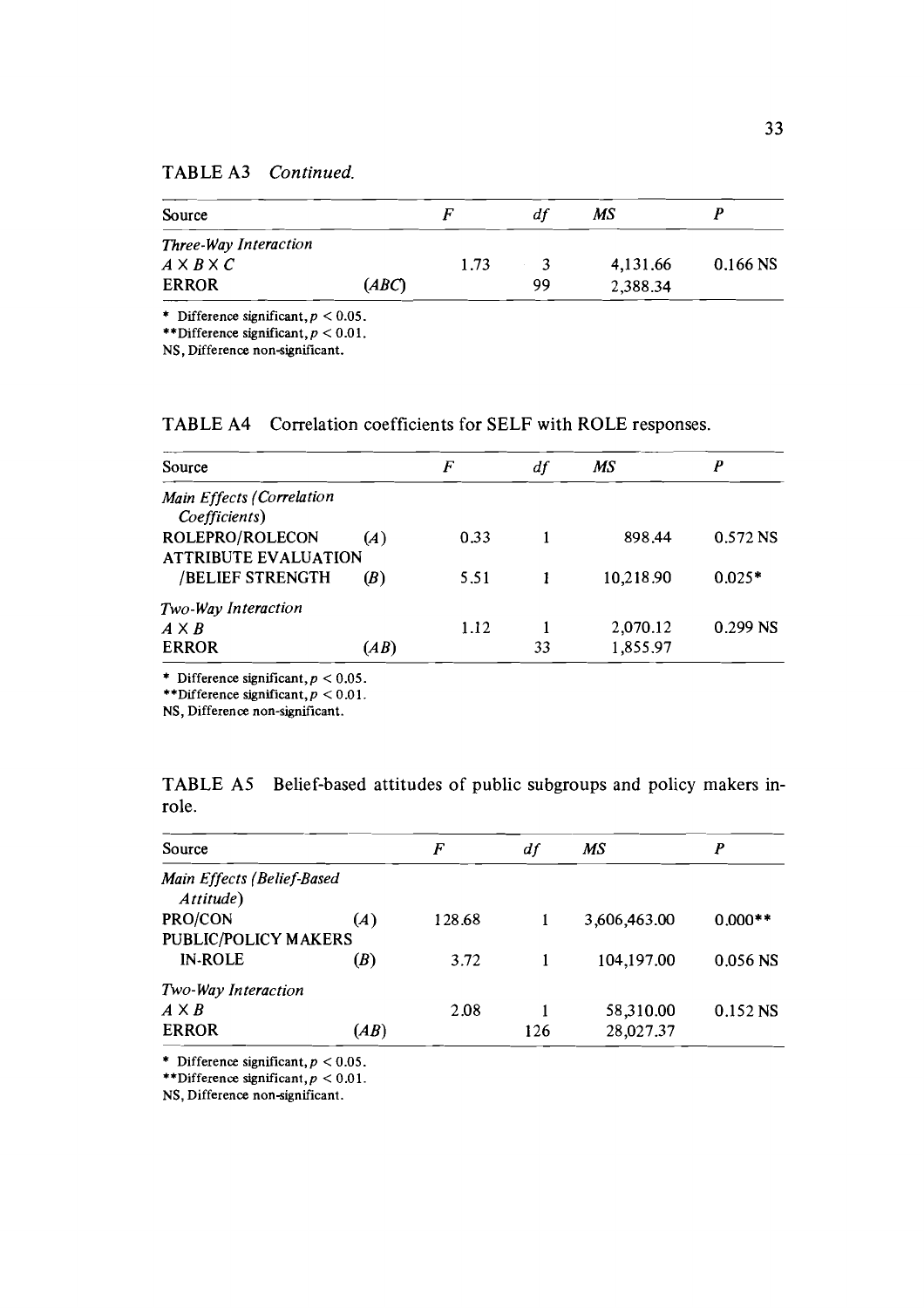# **TABLE A6** *Continued.*

| Source                |       | H    | d1  | МS       |          |
|-----------------------|-------|------|-----|----------|----------|
| Three-Way Interaction |       |      |     |          |          |
| $A \times B \times C$ |       | 0.22 | 3   | 919.67   | 0.883 NS |
| <b>ERROR</b>          | (ABC) |      | 378 | 4.207.62 |          |

\* **Difference significant, p** < **0.05.** 

**\*\*Difference significant, p** < **0.0 1.** 

**NS, Difference nonsignificant.**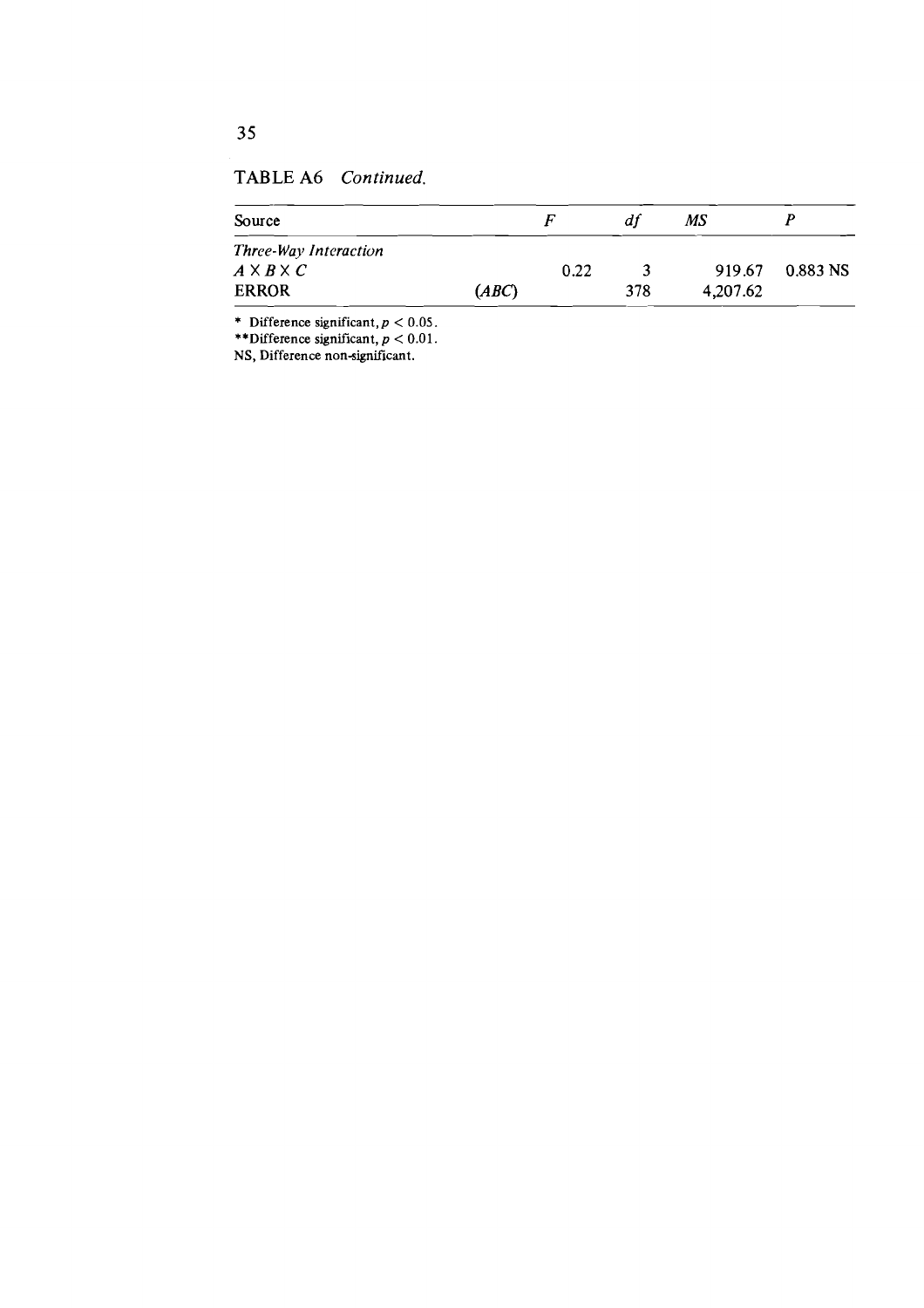| Source                                     |           | $\boldsymbol{F}$ | $\frac{df}{f}$ | <b>MS</b>  | $\boldsymbol{P}$ |
|--------------------------------------------|-----------|------------------|----------------|------------|------------------|
| Main Effects (Attribute                    |           |                  |                |            |                  |
| Evaluations)                               |           |                  |                |            |                  |
| <b>PRO/CON</b>                             | (A)       | 43.82            | $\mathbf{1}$   | 1,132.40   | $0.000**$        |
| PUBLIC SUBGROUPS/POLICY                    |           |                  |                |            |                  |
| <b>MAKERS IN-ROLE</b>                      | (B)       | 3.93             | 1              | 101.52     | $0.050*$         |
| <b>BELIEF DIMENSIONS</b>                   | $\left( $ | 287.75           | 3              | 5,857.28   | $0.000**$        |
| Two-Way Interactions                       |           |                  |                |            |                  |
| $A \times B$                               |           | 2.88             | 1              | 74.31      | 0.092 NS         |
| <b>ERROR</b>                               | (AB)      |                  | 126            | 25.84      |                  |
| $A \times C$                               |           | 2.36             | 3              | 48.09      | 0.071 NS         |
| $B\times C$                                |           | 3.90             | 3              | 79.44      | $0.009**$        |
|                                            |           |                  |                |            |                  |
| Three-Way Interaction                      |           |                  |                |            |                  |
| $A \times B \times C$                      |           | 0.96             | 3              | 19.57      | 0.411 NS         |
| <b>ERROR</b>                               | (ABC)     |                  | 378            | 20.36      |                  |
| Main Effects (Belief Strength)             |           |                  |                |            |                  |
| PRO/CON                                    | (A)       | 24.21            | $\mathbf{1}$   | 1,389.06   | $0.000**$        |
| PUBLIC SUBGROUPS/POLICY                    |           |                  |                |            |                  |
| <b>MAKERS IN-ROLE</b>                      | (B)       | 4.34             | 1              | 249.11     | $0.039*$         |
| <b>BELIEF DIMENSIONS</b>                   | (C)       | 68.98            | 3              | 2,294.20   | $0.000**$        |
|                                            |           |                  |                |            |                  |
| Two-Way Interactions                       |           |                  |                |            |                  |
| $A\times B$                                |           | 0.74             | 1              | 42.20      | 0.393 NS         |
| <b>ERROR</b>                               | (AB)      |                  | 126            | 57.38      |                  |
| $A \times C$                               |           | 58.02            | 3              | 1,929.48   | $0.000**$        |
| $B \times C$                               |           | 2.81             | 3              | 93.35      | $0.039*$         |
| Three-Way Interaction                      |           |                  |                |            |                  |
| $A \times B \times C$                      |           | 0.42             | 3              | 13.87      | 0.741 NS         |
| <b>ERROR</b>                               | (ABC)     |                  | 378            | 33.26      |                  |
|                                            |           |                  |                |            |                  |
| Main Effects (Contribution to<br>Attitude) |           |                  |                |            |                  |
| PRO/CON                                    | (A)       | 128.68           | 1              | 901,608.56 | $0.000**$        |
| PUBLIC SUBGROUPS/POLICY                    |           |                  |                |            |                  |
| <b>MAKERS IN-ROLE</b>                      | (B)       | 3.72             | 1              | 26,049.75  | 0.056 NS         |
| <b>BELIEF DIMENSIONS</b>                   | (C)       | 66.81            | 3              | 281,122.00 | $0.000**$        |
| Two-Way Interactions                       |           |                  |                |            |                  |
| $A\times B$                                |           | 2.08             | 1              | 14,578.19  | 0.152 NS         |
| <b>ERROR</b>                               | (AB)      |                  | 126            | 7,006.82   |                  |
| A $\times$ $C$                             |           | 7.78             | 3              | 32,744.00  | $0.000**$        |
| $\mathit{B} \times \mathit{C}$             |           | 3.61             | 3              | 15,176.33  | $0.014*$         |

**TABLE A6 Attribute evaluations and belief strengths: public subgroups and policy makers in-role.** 

 $\bar{\epsilon}$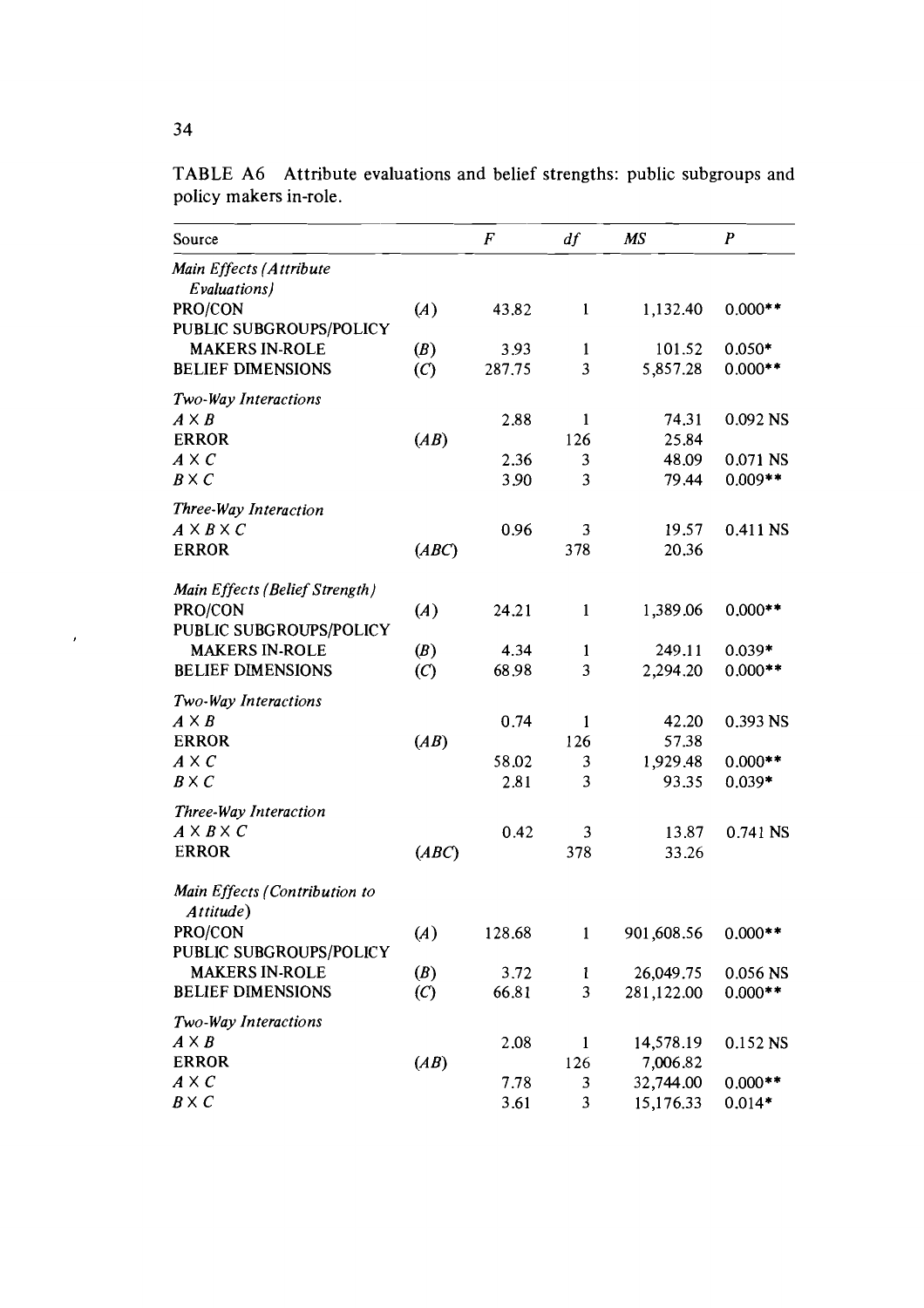$\mathcal{L}^{\text{max}}_{\text{max}}$  , where  $\mathcal{L}^{\text{max}}_{\text{max}}$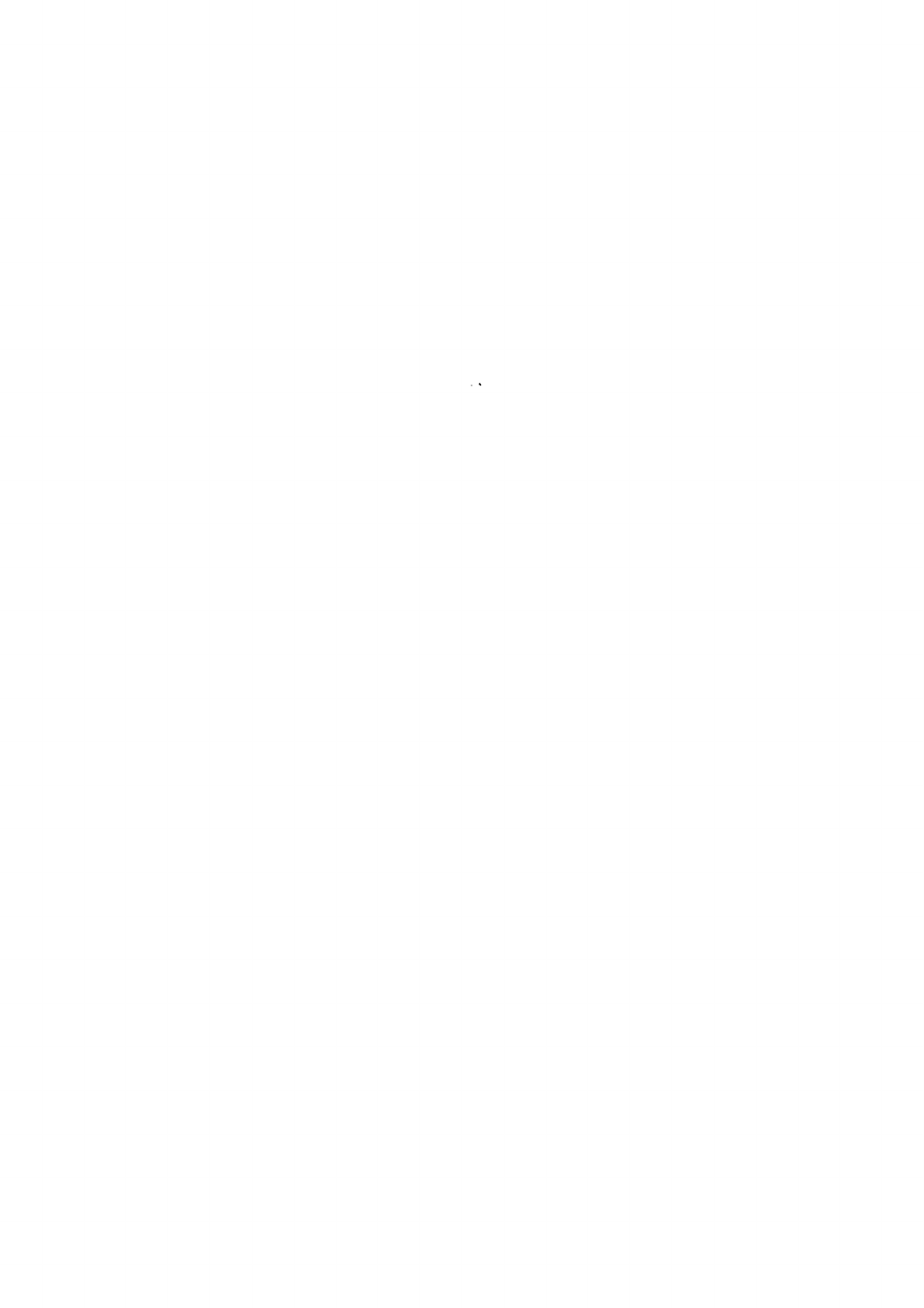## **THE AUTHORS**

*Kerry Thomas* is Lecturer in Social Psychology in the Faculty of Social Sciences, The Open University, Milton Keynes, England. She was a member of the Joint IAEA/IIASA Risk Assessment Project from September 1977 to September 1978. Dr. Thomas received her PhD. in Biochemistry in 1966 and her M.Sc. in SocialPsychology in 1968, both from the University of London. Her specific research interest is in the field of attitude formation, with particular attention to the use of attitude data in decision processes. During her association with the Joint Project she conducted and supervised research in this field; Dr. Thomas has published extensively.

*Elisabeth Swaton* has been a Senior Research Assistant with the Joint IAEAIIIASA Risk Assessment Project since 1977. In 1976 she worked under an IIASA part-time contract for the same project to complete several risk studies. Her main research interests are cross-cultural comparisons of risk perception, and she is also responsible for computer processing of raw data. Mrs. Swaton studied psychology at the University of Vienna and is presently completing her Ph.D. dissertation.

*Martin Fishbein* is Professor of Psychology and Research Professor in Communications at the University of Illinois at Urbana-Champaign. He received his Ph.D. in Psychology in 1961 from the University of California at Los Angeles, and has published several books on attitude theory, attitude measurement, and the attitude-behavior relationship. Holding a Research Contract with the Joint IAEA/IIASA Risk Assessment Project, he contributed significantly to its research activities and co-authored a series of IIASA reports.

Harry J. Otway is the Head of the Technology Assessment Sector at the Joint Research Centre, Commission of the European Communities, Ispra, Italy. He wasProject Leader of the Joint IAEA/IIASA Risk Assessment Project from 1974 to 1978. Dr. Otway studied at the University of California where he obtained his Ph.D. in 1969. From 1968 to 1972 he was with the Los Alamos Scientific Laboratory of the University of California at Los Angeles. Dr. Otway is a frequent Visiting Professor of Psychology and of Engineeringat the University of Illinois. His scientific interests include social implications of technological policies, and he has published extensively in journals and report series.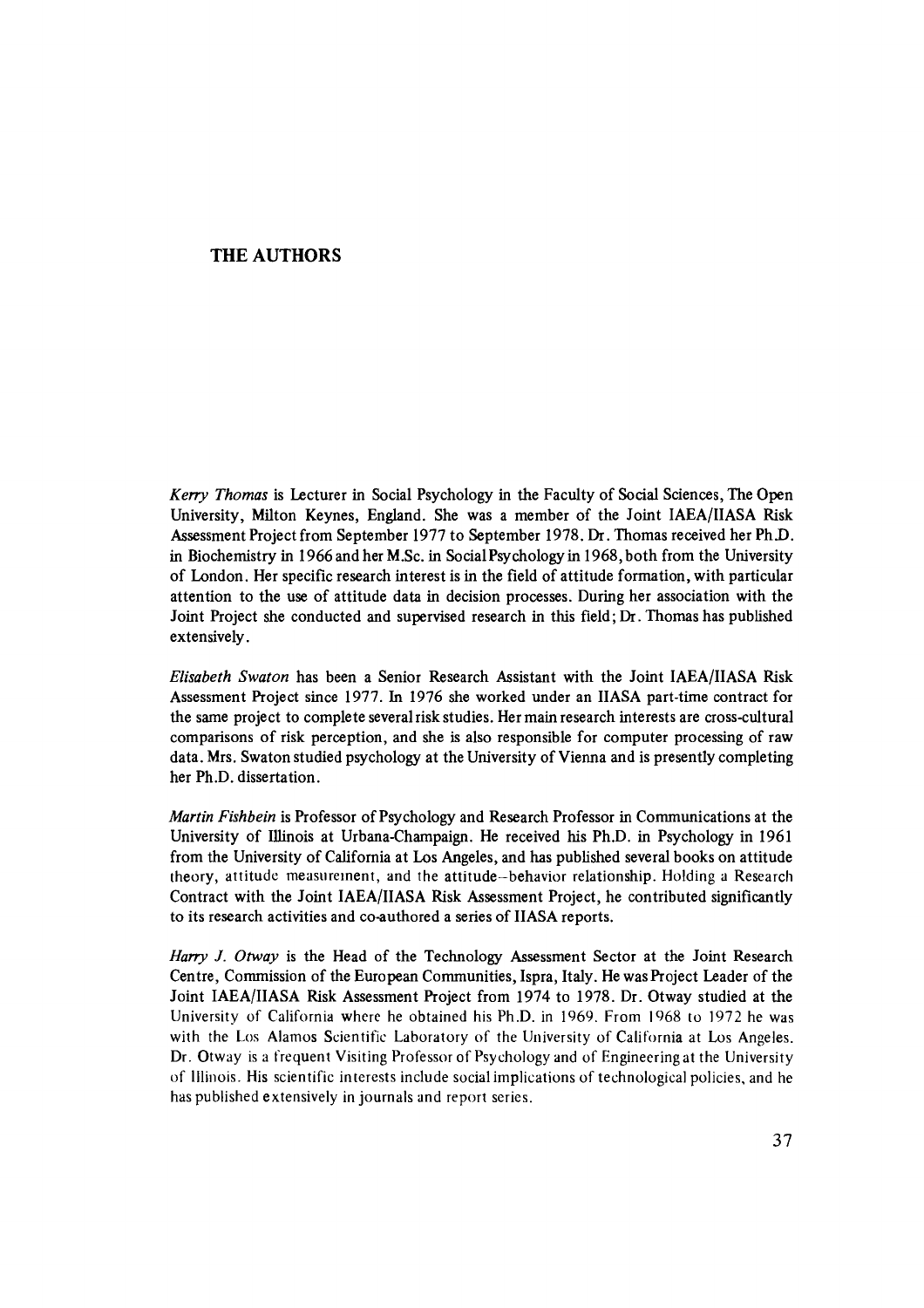$\mathcal{A}(\mathcal{A})$  and  $\mathcal{A}(\mathcal{A})$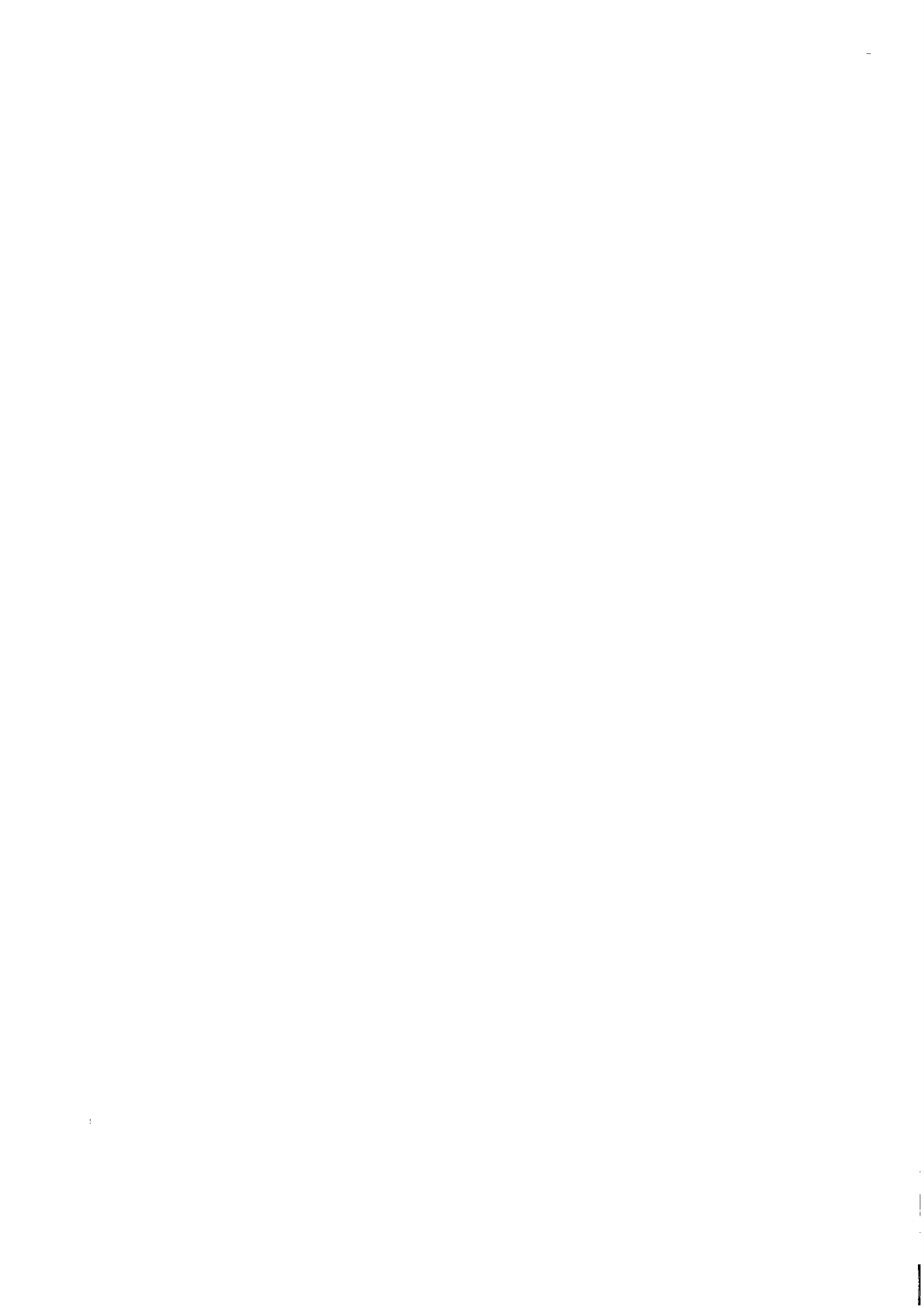# **RELATED IlASA PUBLICATIONS**

 $\sim 10^7$ 

| RR-75-14 | Otway, H.J., R. Maderthaner, and G. Guttmann. Avoidance<br>Response to the Risk Environment: A Cross-cultural Compar-<br>ison. (Microfiche only)                  | \$4,00, AS45 |
|----------|-------------------------------------------------------------------------------------------------------------------------------------------------------------------|--------------|
| RR-80-15 | Thomas, K., D. Maurer, M. Fishbein, H.J. Otway, R. Hinkle,<br>and D. Simpson. A Comparative Study of Public Beliefs about<br>Five Energy Systems.                 | \$5.00, AS60 |
| RM-75-5  | Otway, H.J., and J.J. Cohen. Revealed Preferences: Comments<br>on the Starr Benefit-Risk Relationships. (Microfiche only)                                         | \$4.00, AS45 |
| RM-76-53 | Maderthaner, R., P.D. Pahner, G. Guttmann, and H.J. Otway.<br>Perception of Technological Risks: The Effect of Confronta-<br>tion.                                | \$4.00, AS45 |
| RM-76-74 | Swaton, E., R. Maderthaner, P.D. Pahner, G. Guttmann, and<br>H.J. Otway. The Determinants of Risk Perception: The Active-<br>Passive Dimension. (Microfiche only) | \$4.00, AS45 |
| RM-76-80 | Otway, H.J., and M. Fishbein. The Determinants of Attitude<br>Formation: An Application to Nuclear Power,                                                         | \$4,00, AS45 |
| RM 77-31 | Otway, H.J., and W. Edwards. Application of a Simple Multi-<br>attribute Rating Technique to Evaluation of Nuclear Waste<br>Disposal Sites.                       | \$4,00, AS45 |
| RM-77-54 | Otway, H.J., and M. Fishbein. Public Attitudes and Decision<br>Making.                                                                                            | \$4.00, AS45 |
| RM-78-8  | Bowman, C.H., M. Fishbein, H.J. Otway, and K. Thomas. The<br>Prediction of Voting Behavior in a Nuclear Energy Referendum.                                        | \$4.00, AS45 |